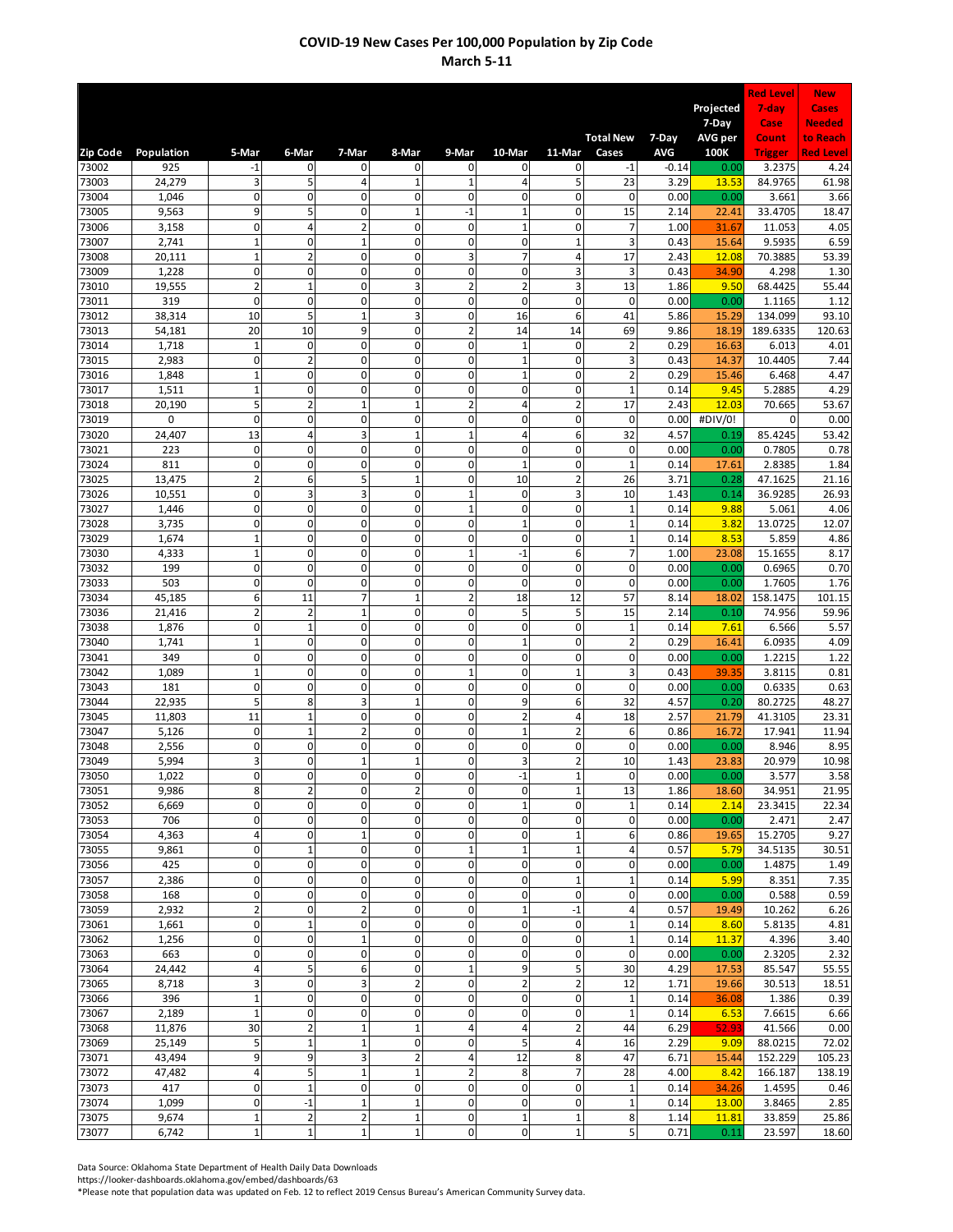|                |                  |                               |                               |                                  |                               |                                  |                     |                              |                    |               |                  | <b>Red Level</b>     | <b>New</b>                |
|----------------|------------------|-------------------------------|-------------------------------|----------------------------------|-------------------------------|----------------------------------|---------------------|------------------------------|--------------------|---------------|------------------|----------------------|---------------------------|
|                |                  |                               |                               |                                  |                               |                                  |                     |                              |                    |               | Projected        | 7-day                | Cases                     |
|                |                  |                               |                               |                                  |                               |                                  |                     |                              | <b>Total New</b>   | 7-Day         | 7-Day<br>AVG per | Case<br>Count        | <b>Needed</b><br>to Reach |
| Zip Code       | Population       | 5-Mar                         | 6-Mar                         | 7-Mar                            | 8-Mar                         | 9-Mar                            | 10-Mar              | 11-Mar                       | Cases              | <b>AVG</b>    | 100K             | <b>Trigger</b>       | <b>Red Level</b>          |
| 73078          | 11,607           | $\mathbf{0}$                  | 1                             | 3                                | 3                             | $\mathbf 0$                      | 3                   | $\overline{2}$               | 12                 | 1.71          | 14.77            | 40.6245              | 28.62                     |
| 73079          | 471              | $\mathbf 0$                   | $\overline{2}$                | 0                                | $\mathbf 0$                   | $\mathbf 0$                      | 0                   | $\mathsf 0$                  | $\overline{2}$     | 0.29          | 60.66            | 1.6485               | 0.00                      |
| 73080<br>73082 | 9,523<br>3,332   | $\mathbf 0$<br>0              | $\mathbf{1}$<br>$\mathbf 0$   | $\mathbf 0$<br>$\mathbf 0$       | $\mathbf 0$<br>$\mathbf 0$    | $\mathbf{1}$<br>0                | $\overline{1}$<br>0 | $\mathbf{0}$<br>$\mathbf{1}$ | 3<br>$\mathbf 1$   | 0.43<br>0.14  | 4.50<br>4.29     | 33.3305<br>11.662    | 30.33<br>10.66            |
| 73084          | 6,763            | $\overline{2}$                | $\mathbf 1$                   | $\mathbf 0$                      | $\mathbf 0$                   | $\mathbf 0$                      | $\overline{1}$      | $\mathbf{1}$                 | 5                  | 0.71          | 10.56            | 23.6705              | 18.67                     |
| 73086          | 8,695            | $\mathbf 1$                   | $\mathbf 2$                   | $\mathbf 0$                      | $\mathbf{1}$                  | $\mathbf 1$                      | $\overline{1}$      | $\mathbf 0$                  | 6                  | 0.86          | 9.86             | 30.4325              | 24.43                     |
| 73089          | 13,185           | 3                             | $\mathbf 2$                   | 0                                | $\mathbf 0$                   | 3                                | 4                   | $\mathbf 1$                  | 13                 | 1.86          | 14.09            | 46.1475              | 33.15                     |
| 73090          | 1,223            | $\pmb{0}$                     | $\mathbf 0$                   | $\mathbf 0$                      | $\mathbf 0$                   | 0                                | $\mathbf{0}$        | $\mathbf 0$                  | $\mathbf 0$        | 0.00          | 0.00             | 4.2805               | 4.28                      |
| 73092<br>73093 | 973<br>3,200     | $\mathbf 0$<br>$\overline{2}$ | $\mathbf 0$<br>$\mathbf 1$    | 0<br>$\mathbf{0}$                | $\mathbf 0$<br>$\mathbf 0$    | 0<br>$\mathbf 0$                 | 0<br>0              | $\mathbf 0$<br>$\mathbf{1}$  | $\mathbf 0$<br>4   | 0.00<br>0.57  | 0.00<br>17.86    | 3.4055<br>11.2       | 3.41<br>7.20              |
| 73095          | 2,029            | $\pmb{0}$                     | $\mathbf 1$                   | $-1$                             | $\mathbf 0$                   | $\mathbf 0$                      | 0                   | $\mathsf 0$                  | $\mathbf 0$        | 0.00          | 0.00             | 7.1015               | 7.10                      |
| 73096          | 13,853           | 14                            | $\overline{2}$                | 1                                | 0                             | 2                                | 0                   | $\overline{2}$               | 21                 | 3.00          | 21.66            | 48.4855              | 27.49                     |
| 73097          | 137              | $\mathbf 0$                   | $\mathbf 0$                   | $\mathbf{0}$                     | $\mathbf 0$                   | $\mathbf 0$                      | $\overline{1}$      | $\mathbf 0$                  | $\mathbf{1}$       | 0.14          | 1.04             | 0.4795               | 0.00                      |
| 73098          | 4,553            | $\mathbf 0$                   | $\mathbf 1$                   | $\mathbf 0$                      | $\overline{1}$                | 0                                | 0                   | $\mathbf{1}$                 | 3                  | 0.43          | 9.41             | 15.9355              | 12.94                     |
| 73099<br>73102 | 70,417<br>4,402  | 11<br>$\mathbf{1}$            | 28<br>$\mathbf 0$             | 16<br>0                          | $\overline{4}$<br>$\mathbf 0$ | 3<br>$\mathbf 0$                 | 37<br>0             | 19<br>$\mathbf 0$            | 118<br>$\mathbf 1$ | 16.86<br>0.14 | 23.94<br>3.25    | 246.4595<br>15.407   | 128.46<br>14.41           |
| 73103          | 4,818            | $\mathbf 0$                   | $\mathbf 1$                   | 0                                | $\mathbf 0$                   | $\mathbf 0$                      | $\pmb{0}$           | $\mathbf 1$                  | $\overline{2}$     | 0.29          | 5.93             | 16.863               | 14.86                     |
| 73104          | 2,445            | $\overline{2}$                | $\mathbf 1$                   | 0                                | $\mathbf 0$                   | $\mathbf 0$                      | $\mathbf{1}$        | $\mathsf 0$                  | 4                  | 0.57          | 23.37            | 8.5575               | 4.56                      |
| 73105          | 5,445            | $\mathbf 1$                   | 3                             | $\mathbf{1}$                     | $\mathbf 0$                   | $\mathbf{1}$                     | $\overline{2}$      | $\mathbf 0$                  | 8                  | 1.14          | 0.21             | 19.0575              | 11.06                     |
| 73106          | 13,331           | $\mathbf 1$                   | $\overline{2}$                | $\overline{2}$                   | $\mathbf 0$                   | $\mathbf 0$                      | 3                   | $\mathbf{1}$                 | 9                  | 1.29          | 9.64             | 46.6585              | 37.66                     |
| 73107<br>73108 | 24,965<br>14,583 | 3<br>3                        | $\overline{4}$<br>6           | $\mathbf{1}$<br>$\mathbf{1}$     | $\mathbf 0$<br>$\overline{7}$ | $\overline{2}$<br>$\overline{4}$ | 9<br>6              | 9<br>$\overline{7}$          | 28<br>34           | 4.00<br>4.86  | 16.02<br>33.31   | 87.3775<br>51.0405   | 59.38<br>17.04            |
| 73109          | 22,731           | $\mathbf{1}$                  | 3                             | 6                                | 3                             | $\mathbf{1}$                     | $\overline{7}$      | 9                            | 30                 | 4.29          | 18.85            | 79.5585              | 49.56                     |
| 73110          | 33,460           | $\overline{4}$                | 5                             | $\overline{a}$                   | $\overline{4}$                | 8                                | 19                  | 28                           | 70                 | 10.00         | 29.89            | 117.11               | 47.11                     |
| 73111          | 12,149           | $\mathbf{1}$                  | $\overline{4}$                | 3                                | $\mathbf{1}$                  | 3                                | $\overline{1}$      | $\overline{4}$               | 17                 | 2.43          | 0.20             | 42.5215              | 25.52                     |
| 73112          | 33,622           | 5                             | 8                             | 6                                | $\mathbf{1}$                  | 3                                | 14                  | 9                            | 46                 | 6.57          | 19.55            | 117.677              | 71.68                     |
| 73114<br>73115 | 18,659<br>20,971 | 8<br>10                       | $-1$<br>$\overline{2}$        | $\overline{2}$<br>$\overline{2}$ | $\mathbf 0$<br>$\mathbf{1}$   | $\mathbf{1}$<br>$\overline{2}$   | 8<br>6              | $\overline{2}$<br>8          | 20<br>31           | 2.86<br>4.43  | 15.31<br>21.12   | 65.3065<br>73.3985   | 45.31<br>42.40            |
| 73116          | 9,236            | $\mathbf 1$                   | $\overline{2}$                | 0                                | $\overline{2}$                | 0                                | 3                   | 3                            | 11                 | 1.57          | 17.01            | 32.326               | 21.33                     |
| 73117          | 5,892            | 3                             | 3                             | $\mathbf 0$                      | $\mathbf 0$                   | $\mathbf 0$                      | 3                   | 4                            | 13                 | 1.86          | 31.52            | 20.622               | 7.62                      |
| 73118          | 13,820           | 3                             | $\mathbf 0$                   | 5                                | $\mathbf{1}$                  | $\overline{\mathbf{c}}$          | $\overline{7}$      | $\overline{2}$               | 20                 | 2.86          | 20.67            | 48.37                | 28.37                     |
| 73119          | 32,479           | 3                             | 3                             | $\overline{2}$                   | $\overline{2}$                | 3                                | 17                  | 13                           | 43                 | 6.14          | 18.91            | 113.6765             | 70.68                     |
| 73120<br>73121 | 35,500<br>3,386  | 9<br>$\mathbf{0}$             | 6<br>$\mathbf 0$              | 8<br>0                           | $-2$<br>$\mathbf 0$           | $\overline{4}$<br>$\mathbf 0$    | 12<br>0             | 9<br>$\mathbf 0$             | 46<br>$\mathbf 0$  | 6.57<br>0.00  | 18.51<br>0.00    | 124.25<br>11.851     | 78.25<br>11.85            |
| 73122          | 13,184           | 3                             | $\mathbf 1$                   | 5                                | $\mathbf 0$                   | $\mathbf{1}$                     | 5                   | $\overline{4}$               | 19                 | 2.71          | 20.59            | 46.144               | 27.14                     |
| 73127          | 25,545           | 3                             | $\mathbf 0$                   | 6                                | $\mathbf 0$                   | $\overline{2}$                   | 12                  | 3                            | 26                 | 3.71          | 14.54            | 89.4075              | 63.41                     |
| 73128          | 4,669            | $\overline{2}$                | $\mathbf 1$                   | $\mathbf 0$                      | $\mathbf 0$                   | 0                                | 3                   | $\overline{2}$               | 8                  | 1.14          | 0.24             | 16.3415              | 8.34                      |
| 73129          | 20,484           | 0                             | 6                             | $\mathbf{1}$                     | $\mathbf 0$                   | $\mathbf 0$                      | 9                   | 10                           | 26                 | 3.71          | 18.13            | 71.694               | 45.69                     |
| 73130<br>73131 | 20,412<br>3,578  | 8<br>0                        | 3<br>$\mathbf 1$              | 5<br>$\mathbf{1}$                | $-1$<br>$\mathbf{1}$          | 3<br>$\mathbf 0$                 | 6<br>$\overline{c}$ | $\overline{2}$<br>$-1$       | 26<br>4            | 3.71<br>0.57  | 18.20<br>15.97   | 71.442<br>12.523     | 45.44<br>8.52             |
| 73132          | 28,452           | 6                             | $\mathbf 2$                   | $\overline{2}$                   | $\mathbf 0$                   | $\mathbf 1$                      | 19                  | 3                            | 33                 | 4.71          | 16.57            | 99.582               | 66.58                     |
| 73134          | 5,255            | $6 \mid$                      | 0                             | $\mathbf 1$                      | 0                             | $\overline{\mathbf{c}}$          |                     | $\mathbf 0$                  | 13                 | 1.86          | 35.34            | 18.3925              | 5.39                      |
| 73135          | 22,282           | 5                             | 6                             | 5                                | 3                             | $\mathbf 0$                      | 3                   | $\sqrt{4}$                   | 26                 | 3.71          | 16.67            | 77.987               | 51.99                     |
| 73139          | 17,900           | $\overline{4}$                | 3                             | $\mathbf 1$                      | $\mathbf{1}$                  | $\overline{2}$                   | 10                  | 6                            | 27                 | 3.86          | 21.55            | 62.65                | 35.65                     |
| 73141<br>73142 | 2,611<br>14,874  | $\pmb{0}$<br>$\overline{2}$   | $\pmb{0}$<br>4                | 0<br>$\overline{c}$              | $\mathbf{1}$<br>$\pmb{0}$     | $\mathbf 0$<br>3                 | $\mathbf 1$<br>4    | $\mathbf 2$<br>$\sqrt{4}$    | $\sqrt{4}$<br>19   | 0.57<br>2.71  | 21.89<br>18.25   | 9.1385<br>52.059     | 5.14<br>33.06             |
| 73145          | 3,180            | 0                             | $\overline{2}$                | 0                                | $\mathbf 0$                   | $\mathbf 1$                      | $-1$                | $\mathbf 1$                  | 3                  | 0.43          | 0.13             | 11.13                | 8.13                      |
| 73149          | 5,299            | 0                             | $\mathbf 1$                   | 0                                | $\mathbf 0$                   | $\mathbf 0$                      | 3                   | $\mathsf 0$                  | 4                  | 0.57          | 0.11             | 18.5465              | 14.55                     |
| 73150          | 5,083            | $\mathbf{1}$                  | $\mathbf 1$                   | 0                                | $\pmb{0}$                     | $\mathbf 0$                      | $\mathbf 1$         | $\mathbf 0$                  | 3                  | 0.43          | 0.08             | 17.7905              | 14.79                     |
| 73151          | 1,850            | $\mathbf 0$                   | $\mathbf 0$                   | $\mathbf{1}$                     | $\mathbf{1}$                  | $\mathbf 0$                      | $\pmb{0}$           | $\mathbf 0$                  | $\overline{2}$     | 0.29          | 0.15             | 6.475                | 4.48                      |
| 73159<br>73160 | 33,047<br>59,509 | 8<br>$\overline{7}$           | $\mathbf 1$<br>$\overline{7}$ | 8<br>6                           | $-1$<br>$\mathbf 0$           | 4<br>4                           | 11<br>12            | 9<br>12                      | 40<br>48           | 5.71<br>6.86  | 17.29<br>11.52   | 115.6645<br>208.2815 | 75.66<br>160.28           |
| 73162          | 29,084           | $\overline{7}$                | 5                             | 4                                | $\overline{2}$                | $\mathbf 0$                      | 6                   | 5                            | 29                 | 4.14          | 14.24            | 101.794              | 72.79                     |
| 73165          | 6,376            | $\mathbf 0$                   | 4                             | $\mathbf 0$                      | $\mathbf 0$                   | $\mathbf 1$                      | 3                   | $\mathbf 0$                  | 8                  | 1.14          | 17.92            | 22.316               | 14.32                     |
| 73169          | 2,502            | $-1$                          | $\pmb{0}$                     | 3                                | $\mathbf 0$                   | $\mathbf 0$                      | $\mathbf 1$         | $\mathbf 0$                  | 3                  | 0.43          | 17.13            | 8.757                | 5.76                      |
| 73170          | 38,138           | 5                             | 9                             | 10                               | $-1$                          | $5\overline{a}$                  | $\overline{7}$      | 12                           | 47                 | 6.71          | 17.61            | 133.483              | 86.48                     |
| 73173<br>73179 | 3,292<br>5,717   | $\mathbf 0$<br>$\mathbf 1$    | 3<br>$\mathbf 1$              | $\mathbf{1}$<br>$\mathbf 0$      | $\pmb{0}$<br>$\mathbf{1}$     | $\mathbf 0$<br>$\mathbf 0$       | 0<br>0              | $\mathbf 1$<br>$\mathbf 1$   | 5<br>4             | 0.71<br>0.57  | 21.70<br>10.00   | 11.522<br>20.0095    | 6.52<br>16.01             |
| 73401          | 35,731           | 4                             | $\overline{7}$                | 5                                | $\mathbf{1}$                  | $\mathbf 0$                      | 10                  | $\overline{2}$               | 29                 | 4.14          | 0.12             | 125.0585             | 96.06                     |
| 73425          | 34               | $\mathbf 0$                   | $\pmb{0}$                     | 0                                | $\mathbf 0$                   | $\mathbf 0$                      | 0                   | $\mathbf 0$                  | 0                  | 0.00          | 0.00             | 0.119                | 0.12                      |
| 73430          | 1,533            | $\mathbf 0$                   | $\overline{2}$                | 0                                | $\mathbf 0$                   | $\mathbf 0$                      | $\mathbf 0$         | $\mathbf 0$                  | $\overline{2}$     | 0.29          | 18.64            | 5.3655               | 3.37                      |
| 73432          | 1,143            | $\mathbf 0$                   | $\mathbf 1$                   | 0                                | $\mathbf 0$                   | $\mathbf 0$                      | 0                   | $\mathbf 0$                  | $\mathbf 1$        | 0.14          | 0.12             | 4.0005               | 3.00                      |
| 73433          | 2,817            | $\mathbf 1$<br>$\mathbf 0$    | $\pmb{0}$<br>$\pmb{0}$        | 0<br>0                           | $\mathbf 0$<br>$\mathbf 0$    | $\mathbf 0$<br>$\pmb{0}$         | 0<br>$\mathbf 0$    | $\mathbf 2$<br>$\mathbf 0$   | 3<br>$\mathbf 0$   | 0.43<br>0.00  | 15.21            | 9.8595               | 6.86                      |
| 73434<br>73437 | 615<br>110       | 0                             | $\pmb{0}$                     | 0                                | $\mathbf 0$                   | $\mathbf 0$                      | 0                   | $\mathbf 0$                  | 0                  | 0.00          | 0.00<br>0.00     | 2.1525<br>0.385      | 2.15<br>0.39              |
| 73438          | 3,519            | $\mathbf{1}$                  | $\pmb{0}$                     | $\mathbf 0$                      | $\pmb{0}$                     | $\mathbf 0$                      | $\overline{2}$      | $\mathbf 0$                  | 3                  | 0.43          | 0.12             | 12.3165              | 9.32                      |

Data Source: Oklahoma State Department of Health Daily Data Downloads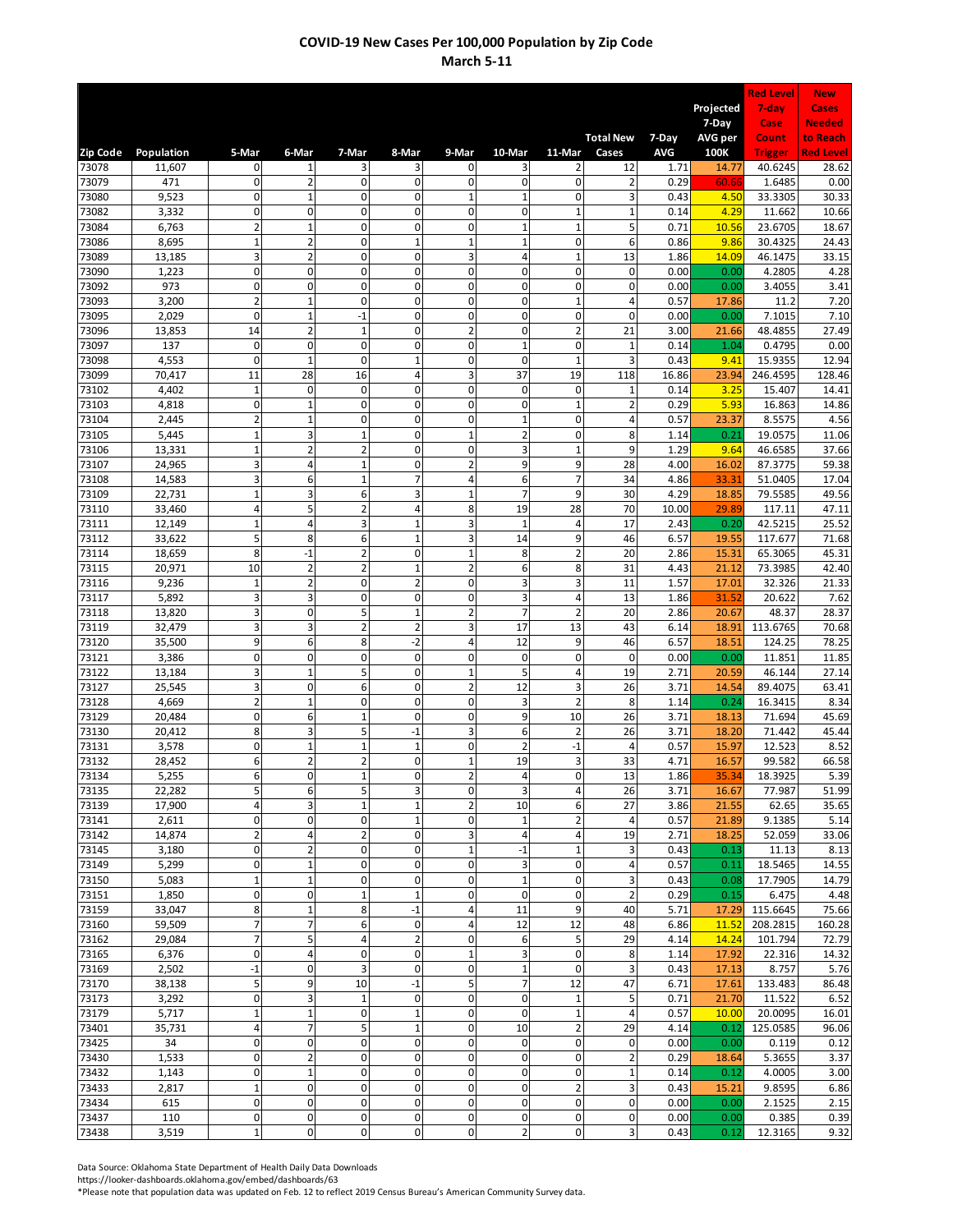|                |                |                             |                               |                               |                             |                             |                         |                             |                                  |              |                  | <b>Red Level</b>  | <b>New</b>                |
|----------------|----------------|-----------------------------|-------------------------------|-------------------------------|-----------------------------|-----------------------------|-------------------------|-----------------------------|----------------------------------|--------------|------------------|-------------------|---------------------------|
|                |                |                             |                               |                               |                             |                             |                         |                             |                                  |              | Projected        | 7-day             | Cases                     |
|                |                |                             |                               |                               |                             |                             |                         |                             | <b>Total New</b>                 | 7-Day        | 7-Day<br>AVG per | Case<br>Count     | <b>Needed</b><br>to Reach |
| Zip Code       | Population     | 5-Mar                       | 6-Mar                         | 7-Mar                         | 8-Mar                       | 9-Mar                       | 10-Mar                  | 11-Mar                      | Cases                            | AVG          | 100K             | <b>Trigger</b>    | <b>Red Level</b>          |
| 73439          | 7,460          | 3                           | 2                             | 2                             | 0                           | $\mathbf 0$                 | 2                       | 3                           | 12                               | 1.71         | 22.98            | 26.11             | 14.11                     |
| 73440<br>73441 | 403<br>200     | $\mathbf 0$<br>$\mathbf 0$  | $\pmb{0}$<br>$\mathbf 0$      | $\mathbf{1}$<br>$\mathbf 0$   | 0<br>$\Omega$               | $\pmb{0}$<br>$\mathbf 0$    | 0<br>0                  | 0<br>$\Omega$               | 1<br>$\mathbf 0$                 | 0.14<br>0.00 | 0.35<br>0.00     | 1.4105<br>0.7     | 0.41<br>0.70              |
| 73442          | 418            | $\mathbf 0$                 | $\mathbf 0$                   | $\mathbf 0$                   | $\mathbf 0$                 | 0                           | $\mathbf{1}$            | $\mathbf 0$                 | $\mathbf 1$                      | 0.14         | 0.34             | 1.463             | 0.46                      |
| 73443          | 3,987          | $\mathbf 1$                 | $\mathbf 0$                   | $-1$                          | $-1$                        | $\mathbf 0$                 | 0                       | $\overline{2}$              | $\mathbf{1}$                     | 0.14         | 3.58             | 13.9545           | 12.95                     |
| 73444          | 121            | $\mathbf 0$                 | $\mathbf 0$                   | $\mathbf 0$                   | $\mathbf 0$                 | $\mathbf 0$                 | 0                       | $\Omega$                    | $\mathbf 0$                      | 0.00         | 0.00             | 0.4235            | 0.42                      |
| 73446<br>73447 | 8,642<br>1,378 | $\mathbf 1$<br>$\mathbf 0$  | $\pmb{0}$<br>$\mathbf 0$      | 0<br>$\mathbf 0$              | $\pmb{0}$<br>$\mathbf 0$    | $\mathbf{1}$<br>$\mathbf 0$ | $\mathbf{1}$<br>0       | 0<br>$\mathbf 0$            | 3<br>$\mathbf 0$                 | 0.43<br>0.00 | 4.96<br>0.00     | 30.247<br>4.823   | 27.25<br>4.82             |
| 73448          | 6,206          | $\mathbf 0$                 | $\mathbf 0$                   | $\mathbf{1}$                  | $\mathbf{1}$                | $\mathbf 0$                 | 0                       | $\mathbf 0$                 | $\overline{2}$                   | 0.29         | 0.05             | 21.721            | 19.72                     |
| 73449          | 3,038          | $\mathbf 0$                 | $\pmb{0}$                     | 4                             | $\mathbf 0$                 | $\pmb{0}$                   | 0                       | $\mathbf 0$                 | $\overline{4}$                   | 0.57         | 0.19             | 10.633            | 6.63                      |
| 73450          | 1,304<br>490   | $\mathbf 0$<br>$\pmb{0}$    | $\mathbf 0$<br>$\pmb{0}$      | $\mathbf 0$<br>0              | $\mathbf 0$<br>$\mathbf 0$  | $\mathbf 0$<br>$\pmb{0}$    | 0<br>0                  | $\mathbf{1}$<br>0           | $\mathbf{1}$<br>0                | 0.14<br>0.00 | 0.11<br>0.00     | 4.564<br>1.715    | 3.56<br>1.72              |
| 73453<br>73455 | 611            | $\mathbf 0$                 | $\mathbf 0$                   | $\mathbf 0$                   | $\mathbf 0$                 | $\pmb{0}$                   | 0                       | $\mathbf 0$                 | 0                                | 0.00         | 0.00             | 2.1385            | 2.14                      |
| 73456          | 1,981          | $\mathbf 0$                 | $\mathbf 0$                   | $\mathbf 0$                   | $\mathbf 0$                 | $\mathbf 0$                 | 0                       | $\mathbf 0$                 | $\mathbf 0$                      | 0.00         | 0.00             | 6.9335            | 6.93                      |
| 73458          | 1,032          | $\mathbf{1}$                | 3                             | $\mathbf 0$                   | $\Omega$                    | $\mathbf 0$                 | 0                       | $\mathbf{1}$                | 5                                | 0.71         | 69.21            | 3.612             | 0.00                      |
| 73459<br>73460 | 1,090<br>4,766 | $\pmb{0}$<br>$\mathbf 1$    | $\mathbf{1}$<br>$\mathbf 0$   | $\overline{0}$<br>$\mathbf 0$ | $\mathbf 0$<br>$\mathbf 0$  | $\mathbf 0$<br>$\pmb{0}$    | 0<br>0                  | $\mathbf{1}$<br>$\mathbf 0$ | $\overline{2}$<br>$\mathbf 1$    | 0.29<br>0.14 | 26.21<br>0.03    | 3.815<br>16.681   | 1.82<br>15.68             |
| 73461          | 755            | $\mathbf 0$                 | $\pmb{0}$                     | $\mathbf 0$                   | $\mathbf 0$                 | $\pmb{0}$                   | 0                       | $\mathbf 0$                 | 0                                | 0.00         | 0.00             | 2.6425            | 2.64                      |
| 73463          | 3,264          | $\mathbf 0$                 | $\mathbf 1$                   | $\mathbf 0$                   | 0                           | $\mathbf 0$                 | 0                       | $\mathbf{1}$                | $\overline{2}$                   | 0.29         | 8.75             | 11.424            | 9.42                      |
| 73481          | 954            | $\mathbf 0$                 | $\mathbf 0$                   | $\mathbf 0$                   | $\mathbf 0$                 | $\mathbf 0$                 | 0                       | $\mathbf{1}$                | $\mathbf 1$                      | 0.14         | 0.15             | 3.339             | 2.34                      |
| 73487<br>73491 | 159<br>657     | $\mathbf 0$<br>$\pmb{0}$    | $\pmb{0}$<br>$\pmb{0}$        | $\overline{0}$<br>$\mathbf 0$ | $\mathbf 0$<br>$\mathbf 0$  | 0<br>$\mathbf 0$            | 0<br>0                  | 0<br>$\mathbf 0$            | 0<br>$\mathsf 0$                 | 0.00<br>0.00 | 0.00<br>0.00     | 0.5565<br>2.2995  | 0.56<br>2.30              |
| 73501          | 19,953         | $\overline{4}$              | 3                             | 3                             | 12                          | $\pmb{0}$                   | 3                       | 8                           | 33                               | 4.71         | 0.24             | 69.8355           | 36.84                     |
| 73503          | 10,995         | 14                          | $\mathbf{1}$                  | $\mathbf 0$                   | 8                           | 6                           | 8                       | 6                           | 43                               | 6.14         | 55.87            | 38.4825           | 0.00                      |
| 73505          | 48,585         | 10                          | 11                            | 15                            | $\overline{2}$              | 8                           | 10                      | 9                           | 65                               | 9.29         | 0.19             | 170.0475          | 105.05                    |
| 73507<br>73520 | 22,787<br>151  | 3<br>$\pmb{0}$              | 3<br>$\mathbf 0$              | 3<br>$\mathbf 0$              | $\mathbf{1}$<br>$\mathbf 0$ | $\mathbf{1}$<br>$\pmb{0}$   | 5<br>0                  | 6<br>$\mathbf 0$            | 22<br>$\mathsf 0$                | 3.14<br>0.00 | 13.79<br>0.00    | 79.7545<br>0.5285 | 57.75<br>0.53             |
| 73521          | 20,616         | 15                          | $\overline{4}$                | $\overline{a}$                | $\mathbf 0$                 | $\mathbf 0$                 | $\overline{2}$          | $\mathbf 0$                 | 23                               | 3.29         | 0.16             | 72.156            | 49.16                     |
| 73526          | 2,170          | $\mathsf 0$                 | 0                             | 0                             | $\mathbf 0$                 | $\pmb{0}$                   | 0                       | $\mathbf{1}$                | $\mathbf{1}$                     | 0.14         | 0.07             | 7.595             | 6.60                      |
| 73527          | 4,998          | $\mathbf 1$<br>$\mathbf 0$  | $\overline{3}$                | 3<br>$\mathbf 0$              | $\mathbf{1}$<br>$\mathbf 0$ | $\mathbf 0$<br>$\mathbf 0$  | $\overline{2}$<br>0     | $\mathbf{1}$<br>$\mathbf 0$ | 11                               | 1.57         | 0.31             | 17.493            | 6.49                      |
| 73528<br>73529 | 600<br>5,158   | $\mathbf 0$                 | $\overline{2}$<br>$\pmb{0}$   | $\mathbf{0}$                  | $\mathbf 0$                 | $\pmb{0}$                   | $\overline{1}$          | $\mathbf{1}$                | $\overline{2}$<br>$\overline{2}$ | 0.29<br>0.29 | 0.48<br>0.06     | 2.1<br>18.053     | 0.10<br>16.05             |
| 73530          | 537            | $\mathbf 0$                 | $\mathbf 0$                   | $\mathbf 0$                   | $\mathbf 0$                 | $\mathbf 0$                 | 0                       | $\mathbf 0$                 | 0                                | 0.00         | 0.00             | 1.8795            | 1.88                      |
| 73531          | 345            | $\mathbf{0}$                | $\mathbf 1$                   | $\mathbf 0$                   | $\mathbf 0$                 | $\mathbf 0$                 | $\mathbf 0$             | $\mathbf{O}$                | $\mathbf 1$                      | 0.14         | 0.41             | 1.2075            | 0.21                      |
| 73532<br>73533 | 479<br>27,748  | $\mathbf 0$<br>6            | $\mathbf 0$<br>6              | $\mathbf 0$<br>$\mathbf{1}$   | $\mathbf 0$<br>$\mathbf 0$  | $\pmb{0}$<br>$\mathbf{1}$   | 0<br>3                  | $\mathbf 0$<br>3            | $\mathbf 0$<br>20                | 0.00<br>2.86 | 0.00<br>0.10     | 1.6765<br>97.118  | 1.68<br>77.12             |
| 73537          | 514            | $\mathbf 0$                 | $\mathbf 0$                   | $\mathbf 0$                   | $\Omega$                    | $\mathbf 0$                 | 0                       | $\Omega$                    | $\mathbf 0$                      | 0.00         | 0.00             | 1.799             | 1.80                      |
| 73538          | 5,447          | 0                           | $\sqrt{4}$                    | $\overline{1}$                | $\mathbf{1}$                | $\mathbf{1}$                | $\overline{\mathbf{c}}$ | $\mathbf{1}$                | 10                               | 1.43         | 26.23            | 19.0645           | 9.06                      |
| 73539          | 162            | $\mathbf{0}$                | $\mathbf 0$                   | $\mathbf 0$                   | $\mathbf 0$                 | $\mathbf 0$                 | 0                       | $\mathbf 0$                 | $\mathbf 0$                      | 0.00         | 0.00             | 0.567             | 0.57                      |
| 73540<br>73541 | 612<br>2,927   | $\mathbf 0$<br>$\mathbf 1$  | $\mathbf 0$<br>$\overline{2}$ | $\mathbf 0$<br>$\mathbf 0$    | $\mathbf 0$<br>0            | $\pmb{0}$<br>$\mathbf 0$    | 0<br>0                  | $\mathbf 0$<br>$\mathbf 0$  | 0<br>3                           | 0.00<br>0.43 | 0.00<br>0.15     | 2.142<br>10.2445  | 2.14<br>7.24              |
| 73542          | 4,377          | $\mathbf 1$                 | $\mathbf{0}$                  | 0                             | 0                           | $\mathbf{1}$                | 0                       | 0                           | $\mathbf 2$                      | 0.29         | 6.53             | 15.3195           | 13.32                     |
| 73543          | 1,660          | $\mathbf 0$                 | $\mathbf{1}$                  | $\mathbf 0$                   | $\mathbf 0$                 | $\mathbf 0$                 | 0                       | $\mathbf 0$                 | $\mathbf 1$                      | 0.14         | 8.61             | 5.81              | 4.81                      |
| 73544          | 226            | $\mathbf 0$                 | $\pmb{0}$                     | 0                             | $\mathbf 0$                 | $\mathbf 0$                 | $\mathbf 0$             | $\mathbf 0$                 | $\mathbf 0$                      | 0.00         | 0.00             | 0.791             | 0.79                      |
| 73546<br>73547 | 1,018<br>2,280 | $\mathbf 0$<br>$\mathbf 0$  | 5<br>$\pmb{0}$                | $\mathbf 0$<br>$\mathbf{1}$   | $\mathbf 0$<br>$\mathbf 0$  | $\pmb{0}$<br>$\mathbf 0$    | $\mathbf 0$<br>0        | $\mathbf 0$<br>$\mathbf 0$  | 5<br>$\mathbf 1$                 | 0.71<br>0.14 | 70.17<br>0.06    | 3.563<br>7.98     | 0.00<br>6.98              |
| 73548          | 353            | $\mathbf 0$                 | $\pmb{0}$                     | $\mathbf 0$                   | $\mathbf 0$                 | $\mathbf 0$                 | 0                       | $\mathbf 0$                 | 0                                | 0.00         | 0.00             | 1.2355            | 1.24                      |
| 73549          | 178            | 0                           | $\pmb{0}$                     | 0                             | $\mathbf 0$                 | $\pmb{0}$                   | 0                       | 0                           | 0                                | 0.00         | 0.00             | 0.623             | 0.62                      |
| 73550          | 2,352          | $\mathbf 0$                 | $\pmb{0}$                     | 0                             | $\mathbf 0$                 | $\mathbf 0$                 | 0                       | $\mathbf 0$                 | 0                                | 0.00         | 0.00             | 8.232             | 8.23                      |
| 73551<br>73552 | 60<br>1,559    | $\mathbf{0}$<br>$\mathbf 0$ | $\mathbf 0$<br>$\pmb{0}$      | $\mathbf 0$<br>0              | $\mathbf 0$<br>$\mathbf 0$  | $\mathbf 0$<br>$\pmb{0}$    | 0<br>$\mathbf 0$        | $\mathbf 0$<br>$\mathbf 0$  | 0<br>0                           | 0.00<br>0.00 | 0.00<br>0.00     | 0.21<br>5.4565    | 0.21<br>5.46              |
| 73553          | 68             | $\pmb{0}$                   | $\pmb{0}$                     | 0                             | $\mathbf 0$                 | $\mathbf 0$                 | 0                       | $\pmb{0}$                   | $\pmb{0}$                        | 0.00         | 0.00             | 0.238             | 0.24                      |
| 73554          | 3,244          | $\mathbf 0$                 | $\mathbf 1$                   | $\mathbf 0$                   | $\mathbf 0$                 | $\mathbf 0$                 | $\mathbf{1}$            | $\mathbf{O}$                | $\mathbf 2$                      | 0.29         | 8.81             | 11.354            | 9.35                      |
| 73555          | 171            | $\pmb{0}$                   | $\pmb{0}$                     | 0                             | $\mathbf 0$                 | $\pmb{0}$                   | 0                       | $\mathbf 0$                 | 0                                | 0.00         | 0.00             | 0.5985            | 0.60                      |
| 73556<br>73557 | 147<br>401     | $\mathbf 0$<br>$\mathbf{0}$ | $\pmb{0}$<br>$\mathbf 0$      | 0<br>0                        | $\mathbf 0$<br>$\mathbf{0}$ | $\mathbf 0$<br>$\mathbf 0$  | 0<br>$\mathbf 0$        | $\mathbf 0$<br>$\mathbf{0}$ | 0<br>$\mathbf 0$                 | 0.00<br>0.00 | 0.00<br>0.00     | 0.5145<br>1.4035  | 0.51<br>1.40              |
| 73559          | 593            | $\mathbf 0$                 | $\pmb{0}$                     | 0                             | $\mathbf 0$                 | $\mathbf 0$                 | 0                       | $\mathbf 0$                 | 0                                | 0.00         | 0.00             | 2.0755            | 2.08                      |
| 73560          | 889            | 0                           | $\pmb{0}$                     | $\mathbf 0$                   | $\mathbf 0$                 | $\mathbf 0$                 | 0                       | $\mathbf 0$                 | 0                                | 0.00         | 0.00             | 3.1115            | 3.11                      |
| 73562          | 618<br>433     | $\mathbf 0$<br>$\mathbf 1$  | 3<br>$\pmb{0}$                | $\mathbf 0$<br>0              | $\mathbf 0$<br>$\mathbf 0$  | $\mathbf 0$<br>$\mathbf 0$  | 0<br>0                  | $\mathbf 0$<br>$\mathbf{O}$ | 3<br>$\mathbf 1$                 | 0.43<br>0.14 | 69.35<br>32.99   | 2.163             | 0.00<br>0.52              |
| 73564<br>73565 | 979            | $\mathbf 0$                 | $\pmb{0}$                     | 0                             | $\mathbf 0$                 | $\mathbf 0$                 | $\mathbf 0$             | $\mathbf 0$                 | 0                                | 0.00         | 0.00             | 1.5155<br>3.4265  | 3.43                      |
| 73566          | 1,721          | $\mathbf 0$                 | $\pmb{0}$                     | 0                             | $\mathbf 0$                 | $\mathbf 0$                 | $\mathbf 0$             | $\mathbf 0$                 | 0                                | 0.00         | 0.00             | 6.0235            | 6.02                      |
| 73567          | 671            | $\mathbf 1$                 | $\pmb{0}$                     | $\mathbf{1}$                  | $\mathbf 0$                 | $\mathbf 0$                 | $\mathbf 0$             | $\mathbf 0$                 | $\overline{2}$                   | 0.29         | 0.43             | 2.3485            | 0.35                      |
| 73568<br>73569 | 946<br>524     | $\mathbf 0$<br>$\mathbf 0$  | $\mathbf 0$<br>$\pmb{0}$      | $\mathbf 0$<br>0              | $\mathbf 0$<br>$\mathbf 0$  | $\mathbf 0$<br>$\mathbf 0$  | $\mathbf 1$<br>0        | $\mathbf 0$<br>$\mathbf 0$  | $\mathbf 1$<br>$\mathbf 0$       | 0.14<br>0.00 | 15.10<br>0.00    | 3.311<br>1.834    | 2.31<br>1.83              |
| 73570          | 1,035          | $\overline{0}$              | $\pmb{0}$                     | $\mathbf 0$                   | $\mathbf 0$                 | $\pmb{0}$                   | $\mathbf 0$             | $\mathbf 0$                 | $\pmb{0}$                        | 0.00         | 0.00             | 3.6225            | 3.62                      |

Data Source: Oklahoma State Department of Health Daily Data Downloads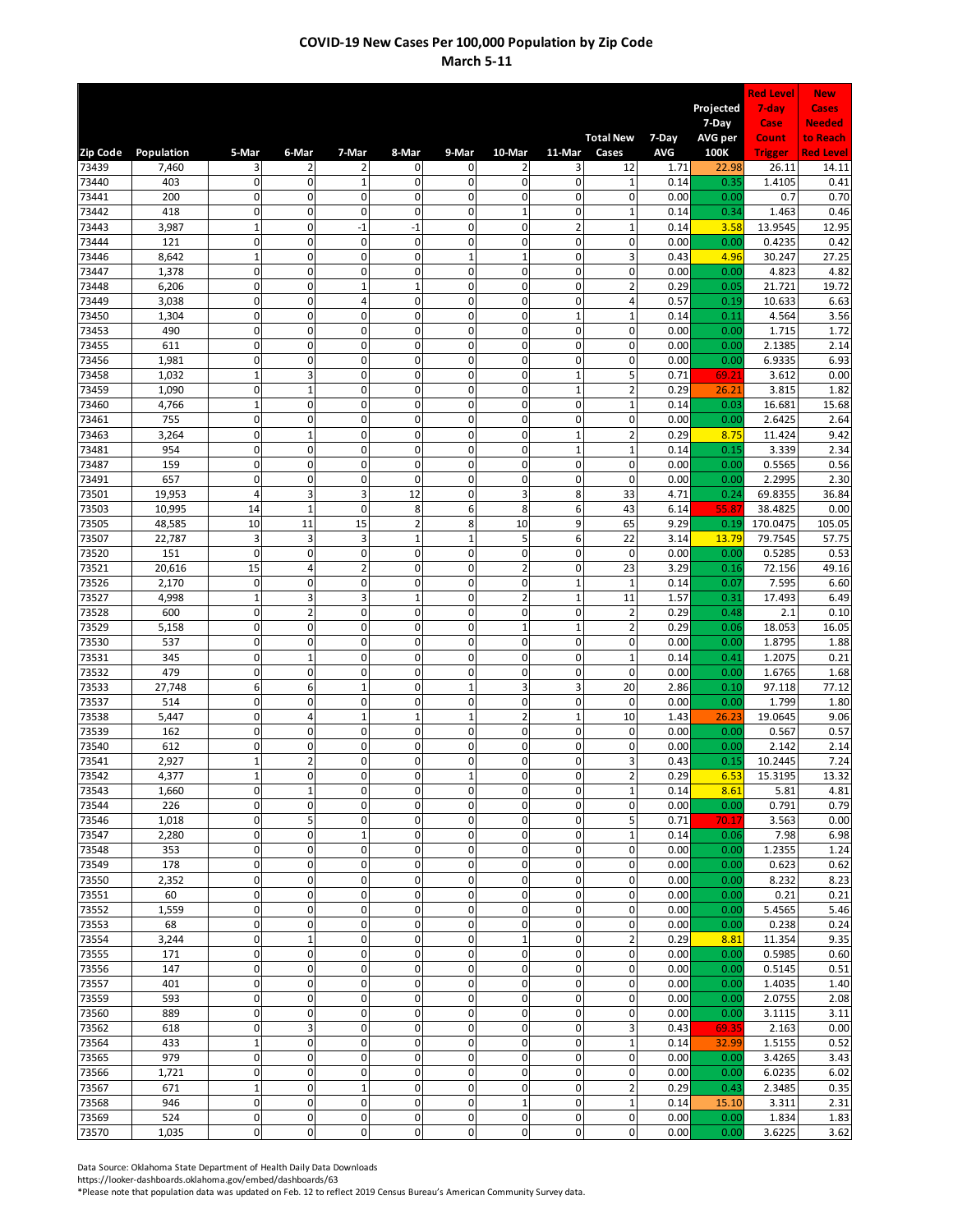|                |                |                             |                                        |                               |                            |                               |                                        |                              |                               |                 |                  | <b>Red Level</b>  | <b>New</b>                |
|----------------|----------------|-----------------------------|----------------------------------------|-------------------------------|----------------------------|-------------------------------|----------------------------------------|------------------------------|-------------------------------|-----------------|------------------|-------------------|---------------------------|
|                |                |                             |                                        |                               |                            |                               |                                        |                              |                               |                 | Projected        | 7-day             | Cases                     |
|                |                |                             |                                        |                               |                            |                               |                                        |                              | <b>Total New</b>              | 7-Day           | 7-Day<br>AVG per | Case<br>Count     | <b>Needed</b><br>to Reach |
| Zip Code       | Population     | 5-Mar                       | 6-Mar                                  | 7-Mar                         | 8-Mar                      | 9-Mar                         | 10-Mar                                 | 11-Mar                       | Cases                         | <b>AVG</b>      | 100K             | <b>Trigger</b>    | <b>Red Level</b>          |
| 73571          | 90             | $\mathbf{0}$                | 0                                      | 0                             | 0                          | $\mathbf 0$                   | 0                                      | 0                            | $\mathbf 0$                   | 0.00            | 0.00             | 0.315             | 0.32                      |
| 73572<br>73573 | 3,734<br>2,608 | $\mathbf 0$<br>$\mathbf 0$  | $\mathbf{1}$<br>$\mathbf 1$            | 0<br>$\mathbf 0$              | $\mathbf 0$<br>$\mathbf 0$ | $\mathbf{1}$<br>$\mathbf 0$   | 0<br>$\overline{0}$                    | $-1$<br>$\mathbf 0$          | 1<br>$\mathbf{1}$             | 0.14<br>0.14    | 3.83<br>5.48     | 13.069<br>9.128   | 12.07<br>8.13             |
| 73601          | 10,092         | 3                           | $\overline{2}$                         | 0                             | $\mathbf 0$                | 0                             | $\overline{c}$                         | $\mathbf 0$                  | 7                             | 1.00            | 9.91             | 35.322            | 28.32                     |
| 73620          | 1,572          | $\mathbf 0$                 | $\mathbf 0$                            | $\mathbf 0$                   | $\mathbf 0$                | $\mathbf 0$                   | $\mathbf 0$                            | $\mathbf 0$                  | $\mathbf 0$                   | 0.00            | 0.00             | 5.502             | 5.50                      |
| 73622          | 241            | $\mathbf{0}$                | $\mathbf 1$                            | $\mathbf 0$                   | $\mathbf 0$                | $\mathbf 0$                   | 0                                      | $\mathbf 0$                  | $\mathbf 1$                   | 0.14            | 0.59             | 0.8435            | 0.00                      |
| 73624<br>73625 | 2,410<br>633   | $\mathbf 0$<br>$\pmb{0}$    | $^{\rm -1}$<br>$\mathbf 0$             | 0<br>$\mathbf 0$              | $\mathbf 0$<br>$\mathbf 0$ | $\mathbf 0$<br>$\mathbf 0$    | 0<br>$\mathbf{0}$                      | $\mathsf 0$<br>$\mathbf 0$   | $-1$<br>$\mathbf 0$           | $-0.14$<br>0.00 | $-0.06$<br>0.00  | 8.435<br>2.2155   | 9.44<br>2.22              |
| 73626          | 1,131          | $\mathbf 1$                 | $\mathbf 0$                            | $\mathbf 0$                   | $\mathbf 0$                | 0                             | 0                                      | $\mathbf 0$                  | $\mathbf 1$                   | 0.14            | 12.63            | 3.9585            | 2.96                      |
| 73627          | 590            | $\mathbf 0$                 | $\pmb{0}$                              | $\mathbf{0}$                  | $\mathbf 0$                | $\mathbf 0$                   | $\mathbf{0}$                           | $\mathbf 0$                  | $\mathbf 0$                   | 0.00            | 0.00             | 2.065             | 2.07                      |
| 73628<br>73632 | 1,519<br>3,189 | $\pmb{0}$<br>$\mathbf 0$    | $\mathbf 0$<br>$\pmb{0}$               | $\mathbf{1}$<br>0             | $\mathbf 0$<br>$\mathbf 0$ | $\mathbf 0$<br>$\mathbf 0$    | $\mathbf 0$<br>0                       | $\mathbf{1}$<br>$\mathsf 0$  | $\overline{2}$<br>0           | 0.29<br>0.00    | 18.81<br>0.00    | 5.3165<br>11.1615 | 3.32<br>11.16             |
| 73638          | 207            | 0                           | $\mathbf 0$                            | $\mathbf{0}$                  | $\mathbf 0$                | $\mathbf 0$                   | $\mathbf{0}$                           | $\mathbf{0}$                 | 0                             | 0.00            | 0.00             | 0.7245            | 0.72                      |
| 73639          | 611            | $\mathbf 0$                 | $\mathbf 0$                            | $\mathbf 0$                   | $\mathbf 0$                | 0                             | 0                                      | $\mathbf 0$                  | $\mathbf 0$                   | 0.00            | 0.00             | 2.1385            | 2.14                      |
| 73641          | 530            | $\mathbf 0$                 | $\mathbf 0$                            | $\mathbf 0$                   | $\mathbf 0$                | 0                             | $\overline{1}$                         | $\mathbf 0$                  | $\mathbf{1}$                  | 0.14            | 26.95            | 1.855             | 0.86                      |
| 73642<br>73644 | 144<br>14,225  | $\pmb{0}$<br>14             | $\mathbf 0$<br>$\overline{2}$          | 0<br>0                        | $\mathbf 0$<br>$\mathbf 0$ | $\mathbf 0$<br>$\mathbf 0$    | 0<br>$-1$                              | $\mathbf 0$<br>$\mathbf 0$   | $\mathbf 0$<br>15             | 0.00<br>2.14    | 0.00<br>0.15     | 0.504<br>49.7875  | 0.50<br>34.79             |
| 73645          | 1,408          | $\overline{2}$              | $\pmb{0}$                              | 0                             | $\mathbf 0$                | $\mathbf 0$                   | 0                                      | $\mathbf{1}$                 | 3                             | 0.43            | 0.30             | 4.928             | 1.93                      |
| 73646          | 390            | $\pmb{0}$                   | $\mathbf 0$                            | 0                             | $\mathbf 0$                | $\mathbf 0$                   | $\mathbf{0}$                           | $\mathbf 0$                  | 0                             | 0.00            | 0.00             | 1.365             | 1.37                      |
| 73647          | 521            | $\mathbf 0$                 | $\mathbf 0$                            | $\mathbf 0$                   | $\mathbf 0$                | $\mathbf 0$                   | $\mathbf 0$                            | $\mathbf 0$                  | $\mathbf 0$                   | 0.00            | 0.00             | 1.8235            | 1.82                      |
| 73650<br>73651 | 1,171<br>3,969 | $\mathbf 0$<br>$\mathbf 1$  | $\mathbf 0$<br>$\overline{\mathbf{3}}$ | $\mathbf{0}$<br>$\mathbf{1}$  | $-1$<br>$\mathbf 0$        | $\mathbf{1}$<br>$\mathbf 0$   | $\overline{0}$<br>$\mathbf{1}$         | $\mathbf 0$<br>$\mathsf 0$   | 0<br>6                        | 0.00<br>0.86    | 0.00<br>21.60    | 4.0985<br>13.8915 | 4.10<br>7.89              |
| 73654          | 872            | $\mathbf{1}$                | $\pmb{0}$                              | 0                             | $\mathbf 0$                | $\mathbf 0$                   | $\mathbf{1}$                           | $\mathbf 0$                  | $\overline{2}$                | 0.29            | 32.77            | 3.052             | 1.05                      |
| 73655          | 841            | $\mathbf 0$                 | $\pmb{0}$                              | $\mathbf{0}$                  | $\mathbf 0$                | $\mathbf 0$                   | $\mathbf{0}$                           | $\mathbf 0$                  | 0                             | 0.00            | 0.00             | 2.9435            | 2.94                      |
| 73658          | 217            | $\mathbf 0$                 | $\mathbf 0$                            | $\mathbf 0$                   | $\mathbf 0$                | 0                             | $\overline{0}$                         | $\mathbf 0$                  | 0                             | 0.00            | 0.00             | 0.7595            | 0.76                      |
| 73659<br>73660 | 184<br>333     | $\mathbf 0$<br>$\mathbf 0$  | $\mathbf 0$<br>$\mathbf 0$             | $\mathbf 0$<br>$\mathbf{0}$   | $\mathbf 0$<br>$\mathbf 0$ | 0<br>$\pmb{0}$                | $\overline{0}$<br>$\mathbf{0}$         | $\mathbf 0$<br>$\mathbf 0$   | 0<br>$\mathbf 0$              | 0.00<br>0.00    | 0.00<br>0.00     | 0.644<br>1.1655   | 0.64<br>1.17              |
| 73661          | 421            | $\mathbf 0$                 | $\mathbf 0$                            | $\mathbf 0$                   | $\mathbf 0$                | $\mathbf 0$                   | 0                                      | $\mathbf 0$                  | $\mathbf 0$                   | 0.00            | 0.00             | 1.4735            | 1.47                      |
| 73662          | 6,411          | $\overline{2}$              | $\mathbf 1$                            | $\overline{c}$                | $\mathbf 0$                | 2                             | 0                                      | $\overline{2}$               | 9                             | 1.29            | 20.05            | 22.4385           | 13.44                     |
| 73663          | 1,413          | $\pmb{0}$<br>$\mathbf 0$    | $\mathbf 0$<br>$\mathbf 0$             | $\overline{0}$<br>$\mathbf 0$ | $\mathbf 0$<br>$\mathbf 0$ | $\mathbf 0$<br>0              | $\overline{0}$<br>$\overline{0}$       | $\mathbf 0$<br>$\mathbf 0$   | $\mathbf 0$<br>$\mathbf 0$    | 0.00            | 0.00             | 4.9455            | 4.95                      |
| 73664<br>73666 | 1,123<br>256   | $\mathbf 0$                 | $\pmb{0}$                              | $\mathbf{0}$                  | $\mathbf 0$                | $\mathbf 0$                   | $\mathbf{0}$                           | $\mathbf 0$                  | $\mathbf 0$                   | 0.00<br>0.00    | 0.00<br>0.00     | 3.9305<br>0.896   | 3.93<br>0.90              |
| 73667          | 544            | $\pmb{0}$                   | $\mathbf 0$                            | 0                             | $\mathbf 0$                | $\mathbf 0$                   | 0                                      | $\mathbf 0$                  | $\mathbf 0$                   | 0.00            | 0.00             | 1.904             | 1.90                      |
| 73669          | 1,617          | $\mathbf{0}$                | $\mathbf 0$                            | $\mathbf 0$                   | $\mathbf 0$                | $\mathbf 0$                   | $\mathbf 0$                            | $\mathbf 0$                  | $\mathbf 0$                   | 0.00            | 0.00             | 5.6595            | $\overline{5.66}$         |
| 73673<br>73701 | 287<br>24,987  | $\mathbf 0$<br>3            | $\mathbf 0$<br>9                       | $\mathbf{0}$<br>3             | $\mathbf 0$<br>$\mathbf 0$ | $\mathbf 0$<br>$\mathbf 0$    | $\mathbf{0}$<br>6                      | $\mathbf 0$<br>8             | $\mathbf 0$<br>29             | 0.00<br>4.14    | 0.00<br>16.58    | 1.0045<br>87.4545 | 1.00<br>58.45             |
| 73703          | 28,866         | 3                           | $\overline{2}$                         | 6                             | $\mathbf{1}$               | $\mathbf{1}$                  | 5                                      | 10                           | 28                            | 4.00            | 13.86            | 101.031           | 73.03                     |
| 73705          | 317            | $\mathbf 1$                 | $\mathbf 0$                            | $\mathbf{0}$                  | $\mathbf 0$                | $\mathbf 0$                   | $\overline{0}$                         | $\mathsf 0$                  | $\mathbf{1}$                  | 0.14            | 45.07            | 1.1095            | 0.11                      |
| 73716          | 628            | $\mathbf{0}$                | $\mathbf 0$                            | $\mathbf 0$                   | $\mathbf 0$                | $\mathbf 0$                   | $\pmb{0}$                              | $\mathbf 0$                  | $\mathbf 0$                   | 0.00            | 0.00             | 2.198             | 2.20                      |
| 73717<br>73718 | 7,018<br>527   | $\mathbf{1}$<br>$\mathbf 1$ | $\mathbf 0$<br>$\pmb{0}$               | $\mathbf 0$<br>0              | $\mathbf 0$<br>0           | $\mathbf 0$<br>$\mathbf 0$    | $\mathbf{1}$<br>0                      | $\overline{2}$<br>0          | 4<br>$\mathbf 1$              | 0.57<br>0.14    | 8.14<br>27.11    | 24.563<br>1.8445  | 20.56<br>0.84             |
| 73719          | 97             | $\mathbf{0}$                | $\overline{\text{o}}$                  | 0                             | 0                          | 0                             | 0                                      | $\mathbf 0$                  | $\mathbf 0$                   | 0.00            | 0.00             | 0.3395            | 0.34                      |
| 73720          | 123            | $\mathbf 0$                 | $\mathbf 0$                            | 0                             | $\mathbf 0$                | $\mathbf 0$                   | $\mathbf{1}$                           | $\mathbf 0$                  | $\mathbf 1$                   | 0.14            | 116.14           | 0.4305            | 0.00                      |
| 73722          | 423            | $\mathbf 0$                 | $\pmb{0}$                              | $\mathbf 0$                   | $\mathbf 0$                | $\mathbf 0$                   | $\mathbf 0$                            | $\mathbf 0$                  | 0                             | 0.00            | 0.00             | 1.4805            | 1.48                      |
| 73724<br>73726 | 1,125<br>469   | $\mathbf{0}$<br>$\mathbf 0$ | $\pmb{0}$<br>$\pmb{0}$                 | 0<br>0                        | $\mathbf 0$<br>$\pmb{0}$   | $\mathbf{0}$<br>$\mathbf 0$   | $\overline{\mathbf{o}}$<br>$\mathbf 1$ | $\mathbf 0$<br>$\mathbf 0$   | $\pmb{0}$<br>$\mathbf 1$      | 0.00<br>0.14    | 0.00<br>30.46    | 3.9375<br>1.6415  | 3.94<br>0.64              |
| 73727          | 175            | $\mathbf 0$                 | $\pmb{0}$                              | 0                             | $\mathbf 0$                | $\mathbf 0$                   | $\mathbf 0$                            | $\mathbf 0$                  | 0                             | 0.00            | 0.00             | 0.6125            | 0.61                      |
| 73728          | 2,048          | 0                           | $\pmb{0}$                              | 0                             | $\mathbf 0$                | $\mathbf 0$                   | 0                                      | $\mathsf 0$                  | 0                             | 0.00            | 0.00             | 7.168             | 7.17                      |
| 73729          | 512            | $\mathbf 0$                 | $\pmb{0}$                              | 0                             | $\pmb{0}$                  | $\mathbf 0$                   | 0                                      | $\mathbf 0$                  | $\pmb{0}$                     | 0.00            | 0.00             | 1.792             | $\overline{1.79}$         |
| 73730<br>73731 | 737<br>102     | $\mathbf{0}$<br>$\mathbf 0$ | $\pmb{0}$<br>$\pmb{0}$                 | $\mathbf 0$<br>0              | $\mathbf 0$<br>$\mathbf 0$ | $\mathbf 0$<br>$\pmb{0}$      | $\pmb{0}$<br>0                         | $\mathbf 0$<br>$\mathbf 0$   | $\mathbf 0$<br>0              | 0.00<br>0.00    | 0.00<br>0.00     | 2.5795<br>0.357   | 2.58<br>0.36              |
| 73733          | 325            | $\pmb{0}$                   | $\pmb{0}$                              | 0                             | $\mathbf 0$                | $\pmb{0}$                     | 0                                      | $\mathbf 0$                  | $\pmb{0}$                     | 0.00            | 0.00             | 1.1375            | 1.14                      |
| 73734          | 780            | $\mathbf{0}$                | $\pmb{0}$                              | 0                             | $\mathbf 0$                | $\mathbf 0$                   | 0                                      | $\mathbf 0$                  | 0                             | 0.00            | 0.00             | 2.73              | 2.73                      |
| 73735          | 717            | $\mathbf 0$                 | $\pmb{0}$                              | 0                             | $\mathbf 0$                | $\mathbf 0$                   | $\overline{1}$                         | $\mathbf 0$                  | $\mathbf 1$                   | 0.14            | 19.92            | 2.5095            | 1.51                      |
| 73736<br>73737 | 736<br>3,549   | $\mathbf 0$<br>$\mathbf 0$  | $\mathbf 0$<br>$\pmb{0}$               | $\mathbf 0$<br>0              | $\mathbf 0$<br>$\mathbf 0$ | $\mathbf 0$<br>$\overline{0}$ | $\mathbf 0$<br>$\mathbf 1$             | $\mathbf{1}$<br>$\mathbf{1}$ | $\mathbf 1$<br>$\overline{2}$ | 0.14<br>0.29    | 19.41<br>8.05    | 2.576<br>12.4215  | 1.58<br>10.42             |
| 73738          | 1,061          | $\mathbf 0$                 | $\pmb{0}$                              | 0                             | $\mathbf 0$                | $\pmb{0}$                     | 0                                      | $\mathbf 0$                  | $\pmb{0}$                     | 0.00            | 0.00             | 3.7135            | 3.71                      |
| 73739          | 332            | $\mathbf 0$                 | $\pmb{0}$                              | 0                             | $\mathbf 0$                | $\mathbf 0$                   | 0                                      | $\mathbf 0$                  | 0                             | 0.00            | 0.00             | 1.162             | 1.16                      |
| 73741          | 1,583          | $\mathbf 1$<br>$\mathbf 1$  | $\pmb{0}$<br>$\pmb{0}$                 | 0<br>0                        | $\mathbf 0$<br>$\mathbf 0$ | $\pmb{0}$<br>$\mathbf 0$      | $\pmb{0}$<br>0                         | $\mathbf 0$<br>$\mathbf 0$   | $\mathbf 1$<br>$\mathbf 1$    | 0.14<br>0.14    | 9.02             | 5.5405            | 4.54<br>14.21             |
| 73742<br>73743 | 4,345<br>104   | $\mathbf 0$                 | $\pmb{0}$                              | $\mathbf 0$                   | $\mathbf 0$                | $\mathbf 0$                   | $\mathbf 0$                            | $\mathbf 0$                  | 0                             | 0.00            | 3.29<br>0.00     | 15.2075<br>0.364  | 0.36                      |
| 73744          | 161            | $\mathbf 0$                 | $\pmb{0}$                              | 0                             | $\mathbf 0$                | $\pmb{0}$                     | 0                                      | $\mathbf 0$                  | 0                             | 0.00            | 0.00             | 0.5635            | 0.56                      |
| 73746          | 45             | $\mathbf 0$                 | $\pmb{0}$                              | 0                             | $\pmb{0}$                  | $\mathbf 0$                   | 0                                      | $\mathbf 0$                  | $\pmb{0}$                     | 0.00            | 0.00             | 0.1575            | 0.16                      |
| 73747<br>73749 | 334<br>461     | $\mathbf 0$<br>0            | $\pmb{0}$<br>$\pmb{0}$                 | 0<br>0                        | $\mathbf 0$<br>$\mathbf 0$ | $\mathbf 0$<br>$\mathbf 0$    | $\mathbf 0$<br>0                       | $\mathbf 0$<br>$\mathbf 0$   | 0<br>0                        | 0.00<br>0.00    | 0.00<br>0.00     | 1.169<br>1.6135   | 1.17<br>1.61              |
| 73750          | 7,416          | $\mathbf{1}$                | $\pmb{0}$                              | $\mathbf 0$                   | $\pmb{0}$                  | $\mathbf 0$                   | $\overline{2}$                         | $\mathbf{1}$                 | 4                             | 0.57            | 7.71             | 25.956            | 21.96                     |

Data Source: Oklahoma State Department of Health Daily Data Downloads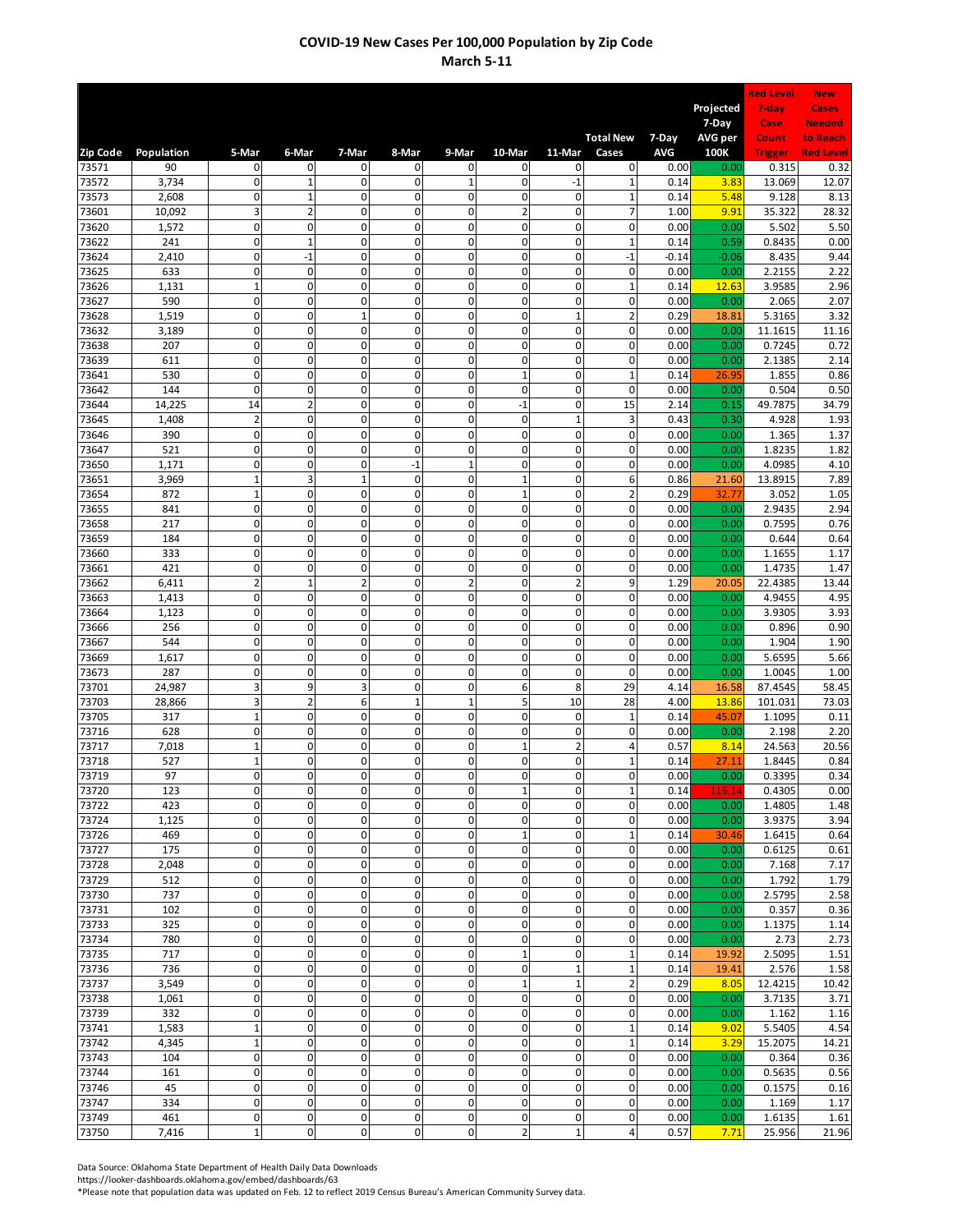|                 |                  |                               |                            |                                        |                             |                            |                                  |                               |                               |              |                  | <b>Red Level</b>   | <b>New</b>                |
|-----------------|------------------|-------------------------------|----------------------------|----------------------------------------|-----------------------------|----------------------------|----------------------------------|-------------------------------|-------------------------------|--------------|------------------|--------------------|---------------------------|
|                 |                  |                               |                            |                                        |                             |                            |                                  |                               |                               |              | Projected        | 7-day              | Cases                     |
|                 |                  |                               |                            |                                        |                             |                            |                                  |                               | <b>Total New</b>              | 7-Day        | 7-Day<br>AVG per | Case<br>Count      | <b>Needed</b><br>to Reach |
| <b>Zip Code</b> | Population       | 5-Mar                         | 6-Mar                      | 7-Mar                                  | 8-Mar                       | 9-Mar                      | 10-Mar                           | 11-Mar                        | Cases                         | <b>AVG</b>   | 100K             | <b>Trigger</b>     | <b>Red Level</b>          |
| 73753           | 471              | $\mathbf{0}$                  | 0                          | 0                                      | 0                           | $\mathbf 0$                | 0                                | $\mathbf{1}$                  | 1                             | 0.14         | 30.33            | 1.6485             | 0.65                      |
| 73754           | 1,015            | $\mathbf 0$<br>$\mathbf 0$    | $\mathbf 0$                | 0                                      | $\mathbf 0$                 | $\mathbf 0$<br>$\mathbf 0$ | 0<br>$\overline{0}$              | $\mathsf 0$<br>$\mathbf 0$    | 0                             | 0.00         | 0.00             | 3.5525             | 3.55                      |
| 73755<br>73756  | 759<br>383       | 0                             | $\mathbf 0$<br>$\mathbf 0$ | $\mathbf 0$<br>$\mathbf 0$             | $\mathbf 0$<br>$\mathbf 0$  | 0                          | 0                                | $\mathbf 0$                   | 0<br>0                        | 0.00<br>0.00 | 0.00<br>0.00     | 2.6565<br>1.3405   | 2.66<br>1.34              |
| 73757           | 272              | $\mathbf 0$                   | $\mathbf 0$                | $\mathbf 0$                            | $\mathbf 0$                 | $\mathbf 0$                | $\mathbf 0$                      | $\mathbf 0$                   | $\mathbf 0$                   | 0.00         | 0.00             | 0.952              | 0.95                      |
| 73758           | 129              | $\mathbf 0$                   | $\mathbf 0$                | $\mathbf 0$                            | $\mathbf 0$                 | $\mathbf 0$                | 0                                | $\mathbf 0$                   | $\mathbf 0$                   | 0.00         | 0.00             | 0.4515             | 0.45                      |
| 73759           | 1,386            | $\mathbf 0$                   | $\pmb{0}$                  | $\overline{a}$                         | $\mathbf 0$                 | $\mathbf 0$                | $\overline{1}$                   | $\mathsf 0$                   | 3                             | 0.43         | 30.92            | 4.851              | 1.85                      |
| 73760           | 418              | $\pmb{0}$<br>$\mathbf 0$      | $\mathbf 0$<br>$\mathbf 0$ | $\mathbf 0$<br>$\mathbf 0$             | $\mathbf 0$<br>$\mathbf 0$  | 0<br>0                     | $\mathbf{0}$<br>0                | $\mathbf 0$<br>$\mathbf 0$    | $\mathbf 0$<br>$\mathbf 0$    | 0.00         | 0.00             | 1.463              | 1.46                      |
| 73761<br>73762  | 306<br>2,114     | $\mathbf 0$                   | $\pmb{0}$                  | $\mathbf{1}$                           | $\mathbf 0$                 | $\mathbf 0$                | $\overline{1}$                   | $\mathbf 0$                   | $\overline{2}$                | 0.00<br>0.29 | 0.00<br>13.52    | 1.071<br>7.399     | 1.07<br>5.40              |
| 73763           | 1,624            | $\pmb{0}$                     | $\mathbf 0$                | 0                                      | $\mathbf 0$                 | $\mathbf 0$                | 0                                | $\mathbf 0$                   | $\mathbf 0$                   | 0.00         | 0.00             | 5.684              | 5.68                      |
| 73764           | 196              | $\mathbf 0$                   | $\pmb{0}$                  | 0                                      | $\mathbf 0$                 | $\mathbf 0$                | 0                                | $\mathsf 0$                   | 0                             | 0.00         | 0.00             | 0.686              | 0.69                      |
| 73766           | 1,377            | 0                             | $\mathbf 0$                | $\mathbf{0}$                           | $\mathbf 0$                 | $\mathbf 0$                | $\mathbf{0}$                     | $\mathbf{1}$                  | $\mathbf{1}$                  | 0.14         | 10.37            | 4.8195             | 3.82                      |
| 73768           | 1,769            | $\mathbf 0$                   | $\mathbf 0$                | $\overline{1}$                         | $\mathbf 0$                 | 0                          | $\overline{2}$                   | $\mathbf 0$                   | 3                             | 0.43         | 24.23            | 6.1915             | 3.19                      |
| 73771<br>73772  | 365<br>3,978     | $\mathbf 0$<br>$\overline{2}$ | $\mathbf 0$<br>$\mathbf 0$ | $\mathbf 0$<br>$\overline{2}$          | $\mathbf 0$<br>$\mathbf 0$  | 0<br>$\mathbf 0$           | $\overline{0}$<br>$\overline{1}$ | $\mathbf 0$<br>$\mathbf 0$    | $\mathbf 0$<br>5              | 0.00<br>0.71 | 0.00<br>17.96    | 1.2775<br>13.923   | 1.28<br>8.92              |
| 73773           | 1,827            | $\mathbf 0$                   | $\pmb{0}$                  | $\mathbf 0$                            | $\mathbf 0$                 | $\mathbf 0$                | $\pmb{0}$                        | $\mathbf 0$                   | $\mathbf 0$                   | 0.00         | 0.00             | 6.3945             | 6.39                      |
| 73801           | 15,399           | $\overline{2}$                | $\overline{2}$             | $\overline{c}$                         | $\mathbf 0$                 | $\mathbf 0$                | $\mathbf{1}$                     | 3                             | 10                            | 1.43         | 9.28             | 53.8965            | 43.90                     |
| 73832           | 996              | $\pmb{0}$                     | $\pmb{0}$                  | 0                                      | $\mathbf 0$                 | $\mathbf 0$                | 0                                | $\mathbf 0$                   | 0                             | 0.00         | 0.00             | 3.486              | 3.49                      |
| 73834           | 1,673            | $\mathbf 0$                   | $\mathbf 1$                | $\mathbf 0$                            | $\mathbf 0$                 | $\mathbf 0$                | $\mathbf 0$                      | $\mathbf 0$                   | $\mathbf{1}$                  | 0.14         | 8.54             | 5.8555             | 4.86                      |
| 73835           | 249              | $\mathbf 0$                   | $\mathbf 0$                | $\overline{0}$                         | $\mathbf 0$                 | $\mathbf 0$                | $\overline{0}$                   | $\mathbf 0$                   | $\mathbf 0$                   | 0.00         | 0.00             | 0.8715             | 0.87                      |
| 73838           | 420              | $\mathbf 0$                   | $\pmb{0}$                  | 0                                      | $\mathbf 0$                 | $\mathbf 0$                | 0                                | $\mathsf 0$                   | $\mathbf 0$                   | 0.00         | 0.00             | 1.47               | 1.47                      |
| 73840<br>73841  | 708<br>1,275     | $\pmb{0}$<br>$\mathbf 0$      | $\mathbf 0$<br>$\mathbf 0$ | 0<br>0                                 | $\mathbf 0$<br>$\mathbf 0$  | $\mathbf 0$<br>$\mathbf 0$ | 0<br>$\mathbf{0}$                | $\mathbf{1}$<br>$\mathbf 0$   | $\mathbf 1$<br>0              | 0.14<br>0.00 | 20.18<br>0.00    | 2.478<br>4.4625    | 1.48<br>4.46              |
| 73842           | 596              | $\mathbf 0$                   | $\mathbf 0$                | $\overline{1}$                         | $\Omega$                    | 0                          | $\overline{0}$                   | $\mathbf 0$                   | $\mathbf{1}$                  | 0.14         | 23.97            | 2.086              | 1.09                      |
| 73843           | 889              | $\mathbf 0$                   | $\mathbf 0$                | $\mathbf 0$                            | $\mathbf 0$                 | 0                          | $\overline{0}$                   | $\mathbf 0$                   | 0                             | 0.00         | 0.00             | 3.1115             | 3.11                      |
| 73844           | 241              | $\mathbf 0$                   | $\mathbf 0$                | $\mathbf{0}$                           | $\mathbf 0$                 | $\mathbf 0$                | $\overline{1}$                   | $\mathbf 0$                   | $\mathbf{1}$                  | 0.14         | 59.28            | 0.8435             | 0.00                      |
| 73848           | 2,155            | $\mathbf 0$                   | $\mathbf 0$                | $\mathbf{1}$                           | $\mathbf 0$                 | $\mathbf 0$                | $\mathbf 0$                      | $\overline{2}$                | 3                             | 0.43         | 19.89            | 7.5425             | 4.54                      |
| 73851           | 126              | $\pmb{0}$                     | $\pmb{0}$                  | 0                                      | $\mathbf 0$                 | $\mathbf 0$                | 0                                | $\mathbf 0$                   | 0                             | 0.00         | 0.00             | 0.441              | 0.44                      |
| 73852<br>73853  | 2,193<br>554     | $\pmb{0}$<br>$\mathbf 0$      | $\mathbf 0$<br>$\mathbf 0$ | $\overline{1}$<br>$\mathbf 0$          | $\mathbf 0$<br>$\mathbf 0$  | $\mathbf 0$<br>0           | $\mathbf{0}$<br>$\mathbf{1}$     | $\mathbf{1}$<br>$\mathbf 0$   | $\overline{2}$<br>$\mathbf 1$ | 0.29<br>0.14 | 13.03<br>25.79   | 7.6755<br>1.939    | 5.68<br>0.94              |
| 73855           | 87               | $\mathbf 0$                   | $\pmb{0}$                  | $\mathbf{0}$                           | $\mathbf 0$                 | $\mathbf 0$                | 0                                | $\mathbf 0$                   | $\mathbf 0$                   | 0.00         | 0.00             | 0.3045             | 0.30                      |
| 73857           | 821              | $\mathbf 0$                   | $\mathbf 0$                | 0                                      | $\mathbf 0$                 | $\mathbf 0$                | 0                                | $\mathbf 0$                   | $\mathbf 0$                   | 0.00         | 0.00             | 2.8735             | 2.87                      |
| 73858           | 1,583            | $\mathbf{0}$                  | $\mathbf 0$                | $\mathbf 0$                            | $\mathbf 0$                 | $\mathbf 0$                | $\mathbf 0$                      | $\mathbf 0$                   | $\mathbf 0$                   | 0.00         | 0.00             | 5.5405             | 5.54                      |
| 73859           | 1,356            | $\mathbf{0}$                  | $\mathbf 1$                | $\mathbf{0}$                           | $\mathbf 0$                 | $\pmb{0}$                  | $\overline{0}$                   | $\mathbf 0$                   | $\mathbf 1$                   | 0.14         | 10.54            | 4.746              | 3.75                      |
| 73860           | 1,288            | $\mathbf 0$                   | $\mathbf 0$                | $\mathbf{1}$                           | $\mathbf 0$                 | $\mathbf 0$                | 0                                | 0                             | $\mathbf 1$                   | 0.14         | 0.11             | 4.508              | 3.51                      |
| 73901<br>73931  | 199<br>437       | $\mathbf 0$<br>0              | $\mathbf 0$<br>$\mathbf 1$ | $\mathbf 0$<br>3                       | $\mathbf 0$<br>$\mathbf 0$  | 0<br>$\mathbf 0$           | $\overline{0}$<br>$\overline{0}$ | $\mathbf 0$<br>$\mathbf 0$    | $\mathbf 0$<br>4              | 0.00<br>0.57 | 0.00<br>130.76   | 0.6965<br>1.5295   | 0.70<br>0.00              |
| 73932           | 2,283            | $\mathbf{0}$                  | $\mathbf 1$                | $\mathbf{1}$                           | $\mathbf 0$                 | $\mathbf 0$                | $\pmb{0}$                        | $\mathbf 0$                   | $\overline{2}$                | 0.29         | 12.51            | 7.9905             | 5.99                      |
| 73933           | 1,548            | 0                             | 5                          | $\overline{\mathbf{c}}$                | $\mathbf 0$                 | $\mathbf 0$                | 0                                | $-1$                          | 6                             | 0.86         | 0.55             | 5.418              | 0.00                      |
| 73937           | 185              | $\pmb{0}$                     | $\pmb{0}$                  | 0                                      | 0                           | $\mathbf 0$                | 0                                | 0                             | 0                             | 0.00         | 0.00             | 0.6475             | 0.65                      |
| 73938           | 773              | $\overline{0}$                | $\overline{\text{o}}$      | 0                                      | 0                           | 0                          | 0                                | $\mathbf 0$                   | $\mathbf 0$                   | 0.00         | 0.00             | 2.7055             | 2.71                      |
| 73939           | 1,638            | 0                             | $\pmb{0}$                  | 0                                      | $\mathbf 0$                 | $\mathbf 0$                | $\overline{1}$                   | $\mathbf 0$                   | $\mathbf 1$                   | 0.14         | 8.72             | 5.733              | 4.73                      |
| 73942<br>73944  | 13,127<br>443    | $\overline{2}$<br>$\mathbf 0$ | 3<br>$\pmb{0}$             | 3<br>0                                 | $\mathbf 0$<br>$\mathbf 0$  | $\mathbf 0$<br>$\mathbf 0$ | $-1$<br>$\mathsf{O}\xspace$      | $\mathbf 0$<br>$\mathbf 0$    | $\overline{7}$<br>$\mathbf 0$ | 1.00<br>0.00 | 7.62<br>0.00     | 45.9445<br>1.5505  | 38.94<br>1.55             |
| 73945           | 2,935            | $\mathbf 0$                   | $\pmb{0}$                  | 0                                      | $\pmb{0}$                   | $\mathbf 0$                | $\mathbf{1}$                     | $\mathbf 0$                   | $\mathbf 1$                   | 0.14         | 4.87             | 10.2725            | 9.27                      |
| 73946           | 42               | 0                             | $\mathbf 0$                | 0                                      | $\mathbf 0$                 | $\mathbf 0$                | 0                                | $\mathsf 0$                   | 0                             | 0.00         | 0.00             | 0.147              | 0.15                      |
| 73947           | 385              | 0                             | $\pmb{0}$                  | 0                                      | $\mathbf 0$                 | $\mathbf 0$                | 0                                | $\pmb{0}$                     | 0                             | 0.00         | 0.00             | 1.3475             | 1.35                      |
| 73949           | 1,635            | $\mathbf 0$                   | $\pmb{0}$                  | 0                                      | $\pmb{0}$                   | $\mathbf 0$                | 0                                | $\overline{2}$                | $\overline{2}$                | 0.29         | 17.47            | 5.7225             | 3.72                      |
| 73950           | 1,444            | $\mathbf 0$                   | $\mathbf 1$                | 0                                      | $\mathbf 0$                 | $\mathbf 1$                | $\pmb{0}$                        | $\mathbf 0$                   | $\overline{2}$                | 0.29         | 19.79            | 5.054              | 3.05                      |
| 73951<br>74001  | 1,115<br>315     | $\mathbf 0$<br>$\mathbf 0$    | $\pmb{0}$<br>$\pmb{0}$     | 0<br>0                                 | $\mathbf 0$<br>$\mathbf{1}$ | $\pmb{0}$<br>$\pmb{0}$     | 0<br>0                           | $\mathbf 0$<br>$\mathbf 0$    | 0<br>$\mathbf 1$              | 0.00<br>0.14 | 0.00<br>45.35    | 3.9025<br>1.1025   | 3.90<br>0.10              |
| 74002           | 1,895            | $\mathbf 0$                   | $\mathbf 1$                | 0                                      | $\mathbf{1}$                | $\mathbf 0$                | 0                                | $\mathbf 0$                   | $\overline{2}$                | 0.29         | 15.08            | 6.6325             | 4.63                      |
| 74003           | 14,230           | 10                            | $\overline{a}$             | $\mathbf{1}$                           | $\mathbf 0$                 | $\overline{2}$             | $\overline{\mathbf{c}}$          | $\mathbf 1$                   | 20                            | 2.86         | 20.08            | 49.805             | 29.81                     |
| 74006           | 26,900           | 16                            | 23                         | $\mathbf{1}$                           | $\overline{2}$              | 11                         | 8                                | 5                             | 66                            | 9.43         | 35.05            | 94.15              | 28.15                     |
| 74008           | 29,686           | 12                            | 13                         | 6                                      | $\overline{2}$              | 6                          | $\overline{\mathbf{3}}$          | $\mathbf{1}$                  | 43                            | 6.14         | 20.69            | 103.901            | 60.90                     |
| 74010           | 10,809           | $\overline{4}$                | $\sqrt{4}$                 | 0                                      | $\pmb{0}$                   | $\mathbf 1$                | 0                                | $\mathbf 0$                   | 9                             | 1.29         | 11.89            | 37.8315            | 28.83                     |
| 74011<br>74012  | 28,423<br>62,622 | $\overline{2}$<br>12          | 10<br>6                    | 6<br>$\overline{\mathbf{c}}$           | $\mathbf 0$<br>$\mathbf{1}$ | 5<br>9                     | $\overline{7}$<br>10             | $\sqrt{4}$<br>6               | 34<br>46                      | 4.86<br>6.57 | 17.09<br>10.49   | 99.4805<br>219.177 | 65.48<br>173.18           |
| 74014           | 41,314           | 3                             | 9                          | 3                                      | $\overline{2}$              | $\mathbf 1$                | 9                                | 5                             | 32                            | 4.57         | 11.07            | 144.599            | 112.60                    |
| 74015           | 8,977            | 3                             | $\mathbf 1$                | $\mathbf 0$                            | $\mathbf 0$                 | $\mathbf 0$                | $\mathbf 2$                      | $-1$                          | 5                             | 0.71         | 0.08             | 31.4195            | 26.42                     |
| 74016           | 5,842            | $\mathbf 0$                   | $\pmb{0}$                  | 0                                      | $\overline{2}$              | $\mathbf 1$                | 3                                | 3                             | 9                             | 1.29         | 22.01            | 20.447             | 11.45                     |
| 74017           | 28,232           | $\overline{7}$                | $\mathbf 2$                | $\mathbf 1$                            | $\overline{2}$              | $\overline{7}$             | 5                                | 6                             | 30                            | 4.29         | 15.18            | 98.812             | 68.81                     |
| 74019           | 18,348           | 3                             | $\overline{2}$             | $\overline{\mathbf{c}}$                | $\overline{2}$              | $\pmb{0}$                  | $\mathbf 1$                      | $\mathbf 2$                   | 12                            | 1.71         | 9.34             | 64.218             | 52.22                     |
| 74020           | 7,293            | 5<br>$\overline{\mathbf{3}}$  | $\mathbf 2$                | $\overline{\mathbf{c}}$<br>$\mathbf 1$ | $\mathbf 0$                 | $\mathbf 0$                | 3<br>$\mathsf{O}\xspace$         | $\mathbf 0$<br>$\overline{2}$ | 12                            | 1.71         | 23.51            | 25.5255            | 13.53                     |
| 74021           | 20,226           |                               | 3                          |                                        | 3                           | $\mathbf 0$                |                                  |                               | 12                            | 1.71         | 8.48             | 70.791             | 58.79                     |

Data Source: Oklahoma State Department of Health Daily Data Downloads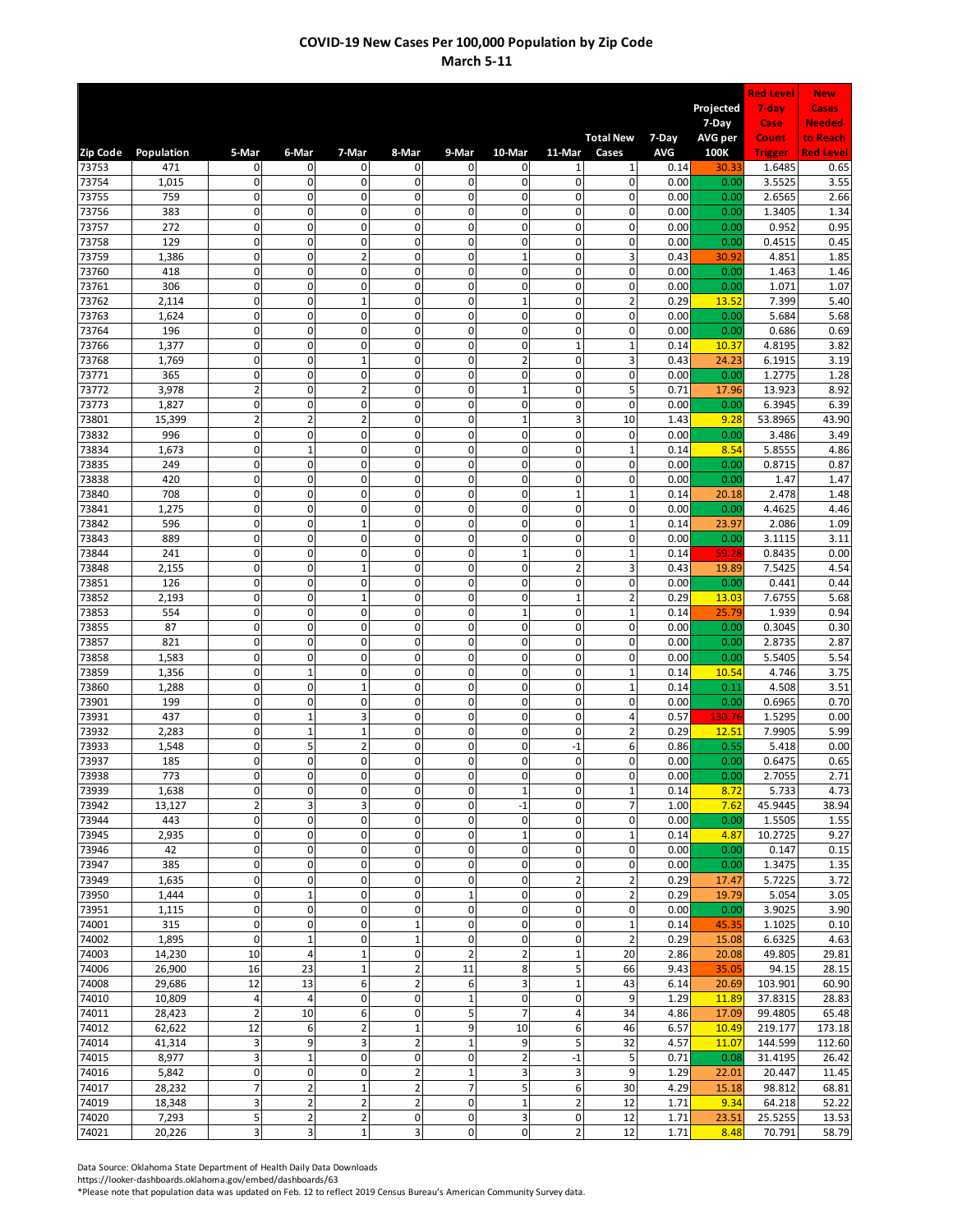|                |                 |                                        |                               |                              |                             |                             |                                                |                               |                                  |              |                  | <b>Red Level</b>  | <b>New</b>                |
|----------------|-----------------|----------------------------------------|-------------------------------|------------------------------|-----------------------------|-----------------------------|------------------------------------------------|-------------------------------|----------------------------------|--------------|------------------|-------------------|---------------------------|
|                |                 |                                        |                               |                              |                             |                             |                                                |                               |                                  |              | Projected        | 7-day             | Cases                     |
|                |                 |                                        |                               |                              |                             |                             |                                                |                               | <b>Total New</b>                 | 7-Day        | 7-Day<br>AVG per | Case<br>Count     | <b>Needed</b><br>to Reach |
| Zip Code       | Population      | 5-Mar                                  | 6-Mar                         | 7-Mar                        | 8-Mar                       | 9-Mar                       | 10-Mar                                         | 11-Mar                        | Cases                            | <b>AVG</b>   | 100K             | <b>Trigger</b>    | <b>Red Level</b>          |
| 74022          | 1,751           | $\mathbf{0}$                           | 0                             | 0                            | 0                           | $\mathbf 0$                 | 0                                              | 0                             | $\mathbf{0}$                     | 0.00         | 0.00             | 6.1285            | 6.13                      |
| 74023<br>74026 | 11,534<br>947   | 8<br>$\mathbf 1$                       | $\mathbf{1}$<br>$\mathbf 0$   | 1<br>$\mathbf 0$             | $\mathbf 0$<br>$\mathbf 0$  | $\mathbf 0$<br>$\mathbf 0$  | $\mathbf{1}$<br>$\overline{0}$                 | $\mathsf 0$<br>$\mathbf{0}$   | 11<br>$\mathbf{1}$               | 1.57<br>0.14 | 13.62<br>15.09   | 40.369<br>3.3145  | 29.37<br>2.31             |
| 74027          | 1,103           | $\mathbf 1$                            | $\mathbf 0$                   | 0                            | $\mathbf 0$                 | 0                           | 0                                              | $\mathbf 0$                   | $\mathbf{1}$                     | 0.14         | 0.13             | 3.8605            | 2.86                      |
| 74028          | 1,686           | $\overline{2}$                         | $\overline{2}$                | $\mathbf 0$                  | $\mathbf 0$                 | $\mathbf 0$                 | $\pmb{0}$                                      | $\mathsf 0$                   | 4                                | 0.57         | 33.89            | 5.901             | 1.90                      |
| 74029          | 4,833           | 3                                      | 3                             | $\mathbf{1}$                 | $\mathbf 0$                 | $\mathbf 1$                 | 0                                              | $\mathbf{1}$                  | 9                                | 1.29         | 26.60            | 16.9155           | 7.92                      |
| 74030          | 3,696           | 19                                     | 6                             | 0                            | $\mathbf 0$                 | $\mathbf{1}$                | $\overline{1}$                                 | $\mathbf 1$                   | 28                               | 4.00         | 108.23           | 12.936            | 0.00                      |
| 74032<br>74033 | 2,308<br>12,477 | $\mathbf 1$<br>$\overline{2}$          | $\mathbf 0$<br>$\overline{2}$ | $\mathbf 0$<br>$\mathbf 0$   | $\mathbf 0$<br>3            | 0<br>0                      | $\mathbf{0}$<br>0                              | $\mathbf 0$<br>$\mathbf{1}$   | $\mathbf{1}$<br>8                | 0.14<br>1.14 | 6.19<br>9.16     | 8.078<br>43.6695  | 7.08<br>35.67             |
| 74034          | 117             | $\mathbf 0$                            | $\pmb{0}$                     | $\mathbf{0}$                 | $\mathbf 0$                 | $\mathbf 0$                 | 0                                              | $\mathbf 0$                   | $\mathbf 0$                      | 0.00         | 0.00             | 0.4095            | 0.41                      |
| 74035          | 4,252           | $\overline{2}$                         | $\mathbf 1$                   | 0                            | $\mathbf 0$                 | $\mathbf 0$                 | 0                                              | $\mathbf{1}$                  | 4                                | 0.57         | 13.44            | 14.882            | 10.88                     |
| 74036          | 7,200           | $\mathbf 0$                            | 5                             | 0                            | $\mathbf 0$                 | $\mathbf 0$                 | 0                                              | $\mathsf 0$                   | 5                                | 0.71         | 9.92             | 25.2              | 20.20                     |
| 74037          | 18,653          | 8                                      | 6                             | $\overline{1}$               | $\mathbf 0$                 | $\mathbf{1}$                | $\overline{2}$                                 | $\overline{2}$                | 20                               | 2.86         | 0.15             | 65.2855           | 45.29                     |
| 74038<br>74039 | 2,268<br>3,768  | 6<br>$\mathbf 0$                       | $\mathbf 1$<br>$\mathbf 1$    | $\mathbf 0$<br>$\mathbf 0$   | $\mathbf 0$<br>$\mathbf 0$  | 0<br>0                      | $\overline{0}$<br>$\overline{1}$               | $\mathbf 0$<br>$\mathbf 0$    | $\overline{7}$<br>$\overline{2}$ | 1.00<br>0.29 | 44.09<br>7.58    | 7.938<br>13.188   | 0.94<br>11.19             |
| 74041          | 2,652           | $\mathbf{1}$                           | $\mathbf 0$                   | 0                            | $\mathbf 0$                 | $\mathbf 0$                 | 0                                              | $\mathbf 0$                   | $\mathbf{1}$                     | 0.14         | 5.39             | 9.282             | 8.28                      |
| 74042          | 410             | $\mathbf 1$                            | $\pmb{0}$                     | 0                            | $\mathbf 0$                 | $\mathbf 0$                 | $\pmb{0}$                                      | $\mathbf 0$                   | $\mathbf 1$                      | 0.14         | 34.84            | 1.435             | 0.44                      |
| 74044          | 7,332           | 8                                      | $\overline{2}$                | $\mathbf{1}$                 | $\mathbf 0$                 | $\mathbf 0$                 | $\mathbf{1}$                                   | $\mathsf 0$                   | 12                               | 1.71         | 0.23             | 25.662            | 13.66                     |
| 74045          | 352             | $\pmb{0}$                              | $\mathbf 0$                   | 0                            | $\mathbf 0$                 | $\mathbf 0$                 | $\mathbf{0}$                                   | $\mathbf 0$                   | 0                                | 0.00         | 0.00             | 1.232             | 1.23                      |
| 74046<br>74047 | 133<br>7,607    | $\mathbf 0$<br>$\mathbf{1}$            | $\mathbf 0$<br>$\mathbf 0$    | 0<br>$\mathbf{1}$            | $\mathbf 0$<br>$\mathbf{1}$ | 0<br>$\overline{2}$         | $\mathbf 0$<br>$\overline{c}$                  | $\mathbf 0$<br>$\mathbf{1}$   | $\mathbf 0$<br>8                 | 0.00<br>1.14 | 0.00<br>15.02    | 0.4655<br>26.6245 | 0.47<br>18.62             |
| 74048          | 6,068           | 6                                      | $\overline{\mathbf{3}}$       | $\mathbf{1}$                 | $\mathbf 0$                 | $\mathbf{1}$                | $\mathbf{1}$                                   | $\mathsf 0$                   | 12                               | 1.71         | 28.25            | 21.238            | 9.24                      |
| 74050          | 291             | $\pmb{0}$                              | $\pmb{0}$                     | 0                            | $\mathbf 0$                 | $\mathbf 0$                 | 0                                              | $\mathbf 0$                   | 0                                | 0.00         | 0.00             | 1.0185            | 1.02                      |
| 74051          | 2,072           | $\mathbf 1$                            | $\pmb{0}$                     | $\mathbf{0}$                 | $\overline{1}$              | 0                           | 0                                              | $\mathbf 1$                   | 3                                | 0.43         | 20.68            | 7.252             | 4.25                      |
| 74052          | 992             | $\mathbf{1}$                           | $\mathbf 0$                   | $\mathbf 0$                  | $\mathbf 0$                 | 0                           | $\overline{0}$                                 | $\mathbf 0$                   | $\mathbf{1}$                     | 0.14         | 14.40            | 3.472             | 2.47                      |
| 74053<br>74054 | 4,677<br>848    | $\mathbf 0$<br>$\mathbf 0$             | $\mathbf 1$<br>$\mathbf 0$    | $\mathbf{1}$<br>$\mathbf{0}$ | $\mathbf 0$<br>$\mathbf 0$  | 0<br>$\mathbf 0$            | $\overline{0}$<br>0                            | $\mathbf{1}$<br>$\pmb{0}$     | 3<br>$\mathbf 0$                 | 0.43<br>0.00 | 9.16<br>0.00     | 16.3695<br>2.968  | 13.37<br>2.97             |
| 74055          | 46,460          | $\overline{2}$                         | 10                            | $\mathbf{1}$                 | 6                           | $\overline{\mathbf{c}}$     | 3                                              | 6                             | 30                               | 4.29         | 9.22             | 162.61            | 132.61                    |
| 74056          | 5,189           | $\mathbf 1$                            | $\overline{2}$                | $\mathbf{1}$                 | $\mathbf 0$                 | $\mathbf 0$                 | $\overline{c}$                                 | $\mathbf 1$                   | 7                                | 1.00         | 19.27            | 18.1615           | 11.16                     |
| 74058          | 3,906           | $\pmb{0}$                              | $\mathbf 0$                   | 0                            | $\mathbf 0$                 | $\mathbf 0$                 | $\overline{1}$                                 | $\overline{2}$                | 3                                | 0.43         | 10.97            | 13.671            | 10.67                     |
| 74059          | 5,789           | $\mathbf 1$                            | $\mathbf 1$                   | $\mathbf{1}$                 | $\mathbf 0$                 | $\overline{2}$              | $\mathbf{1}$                                   | 3                             | 9                                | 1.29         | 22.21            | 20.2615           | 11.26                     |
| 74060<br>74061 | 464<br>2,305    | $\mathbf 0$<br>$\pmb{0}$               | $\pmb{0}$<br>$\mathbf 0$      | 0<br>$\mathbf{1}$            | $\mathbf 0$<br>$\mathbf 0$  | $\mathbf 0$<br>$\mathbf 0$  | 0<br>$\mathbf 0$                               | $\mathsf 0$<br>$\mathbf{1}$   | $\mathbf 0$<br>$\overline{2}$    | 0.00<br>0.29 | 0.00<br>12.40    | 1.624<br>8.0675   | 1.62<br>6.07              |
| 74062          | 938             | $\mathbf{0}$                           | $\mathbf 0$                   | $\mathbf 0$                  | $\mathbf 0$                 | $\mathbf 0$                 | $\mathbf 1$                                    | $\mathbf 0$                   | $\mathbf 1$                      | 0.14         | 15.23            | 3.283             | 2.28                      |
| 74063          | 31,608          | 3                                      | 8                             | 3                            | $\overline{1}$              | 3                           | 5                                              | $\overline{4}$                | 27                               | 3.86         | 12.20            | 110.628           | 83.63                     |
| 74066          | 33,432          | 8                                      | 14                            | 3                            | $\overline{2}$              | 5                           | 3                                              | 3                             | 38                               | 5.43         | 16.24            | 117.012           | 79.01                     |
| 74068          | $\overline{2}$  | $\mathbf 0$                            | $\mathbf 0$                   | $\mathbf 0$                  | $\mathbf 0$                 | 0                           | $\overline{0}$                                 | $\mathbf 0$                   | $\mathbf 0$                      | 0.00         | 0.00             | 0.007             | 0.01                      |
| 74070<br>74071 | 15,092<br>136   | $\overline{2}$<br>$\mathbf{0}$         | $\mathbf 1$<br>$\mathbf 0$    | 3<br>$\mathbf 0$             | $\mathbf{1}$<br>$\mathbf 0$ | $\mathbf{1}$<br>$\mathbf 0$ | $\overline{0}$<br>$\pmb{0}$                    | $\mathbf 0$<br>$\mathbf{1}$   | 8<br>$\mathbf 1$                 | 1.14<br>0.14 | 7.57<br>105.04   | 52.822<br>0.476   | 44.82<br>0.00             |
| 74072          | 1,832           | 0                                      | $\mathbf 0$                   | 0                            | $\mathbf 0$                 | $\mathbf 0$                 | 0                                              | $\mathbf 0$                   | 0                                | 0.00         | 0.00             | 6.412             | 6.41                      |
| 74073          | 5,749           | $\mathbf 0$                            | $\pmb{0}$                     | 0                            | 0                           | $\mathbf 0$                 | 0                                              | 0                             | 0                                | 0.00         | 0.00             | 20.1215           | 20.12                     |
| 74074          | 32,132          | $\overline{7}$                         | $\overline{\mathbf{c}}$       | 6                            | 0                           | $\overline{\mathbf{c}}$     | 5                                              | 5 <sup>1</sup>                | 27                               | 3.86         | 12.00            | 112.462           | 85.46                     |
| 74075          | 26,039          | 5                                      | 3                             | 5                            | $\mathbf 0$                 | $\overline{4}$              | 0                                              | 5                             | 22                               | 3.14         | 12.07            | 91.1365           | 69.14                     |
| 74078<br>74079 | 2,306<br>4,268  | $\mathbf 0$<br>$\overline{\mathbf{3}}$ | $\pmb{0}$<br>3                | $\mathbf 0$<br>3             | $\mathbf 0$<br>$\mathbf 0$  | $\mathbf 0$<br>$\mathbf{0}$ | $\mathsf{O}\xspace$<br>$\overline{\mathbf{o}}$ | $\mathbf 0$<br>3              | $\mathbf 0$<br>12                | 0.00<br>1.71 | 0.00<br>40.17    | 8.071<br>14.938   | 8.07<br>2.94              |
| 74080          | 3,068           | $\mathbf 0$                            | $\pmb{0}$                     | 0                            | $\pmb{0}$                   | $\mathbf 0$                 | 0                                              | $\mathbf 0$                   | 0                                | 0.00         | 0.00             | 10.738            | 10.74                     |
| 74081          | 2,022           | $\overline{2}$                         | 4                             | 0                            | $\mathbf 0$                 | $\mathbf 0$                 | 0                                              | $\mathbf 0$                   | 6                                | 0.86         | 0.42             | 7.077             | 1.08                      |
| 74082          | 56              | 0                                      | $\pmb{0}$                     | 0                            | $\mathbf 0$                 | $\mathbf 0$                 | 0                                              | $\mathsf 0$                   | 0                                | 0.00         | 0.00             | 0.196             | 0.20                      |
| 74083          | 1,001           | $\overline{0}$                         | $\pmb{0}$                     | 0                            | $\pmb{0}$                   | $\mathbf 0$                 | 0                                              | $\mathbf{1}$                  | $\mathbf 1$                      | 0.14         | 14.27            | 3.5035            | 2.50                      |
| 74084<br>74085 | 512<br>2,016    | $\mathbf 1$<br>$\mathbf 1$             | $\mathbf 1$<br>$\pmb{0}$      | $\mathbf 0$<br>$\mathbf{1}$  | $\mathbf 0$<br>$\mathbf 0$  | $\pmb{0}$<br>$\pmb{0}$      | $\pmb{0}$<br>0                                 | $\mathbf 0$<br>$\mathbf 0$    | $\overline{2}$<br>$\mathbf 2$    | 0.29<br>0.29 | 55.80<br>14.17   | 1.792<br>7.056    | 0.00<br>5.06              |
| 74103          | 2,151           | $\overline{4}$                         | $\mathbf 2$                   | 0                            | $\pmb{0}$                   | $\mathbf 1$                 | 0                                              | $\mathbf 0$                   | $\overline{7}$                   | 1.00         | 46.49            | 7.5285            | 0.53                      |
| 74104          | 11,186          | 8                                      | 8                             | $\overline{\mathbf{c}}$      | $\overline{2}$              | $\overline{2}$              | $\mathbf 1$                                    | $\mathbf 1$                   | 24                               | 3.43         | 30.65            | 39.151            | 15.15                     |
| 74105          | 25,469          | $\overline{a}$                         | 6                             | $\mathbf{1}$                 | $\mathbf 0$                 | $\mathbf 1$                 | 5                                              | $\mathsf 0$                   | 17                               | 2.43         | 9.54             | 89.1415           | 72.14                     |
| 74106          | 17,919          | $\mathbf 1$                            | 8                             | $\mathbf 0$                  | $\overline{2}$              | $\mathbf 1$                 | $\mathbf 1$                                    | $\mathbf 1$                   | 14                               | 2.00         | 0.11             | 62.7165           | 48.72                     |
| 74107<br>74108 | 19,961<br>7,608 | $\mathbf 0$<br>$\mathbf 0$             | 3<br>$\pmb{0}$                | 4<br>$\mathbf{1}$            | $\mathbf 0$<br>$\pmb{0}$    | $\overline{0}$<br>$\pmb{0}$ | $\overline{2}$<br>0                            | 8<br>$\mathbf 0$              | 17<br>$1\,$                      | 2.43<br>0.14 | 0.12<br>1.88     | 69.8635           | 52.86<br>25.63            |
| 74110          | 14,546          | $\mathbf 0$                            | 3                             | 3                            | $\mathbf{1}$                | $\overline{2}$              | 3                                              | $\mathbf 1$                   | 13                               | 1.86         | 12.77            | 26.628<br>50.911  | 37.91                     |
| 74112          | 20,648          | $\overline{2}$                         | 3                             | 3                            | $\mathbf{1}$                | $\mathbf 0$                 | $\pmb{0}$                                      | $\mathbf 1$                   | 10                               | 1.43         | 6.92             | 72.268            | 62.27                     |
| 74114          | 16,530          | $\pmb{0}$                              | $\mathbf 2$                   | $\mathbf{1}$                 | $\overline{2}$              | $\mathbf 0$                 | 5                                              | $\mathbf 2$                   | 12                               | 1.71         | 10.37            | 57.855            | 45.86                     |
| 74115          | 23,413          | $\overline{\mathbf{3}}$                | 3                             | 3                            | 0                           | $\mathbf 0$                 | 3                                              | $\mathbf 2$                   | 14                               | 2.00         | 8.54             | 81.9455           | 67.95                     |
| 74116          | 3,863           | $\overline{2}$<br>$\mathbf{0}$         | $\pmb{0}$<br>$\pmb{0}$        | 0<br>0                       | $\mathbf 0$<br>$\pmb{0}$    | $\mathbf{0}$<br>$\pmb{0}$   | 0<br>0                                         | $\overline{2}$<br>$\mathbf 0$ | 4<br>0                           | 0.57<br>0.00 | 0.15             | 13.5205           | 9.52                      |
| 74117<br>74119 | 45<br>3,113     | $\mathbf 0$                            | $\mathbf 1$                   | $\mathbf{1}$                 | $\mathbf 0$                 | $\mathbf 0$                 | $\mathbf 1$                                    | $\mathbf 0$                   | 3                                | 0.43         | 0.00<br>13.77    | 0.1575<br>10.8955 | 0.16<br>7.90              |
| 74120          | 4,864           | $\overline{2}$                         | $\pmb{0}$                     | 0                            | $\mathbf 0$                 | $\mathbf 0$                 | 0                                              | $\mathbf 0$                   | $\mathbf 2$                      | 0.29         | 5.87             | 17.024            | 15.02                     |
| 74126          | 10,665          | $\mathbf{1}$                           | $\overline{2}$                | $\overline{2}$               | $\mathbf 1$                 | $\mathbf 0$                 | $\mathbf 0$                                    | $\mathbf{1}$                  | $\overline{7}$                   | 1.00         | 9.38             | 37.3275           | 30.33                     |

Data Source: Oklahoma State Department of Health Daily Data Downloads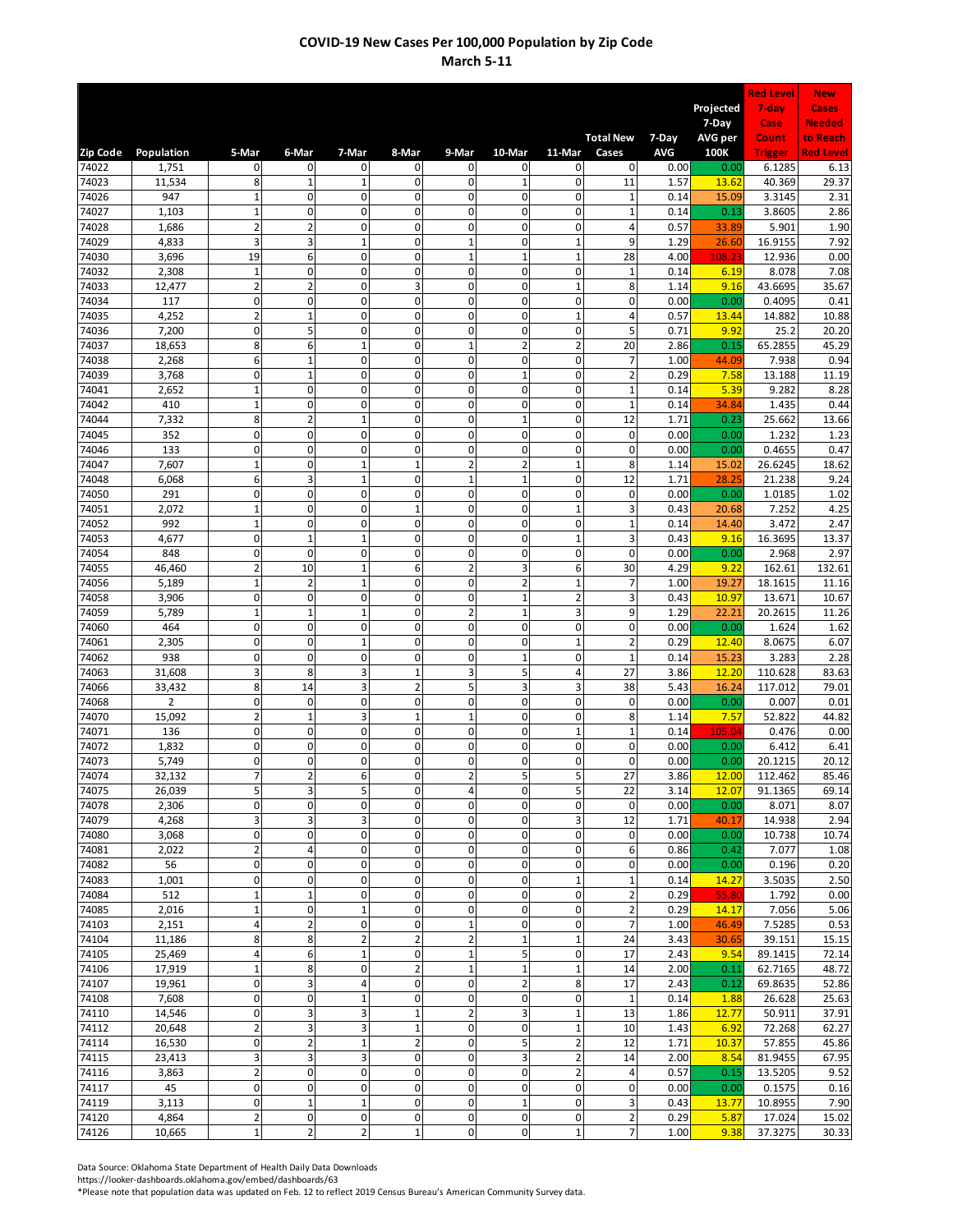|                |                  |                               |                                      |                             |                                |                               |                                |                                |                               |              |                    | <b>Red Level</b>   | <b>New</b>             |
|----------------|------------------|-------------------------------|--------------------------------------|-----------------------------|--------------------------------|-------------------------------|--------------------------------|--------------------------------|-------------------------------|--------------|--------------------|--------------------|------------------------|
|                |                  |                               |                                      |                             |                                |                               |                                |                                |                               |              | Projected<br>7-Day | 7-day<br>Case      | Cases<br><b>Needed</b> |
|                |                  |                               |                                      |                             |                                |                               |                                |                                | <b>Total New</b>              | 7-Day        | AVG per            | Count              | to Reach               |
| Zip Code       | Population       | 5-Mar                         | 6-Mar                                | 7-Mar                       | 8-Mar<br>$\mathbf 0$           | 9-Mar                         | 10-Mar                         | 11-Mar<br>$\mathbf{1}$         | Cases                         | <b>AVG</b>   | 100K               | <b>Trigger</b>     | <b>Red Level</b>       |
| 74127<br>74128 | 15,560<br>13,253 | $\overline{2}$<br>$\mathbf 0$ | $\overline{2}$<br>5                  | 1<br>$\mathbf{1}$           | $\overline{2}$                 | $\mathbf 1$<br>$\mathbf 0$    | 1<br>$\mathbf 1$               | $\overline{2}$                 | 8<br>11                       | 1.14<br>1.57 | 0.07<br>11.86      | 54.46<br>46.3855   | 46.46<br>35.39         |
| 74129          | 19,679           | 5                             | $\overline{2}$                       | $\overline{c}$              | $\mathbf{1}$                   | $\mathbf 1$                   | 0                              | $\overline{2}$                 | 13                            | 1.86         | 9.44               | 68.8765            | 55.88                  |
| 74130          | 1,985            | $\mathbf 0$                   | $\mathbf 1$                          | $\mathbf{0}$                | $\mathbf 0$                    | $\mathbf 0$                   | 0                              | $\mathsf 0$                    | $\mathbf{1}$                  | 0.14         | 7.20               | 6.9475             | 5.95                   |
| 74131          | 2,757            | $\overline{2}$                | $\mathbf 0$                          | $\mathbf 0$                 | $\mathbf 0$                    | $\mathbf 0$                   | $\overline{2}$                 | $\mathbf{0}$                   | 4                             | 0.57         | 20.73              | 9.6495             | 5.65                   |
| 74132          | 9,200            | $\mathbf 1$<br>$\overline{7}$ | $\mathbf 1$<br>27                    | 0<br>3                      | $\mathbf 0$<br>$\overline{4}$  | 0<br>$\overline{4}$           | $\mathbf{1}$<br>16             | $\mathbf{1}$<br>$\overline{4}$ | 4                             | 0.57<br>9.29 | 6.21               | 32.2<br>162.288    | 28.20                  |
| 74133<br>74134 | 46,368<br>15,899 | $\overline{2}$                | 6                                    | 4                           | $\mathbf{1}$                   | 4                             | 5                              | $-1$                           | 65<br>21                      | 3.00         | 20.03<br>18.87     | 55.6465            | 97.29<br>34.65         |
| 74135          | 20,424           | 6                             | $\overline{4}$                       | $\mathbf{1}$                | 0                              | 4                             | 3                              | $\overline{2}$                 | 20                            | 2.86         | 13.99              | 71.484             | 51.48                  |
| 74136          | 31,183           | 6                             | 33                                   | 28                          | $\mathbf{1}$                   | 6                             | 3                              | 3                              | 80                            | 11.43        | 36.65              | 109.1405           | 29.14                  |
| 74137          | 28,320           | 3                             | 3                                    | 4                           | $\mathbf{1}$                   | $\overline{4}$                | $\overline{2}$                 | 3                              | 20                            | 2.86         | 10.09              | 99.12              | 79.12                  |
| 74145          | 18,541           | 3<br>3                        | $\overline{7}$                       | 3<br>0                      | $\mathbf{1}$<br>$\overline{4}$ | $\mathbf 0$<br>3              | 6<br>$\overline{2}$            | $\mathsf 0$<br>$\mathbf 0$     | 20                            | 2.86         | 0.15               | 64.8935            | 44.89<br>35.57         |
| 74146<br>74301 | 16,163<br>11,505 | $\mathbf 1$                   | 9<br>$\mathbf 1$                     | 0                           | $\mathbf 0$                    | $\mathbf 0$                   | 3                              | $\mathbf{1}$                   | 21<br>6                       | 3.00<br>0.86 | 18.56<br>7.45      | 56.5705<br>40.2675 | 34.27                  |
| 74330          | 2,989            | $\mathbf 1$                   | $\pmb{0}$                            | $\mathbf{0}$                | $\mathbf 0$                    | $\mathbf 0$                   | $\mathbf{0}$                   | $\mathbf 0$                    | $\mathbf{1}$                  | 0.14         | 4.78               | 10.4615            | 9.46                   |
| 74331          | 7,223            | $\mathbf 0$                   | $\mathbf 1$                          | $\mathbf 0$                 | $\mathbf 0$                    | 0                             | $\overline{2}$                 | $\overline{2}$                 | 5                             | 0.71         | 9.89               | 25.2805            | 20.28                  |
| 74332          | 1,860            | $\mathbf 0$                   | $\mathbf 0$                          | $\mathbf 0$                 | $\mathbf 0$                    | 0                             | $\mathbf{1}$                   | $\mathbf 0$                    | $\mathbf 1$                   | 0.14         | 7.68               | 6.51               | 5.51                   |
| 74333          | 1,135            | $\pmb{0}$                     | $\mathbf 0$                          | $\overline{0}$              | $\mathbf 0$                    | $\mathbf 0$                   | $\overline{0}$                 | $\mathbf 0$                    | $\mathbf 0$                   | 0.00         | 0.00               | 3.9725             | 3.97                   |
| 74337          | 4,845            | $\mathbf 1$                   | $\mathbf 0$                          | $\mathbf 0$                 | $\mathbf 0$                    | $\mathbf{1}$                  | $\mathbf 0$                    | $\mathbf 0$                    | $\overline{2}$                | 0.29         | 5.90               | 16.9575            | 14.96                  |
| 74338          | 5,547            | $\pmb{0}$                     | 10                                   | 0                           | $\mathbf 0$<br>$\mathbf 0$     | $\mathbf 0$                   | $\mathbf{1}$<br>3              | $\mathbf{1}$                   | 12                            | 1.71         | 30.90              | 19.4145            | 7.41                   |
| 74339<br>74340 | 2,550<br>206     | $\pmb{0}$<br>$\mathbf 0$      | 3<br>$\mathbf 0$                     | 0<br>0                      | $\mathbf 0$                    | $\mathbf{1}$<br>$\mathbf 0$   | $\mathbf 0$                    | $\mathbf 0$<br>$\mathbf 0$     | $\overline{7}$<br>$\mathbf 0$ | 1.00<br>0.00 | 39.22<br>0.00      | 8.925<br>0.721     | 1.93<br>0.72           |
| 74342          | 2,894            | $\mathbf{1}$                  | $\mathbf 1$                          | $\mathbf{1}$                | $\mathbf 0$                    | $\mathbf 0$                   | $\overline{0}$                 | $\mathbf 0$                    | 3                             | 0.43         | 0.15               | 10.129             | 7.13                   |
| 74343          | 3,121            | $\mathbf 0$                   | $\pmb{0}$                            | $\mathbf 0$                 | $\mathbf 0$                    | $\mathbf 0$                   | $\pmb{0}$                      | $\mathsf 0$                    | $\mathbf 0$                   | 0.00         | 0.00               | 10.9235            | 10.92                  |
| 74344          | 15,437           | $\mathbf{1}$                  | $\overline{\mathbf{3}}$              | 3                           | $\mathbf 0$                    | $\mathbf 1$                   | 5                              | 4                              | 17                            | 2.43         | 15.73              | 54.0295            | 37.03                  |
| 74346          | 7,690            | $\mathbf 1$                   | 14                                   | 4                           | $\mathbf 0$                    | $\mathbf 0$                   | 0                              | 9                              | 28                            | 4.00         | 52.02              | 26.915             | 0.00                   |
| 74347          | 2,489            | $\mathbf 0$                   | $\overline{7}$                       | $\mathbf 0$                 | $\mathbf 0$                    | 0                             | $\overline{2}$                 | $\mathbf{1}$                   | 10                            | 1.43         | 57.40              | 8.7115             | 0.00                   |
| 74349<br>74350 | 301<br>698       | $\mathbf 0$<br>$\mathbf 0$    | $\mathbf 0$<br>$\pmb{0}$             | $\mathbf 0$<br>$\mathbf{0}$ | $\mathbf 0$<br>$\mathbf 0$     | 0<br>$\mathbf 0$              | $\overline{0}$<br>$\mathbf{0}$ | $\mathbf 0$<br>$\mathbf 0$     | 0<br>$\mathbf 0$              | 0.00<br>0.00 | 0.00<br>0.00       | 1.0535<br>2.443    | 1.05<br>2.44           |
| 74352          | 6,515            | $\mathbf 1$                   | 4                                    | $\mathbf 0$                 | $\mathbf 0$                    | $\mathbf 0$                   | $\overline{1}$                 | $\overline{2}$                 | 8                             | 1.14         | 17.54              | 22.8025            | 14.80                  |
| 74354          | 17,773           | $\overline{2}$                | 6                                    | 0                           | $\mathbf{1}$                   | $\mathbf 0$                   | 13                             | 3                              | 25                            | 3.57         | 20.09              | 62.2055            | 37.21                  |
| 74358          | 225              | $\mathbf 0$                   | $\mathbf 0$                          | $\mathbf 0$                 | $\mathbf 0$                    | $\mathbf 0$                   | $\mathbf 0$                    | $\mathbf 0$                    | $\mathbf 0$                   | 0.00         | 0.00               | 0.7875             | 0.79                   |
| 74359          | 676              | $\mathbf 0$                   | $\mathbf 0$                          | $\mathbf 0$                 | $\mathbf 0$                    | 0                             | 0                              | $\mathbf 0$                    | $\mathbf 0$                   | 0.00         | 0.00               | 2.366              | 2.37                   |
| 74360          | 28               | $\pmb{0}$                     | $\mathbf 0$                          | $\mathbf 0$                 | $\mathbf 0$                    | $\mathbf 0$                   | $\overline{0}$                 | $\mathbf{0}$                   | $\mathbf 0$                   | 0.00         | 0.00               | 0.098              | 0.10                   |
| 74361          | 16,838<br>2,850  | 5<br>$\mathbf{0}$             | 8<br>$\mathbf 1$                     | 4<br>4                      | $\mathbf 0$<br>$-1$            | 4<br>$\mathbf 0$              | 10<br>$\overline{c}$           | $\overline{2}$<br>$\mathbf{1}$ | 33<br>$\overline{7}$          | 4.71<br>1.00 | 28.00<br>35.09     | 58.933<br>9.975    | 25.93<br>2.98          |
| 74363<br>74364 | 1,883            | $\mathbf 0$                   | $\mathbf 1$                          | 0                           | $\mathbf 0$                    | $\mathbf 0$                   | $\overline{0}$                 | $\mathbf 0$                    | $\mathbf{1}$                  | 0.14         | 7.59               | 6.5905             | 5.59                   |
| 74365          | 4,593            | 0                             | $\overline{2}$                       | $\overline{2}$              | $\mathbf{1}$                   | $\mathbf 0$                   | 0                              | $\mathbf 1$                    | 6                             | 0.86         | 18.66              | 16.0755            | 10.08                  |
| 74366          | 1,475            | $\mathbf 0$                   | $\mathbf 0$                          | $\mathbf 0$                 | $\mathbf 0$                    | $\mathbf{1}$                  | $\overline{1}$                 | $\mathbf 0$                    | $\overline{2}$                | 0.29         | 19.37              | 5.1625             | 3.16                   |
| 74367          | 462              | $\mathbf 0$                   | $\mathbf 0$                          | $\mathbf{1}$                | $\mathbf 0$                    | 0                             | $\overline{0}$                 | $\mathbf 0$                    | $\mathbf{1}$                  | 0.14         | 30.92              | 1.617              | 0.62                   |
| 74368          | 109              | $\mathbf{0}$                  | $\mathbf 0$                          | $\mathbf 0$                 | $\mathbf 0$                    | $\mathbf 0$                   | $\pmb{0}$                      | $\mathbf 0$                    | $\mathbf 0$                   | 0.00         | 0.00               | 0.3815             | 0.38                   |
| 74369          | 2,011            | 0                             | 0                                    | $-1$                        | 0                              | $\mathbf{0}$                  |                                | 0                              | 0                             | 0.00         | 0.00               | 7.0385             | 7.04                   |
| 74370<br>74401 | 3,486<br>15,950  | $\overline{2}$<br>3           | $\pmb{0}$<br>5                       | 0<br>3                      | $\pmb{0}$<br>$\mathbf{1}$      | $\pmb{0}$<br>$\mathbf 1$      | 0<br>4                         | $\overline{2}$<br>$\mathbf{1}$ | $\overline{4}$<br>18          | 0.57<br>2.57 | 0.16<br>0.16       | 12.201<br>55.825   | 8.20<br>37.83          |
| 74403          | 30,374           | 5 <sub>l</sub>                | 5                                    | $\mathbf{1}$                | $\mathbf 0$                    | $\mathbf 0$                   | 3                              | $\overline{2}$                 | 16                            | 2.29         | 7.53               | 106.309            | 90.31                  |
| 74421          | 4,954            | $\mathbf{1}$                  | $\pmb{0}$                            | $\mathbf 0$                 | $\mathbf 0$                    | $\mathbf 0$                   | $\mathbf 0$                    | $\mathbf 0$                    | $\mathbf 1$                   | 0.14         | 2.88               | 17.339             | 16.34                  |
| 74422          | 839              | $\mathbf 0$                   | $\pmb{0}$                            | 0                           | $\mathbf 0$                    | $\mathbf{0}$                  | $\mathbf 0$                    | $\mathbf 0$                    | $\pmb{0}$                     | 0.00         | 0.00               | 2.9365             | 2.94                   |
| 74423          | 957              | $\overline{0}$                | $\pmb{0}$                            | 0                           | $\mathbf 0$                    | $\mathbf 0$                   | 0                              | $\mathbf 0$                    | $\pmb{0}$                     | 0.00         | 0.00               | 3.3495             | 3.35                   |
| 74425          | 1,377            | $\mathbf 0$                   | $\pmb{0}$                            | 0                           | $\mathbf 0$                    | $\mathbf 0$                   | 0                              | $\mathbf 0$                    | 0                             | 0.00         | 0.00               | 4.8195             | 4.82                   |
| 74426<br>74427 | 9,369<br>1,156   | $\mathbf 1$<br>$\mathbf 0$    | 8<br>$\mathbf 1$                     | $\mathbf{1}$<br>0           | $\mathbf 0$<br>$\pmb{0}$       | $\mathbf 0$<br>$\mathbf 0$    | 3<br>0                         | $\mathbf{1}$<br>$\mathbf 0$    | 14<br>$1\,$                   | 2.00<br>0.14 | 21.35<br>0.12      | 32.7915<br>4.046   | 18.79<br>3.05          |
| 74428          | 1,383            | $\mathbf 0$                   | $\pmb{0}$                            | $\mathbf 1$                 | $\mathbf 0$                    | $\mathbf 0$                   | $\mathbf 0$                    | $\mathbf 0$                    | $\mathbf 1$                   | 0.14         | 0.10               | 4.8405             | 3.84                   |
| 74429          | 15,380           | $\mathbf 0$                   | 3                                    | 4                           | $-1$                           | 1                             | $\overline{2}$                 | $\mathbf{1}$                   | 10                            | 1.43         | 9.29               | 53.83              | 43.83                  |
| 74430          | 477              | $\pmb{0}$                     | $\pmb{0}$                            | 0                           | $\mathbf 0$                    | $\pmb{0}$                     | 0                              | $\mathbf 0$                    | 0                             | 0.00         | 0.00               | 1.6695             | 1.67                   |
| 74431          | 921              | $\mathbf 0$                   | $\pmb{0}$                            | 0                           | $\mathbf 0$                    | $\mathbf 0$                   | 0                              | $\mathbf 0$                    | 0                             | 0.00         | 0.00               | 3.2235             | 3.22                   |
| 74432          | 9,647            | $\mathbf 1$                   | $\mathbf 1$                          | $\mathbf{1}$                | $\mathbf 0$                    | $\mathbf 0$                   | 0                              | $\mathbf{1}$                   | 4                             | 0.57         | 5.92               | 33.7645            | 29.76                  |
| 74434          | 8,662            | $\mathbf 1$                   | 5                                    | $\mathbf 0$                 | $\mathbf 0$                    | $\mathbf 1$                   | $\mathbf 1$                    | $\mathbf 0$                    | 8                             | 1.14         | 0.13               | 30.317             | 22.32                  |
| 74435<br>74436 | 3,328<br>5,368   | $\mathbf 0$<br>$\mathbf 0$    | $\pmb{0}$<br>$\overline{2}$          | $\mathbf 0$<br>$\mathbf{1}$ | $\mathbf 0$<br>$-1$            | $\overline{0}$<br>$\mathbf 0$ | $\pmb{0}$<br>0                 | $\mathbf 0$<br>$\mathbf 0$     | $\pmb{0}$<br>$\overline{2}$   | 0.00<br>0.29 | 0.00<br>5.32       | 11.648<br>18.788   | 11.65<br>16.79         |
| 74437          | 9,683            | $\mathbf 0$                   | $\overline{2}$                       | $\mathbf 0$                 | $\mathbf 0$                    | $\mathbf 0$                   | $\overline{c}$                 | $\mathbf 0$                    | 4                             | 0.57         | 5.90               | 33.8905            | 29.89                  |
| 74438          | 130              | $\mathbf 0$                   | $\pmb{0}$                            | 0                           | $\mathbf 0$                    | $\mathbf 0$                   | $\pmb{0}$                      | $\mathbf 0$                    | 0                             | 0.00         | 0.00               | 0.455              | 0.46                   |
| 74441          | 6,119            | $\mathbf 0$                   | 5                                    | 0                           | $\mathbf 0$                    | $\overline{0}$                | $\mathbf 1$                    | $\mathbf{1}$                   | $\overline{7}$                | 1.00         | 0.16               | 21.4165            | 14.42                  |
| 74442          | 876              | $\mathbf 0$                   | $\mathbf 1$                          | $\mathbf 0$                 | 0                              | $\mathbf 0$                   | $\pmb{0}$                      | $\mathbf 0$                    | $\mathbf 1$                   | 0.14         | 16.31              | 3.066              | 2.07                   |
| 74445          | 2,986            | $\mathbf 0$                   | $\pmb{0}$                            | 0                           | $\pmb{0}$                      | $\mathbf 0$                   | 0                              | $\mathbf 0$                    | 0                             | 0.00         | 0.00               | 10.451             | 10.45                  |
| 74446          | 501              | $\pmb{0}$<br>$\mathbf{1}$     | $\pmb{0}$<br>$^{\mbox{{\small -1}}}$ | 0<br>0                      | $\mathbf 0$                    | $\overline{0}$                | 0<br>0                         | $\mathbf 0$                    | 0                             | 0.00         | 0.00               | 1.7535             | 1.75                   |
| 74447          | 16,096           |                               |                                      |                             | $\mathbf 0$                    | $\overline{\mathbf{c}}$       |                                | $\overline{2}$                 | 4                             | 0.57         | 3.55               | 56.336             | 52.34                  |

Data Source: Oklahoma State Department of Health Daily Data Downloads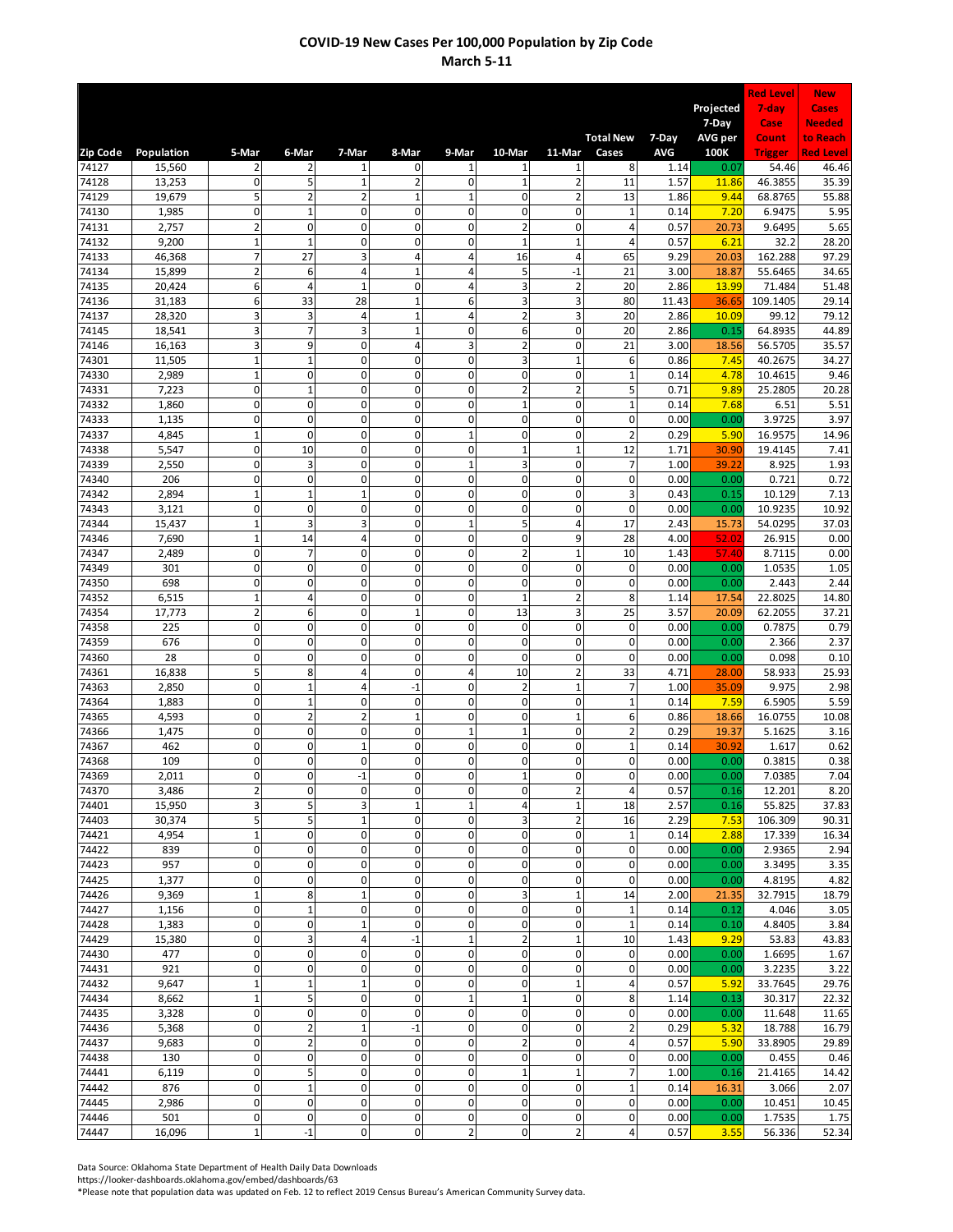|                   |                     |                               |                             |                               |                            |                               |                                  |                                    |                             |                    | Projected      | <b>Red Level</b><br>7-day | <b>New</b><br>Cases      |
|-------------------|---------------------|-------------------------------|-----------------------------|-------------------------------|----------------------------|-------------------------------|----------------------------------|------------------------------------|-----------------------------|--------------------|----------------|---------------------------|--------------------------|
|                   |                     |                               |                             |                               |                            |                               |                                  |                                    |                             |                    | 7-Day          | Case                      | <b>Needed</b>            |
|                   |                     |                               |                             |                               |                            |                               |                                  |                                    | <b>Total New</b>            | 7-Day              | AVG per        | Count                     | to Reach                 |
| Zip Code<br>74450 | Population<br>1,750 | 5-Mar<br>$\mathbf 0$          | 6-Mar<br>$\mathbf 0$        | 7-Mar<br>$\mathbf 0$          | 8-Mar<br>0                 | 9-Mar<br>$\mathbf{0}$         | 10-Mar<br>$\mathbf 0$            | 11-Mar<br>$\mathbf 0$              | Cases<br>$\mathbf 0$        | <b>AVG</b><br>0.00 | 100K<br>0.00   | <b>Trigger</b><br>6.125   | <b>Red Level</b><br>6.13 |
| 74451             | 4,255               | $\overline{2}$                | $\mathbf 0$                 | $\mathbf{1}$                  | $\mathbf 0$                | $\mathbf 1$                   | $\pmb{0}$                        | $\overline{2}$                     | 6                           | 0.86               | 20.14          | 14.8925                   | 8.89                     |
| 74452             | 374                 | $\mathbf 0$                   | $\mathbf 0$                 | $\mathbf{0}$                  | $\mathbf 0$                | $\mathbf 0$                   | 0                                | $\mathbf 0$                        | 0                           | 0.00               | 0.00           | 1.309                     | 1.31                     |
| 74454             | 3,300               | 3<br>$\mathbf 0$              | $\mathbf 1$<br>$\mathbf 1$  | $\overline{2}$<br>$\mathbf 0$ | $\mathbf 0$<br>$\mathbf 0$ | $\mathbf 0$<br>0              | $\overline{2}$<br>$\overline{0}$ | $\mathbf 0$<br>$\mathbf 0$         | 8<br>$\mathbf{1}$           | 1.14               | 34.63          | 11.55                     | 3.55                     |
| 74455<br>74456    | 3,265<br>214        | $\mathbf 0$                   | $\mathbf 0$                 | 0                             | $\mathbf 0$                | $\mathbf 0$                   | 0                                | $\mathbf 0$                        | $\mathbf 0$                 | 0.14<br>0.00       | 4.38<br>0.00   | 11.4275<br>0.749          | 10.43<br>0.75            |
| 74457             | 332                 | $\mathbf{0}$                  | $\mathbf 0$                 | $\mathbf 0$                   | $\mathbf 0$                | $\mathbf 0$                   | $\pmb{0}$                        | $\mathbf 0$                        | $\mathbf 0$                 | 0.00               | 0.00           | 1.162                     | 1.16                     |
| 74458             | 81                  | $\pmb{0}$                     | $\mathbf 0$                 | 0                             | $\mathbf 0$                | $\mathbf 0$                   | 0                                | $\mathbf 0$                        | 0                           | 0.00               | 0.00           | 0.2835                    | 0.28                     |
| 74459<br>74460    | 75<br>185           | $\mathbf 0$<br>$\mathbf 0$    | $\pmb{0}$<br>$\mathbf 0$    | 0<br>$\mathbf 0$              | $\mathbf 0$<br>$\mathbf 0$ | $\mathbf 0$<br>$\mathbf 0$    | 0<br>$\mathbf 0$                 | $\mathsf 0$<br>$\mathbf 0$         | 0<br>$\mathbf 0$            | 0.00<br>0.00       | 0.00<br>0.00   | 0.2625<br>0.6475          | 0.26<br>0.65             |
| 74462             | 7,648               | 6                             | 3                           | $\mathbf 0$                   | $\overline{1}$             | 0                             | $\mathbf{1}$                     | $\mathbf 0$                        | 11                          | 1.57               | 0.21           | 26.768                    | 15.77                    |
| 74463             | 2,176               | $\mathbf 0$                   | $\mathbf 0$                 | $\mathbf 0$                   | $\mathbf 0$                | $\mathbf{1}$                  | 0                                | $\mathsf 0$                        | $\mathbf 1$                 | 0.14               | 6.57           | 7.616                     | 6.62                     |
| 74464             | 31,584              | 5                             | 10                          | $\overline{2}$                | $\mathbf{1}$               | $\mathbf{1}$                  | 4                                | $\overline{4}$                     | 27                          | 3.86               | 12.21          | 110.544                   | 83.54                    |
| 74467<br>74468    | 15,285<br>282       | $\mathbf 1$<br>$\pmb{0}$      | $\mathbf 1$<br>$\mathbf 0$  | $\mathbf{1}$<br>0             | $\mathbf 0$<br>$\mathbf 0$ | $\mathbf 0$<br>$\mathbf 0$    | 0<br>0                           | $\mathbf 0$<br>$\mathbf 0$         | 3<br>0                      | 0.43<br>0.00       | 2.80<br>0.00   | 53.4975<br>0.987          | 50.50<br>0.99            |
| 74469             | 2,528               | $\mathbf{1}$                  | $\mathbf 0$                 | $\overline{0}$                | $\mathbf 0$                | $\mathbf 0$                   | $\overline{0}$                   | $\mathbf 0$                        | $\mathbf 1$                 | 0.14               | 5.65           | 8.848                     | 7.85                     |
| 74470             | 1,587               | $\mathbf 1$                   | $\pmb{0}$                   | 0                             | $\mathbf 0$                | $\mathbf 0$                   | $\overline{2}$                   | $\mathbf 0$                        | 3                           | 0.43               | 27.01          | 5.5545                    | 2.55                     |
| 74471             | 1,708               | $\pmb{0}$<br>$\mathbf 0$      | $\mathbf 0$                 | 0                             | $\mathbf 0$                | $\mathbf 0$                   | $\mathbf 0$<br>0                 | $\mathbf 0$<br>$\mathbf 0$         | $\mathbf 0$                 | 0.00               | 0.00           | 5.978                     | 5.98                     |
| 74472<br>74477    | 679<br>9            | $\mathbf 0$                   | $\pmb{0}$<br>$\mathbf 0$    | 0<br>$\mathbf{0}$             | $\mathbf 0$<br>$\mathbf 0$ | $\mathbf 0$<br>$\mathbf 0$    | $\mathbf{0}$                     | $\mathbf{0}$                       | 0<br>$\mathbf 0$            | 0.00<br>0.00       | 0.00<br>0.00   | 2.3765<br>0.0315          | 2.38<br>0.03             |
| 74501             | 27,747              | 7                             | 21                          | 3                             | $\overline{1}$             | 0                             | 4                                | 13                                 | 49                          | 7.00               | 25.23          | 97.1145                   | 48.11                    |
| 74521             | 226                 | $\pmb{0}$                     | $\mathbf 0$                 | 0                             | $\mathbf 0$                | 0                             | 0                                | $\mathbf 0$                        | $\mathbf 0$                 | 0.00               | 0.00           | 0.791                     | 0.79                     |
| 74522<br>74523    | 295<br>5,756        | $\pmb{0}$<br>3                | $\mathbf 0$<br>$\mathbf 0$  | $\mathbf 0$<br>$\mathbf 0$    | $\mathbf 0$<br>$\mathbf 0$ | $\mathbf 0$<br>$\mathbf 0$    | $\mathbf 0$<br>$\pmb{0}$         | $\mathbf 0$<br>$\mathbf 0$         | $\mathbf 0$<br>3            | 0.00<br>0.43       | 0.00<br>0.07   | 1.0325<br>20.146          | 1.03<br>17.15            |
| 74525             | 9,515               | $\mathbf 1$                   | 5                           | 3                             | $\mathbf 0$                | $\mathbf 0$                   | $\overline{2}$                   | $\mathbf 0$                        | 11                          | 1.57               | 16.52          | 33.3025                   | 22.30                    |
| 74528             | 214                 | $\pmb{0}$                     | $\pmb{0}$                   | 0                             | $\mathbf 0$                | $\mathbf 0$                   | 0                                | $\mathbf 0$                        | 0                           | 0.00               | 0.00           | 0.749                     | 0.75                     |
| 74530             | 137                 | $\mathbf 0$                   | $\mathbf 0$                 | $\mathbf 0$                   | $\mathbf 0$                | $\mathbf 0$                   | $\mathbf 0$                      | $\mathbf 0$                        | $\mathbf 0$                 | 0.00               | 0.00           | 0.4795                    | 0.48                     |
| 74531<br>74533    | 935<br>873          | $\mathbf 0$<br>$\mathbf 0$    | $\mathbf 0$<br>$\pmb{0}$    | 0<br>$\overline{2}$           | $\mathbf 0$<br>$\mathbf 0$ | $\mathbf 0$<br>$\mathbf 0$    | $\overline{0}$<br>0              | $\mathbf 0$<br>$\mathsf 0$         | 0<br>$\overline{2}$         | 0.00<br>0.29       | 0.00<br>0.33   | 3.2725<br>3.0555          | 3.27<br>1.06             |
| 74534             | 143                 | $\pmb{0}$                     | $\mathbf 0$                 | $\mathbf 0$                   | $\mathbf 0$                | $\mathbf 0$                   | 0                                | $\mathbf 0$                        | $\mathbf 0$                 | 0.00               | 0.00           | 0.5005                    | 0.50                     |
| 74535             | 63                  | $\mathbf 0$                   | $\pmb{0}$                   | 0                             | $\mathbf 0$                | $\mathbf 0$                   | 0                                | $\mathsf 0$                        | 0                           | 0.00               | 0.00           | 0.2205                    | 0.22                     |
| 74536             | 1,586               | $\mathbf 0$                   | $\mathbf 0$                 | $\mathbf 0$                   | $\mathbf 0$                | $\mathbf 0$                   | $\overline{2}$                   | $\mathbf{0}$                       | $\overline{2}$              | 0.29               | 0.18           | 5.551                     | 3.55                     |
| 74538<br>74540    | 4,126<br>184        | $\mathbf 0$<br>$\mathbf 0$    | $\mathbf 0$<br>$\pmb{0}$    | $\mathbf 0$<br>$\mathbf{0}$   | $\mathbf 0$<br>$\mathbf 0$ | 0<br>$\mathbf 0$              | $\mathbf{1}$<br>$\mathbf{0}$     | $\mathbf 0$<br>$\mathbf 0$         | $\mathbf 1$<br>$\mathbf 0$  | 0.14<br>0.00       | 0.03<br>0.00   | 14.441<br>0.644           | 13.44<br>0.64            |
| 74543             | 386                 | $\mathbf{0}$                  | $\mathbf 0$                 | $\mathbf 0$                   | $\mathbf 0$                | $\mathbf 0$                   | $\pmb{0}$                        | $\mathbf 0$                        | $\mathbf 0$                 | 0.00               | 0.00           | 1.351                     | 1.35                     |
| 74546             | 744                 | $\mathbf 0$                   | $\pmb{0}$                   | 0                             | $\mathbf 0$                | $\mathbf 0$                   | 0                                | $\mathbf 1$                        | $\mathbf 1$                 | 0.14               | 0.19           | 2.604                     | 1.60                     |
| 74547             | 3,472               | $\mathbf 1$                   | 3                           | $\mathbf 0$                   | $\mathbf 0$                | $\mathbf 0$                   | $\overline{0}$                   | $\mathbf 0$                        | 4                           | 0.57               | 0.16           | 12.152                    | 8.15                     |
| 74549<br>74552    | 74<br>1,128         | $\mathbf 0$<br>$\overline{2}$ | $\mathbf 0$<br>$\pmb{0}$    | $\mathbf 0$<br>$\mathbf{0}$   | $\mathbf 0$<br>$\mathbf 0$ | $\mathbf 0$<br>$\mathbf 0$    | 0<br>$\overline{1}$              | $\mathbf 0$<br>$\mathbf 0$         | $\mathbf 0$<br>3            | 0.00<br>0.43       | 0.00<br>0.38   | 0.259<br>3.948            | 0.26<br>0.95             |
| 74553             | 1,274               | $\pmb{0}$                     | $\mathbf 0$                 | 0                             | $\mathbf 0$                | $\mathbf 0$                   | 0                                | 0                                  | 0                           | 0.00               | 0.00           | 4.459                     | 4.46                     |
| 74554             | 1,741               | $\mathbf 0$                   | $\pmb{0}$                   | 0                             | $\mathbf 0$                | $\mathbf 0$                   | $\mathbf 1$                      | $\mathbf 1$                        | $\overline{2}$              | 0.29               | 0.16           | 6.0935                    | 4.09                     |
| 74555             | 748                 | O                             | 0                           | 0                             | 0<br>$\mathbf 0$           | $\mathbf{0}$<br>$\mathbf 0$   | 0<br>0                           | $\mathsf{O}\xspace$<br>$\mathbf 0$ | 0                           | 0.00               | 0.00           | 2.618<br>1.4105           | 2.62                     |
| 74556<br>74557    | 403<br>540          | $\mathbf 0$<br>$\mathbf 0$    | $\pmb{0}$<br>$\pmb{0}$      | 0<br>0                        | $\mathbf 0$                | $\mathbf 0$                   | 0                                | $\mathbf 0$                        | 0<br>0                      | 0.00<br>0.00       | 0.00<br>0.00   | 1.89                      | 1.41<br>1.89             |
| 74558             | 434                 | $\mathbf 0$                   | $\pmb{0}$                   | 0                             | $\mathbf 0$                | $\mathbf 0$                   | 0                                | $\mathbf 0$                        | 0                           | 0.00               | 0.00           | 1.519                     | 1.52                     |
| 74560             | 584                 | $\mathbf 0$                   | $\pmb{0}$                   | $\mathbf 0$                   | $\mathbf 0$                | $\overline{0}$                | $\pmb{0}$                        | $\mathbf 1$                        | $\mathbf 1$                 | 0.14               | 0.24           | 2.044                     | 1.04                     |
| 74561             | 1,984               | $\mathbf 0$<br>$\mathbf 0$    | $\overline{2}$<br>$\pmb{0}$ | 0<br>$\mathbf 0$              | $\mathbf 0$<br>$\mathbf 0$ | $\mathbf 0$<br>$\mathbf 0$    | 0<br>0                           | $\mathbf 0$<br>$\mathbf 0$         | $\overline{2}$<br>0         | 0.29               | 0.14           | 6.944                     | 4.94                     |
| 74562<br>74563    | 926<br>1,957        | $\mathbf{0}$                  | $\mathbf 1$                 | $\mathbf{1}$                  | $\mathbf{1}$               | $\mathbf 0$                   | $\mathbf 1$                      | 3                                  | $\overline{7}$              | 0.00<br>1.00       | 0.00<br>0.51   | 3.241<br>6.8495           | 3.24<br>0.00             |
| 74565             | 615                 | $\pmb{0}$                     | $\pmb{0}$                   | 0                             | $\mathbf 0$                | $\mathbf 0$                   | 0                                | $\mathbf{1}$                       | $\mathbf 1$                 | 0.14               | 0.23           | 2.1525                    | 1.15                     |
| 74567             | 122                 | $\mathbf 0$                   | $\pmb{0}$                   | $\mathbf 0$                   | $\mathbf 0$                | $\mathbf 0$                   | $\mathbf 0$                      | $\mathbf 0$                        | 0                           | 0.00               | 0.00           | 0.427                     | 0.43                     |
| 74569<br>74570    | 1,246<br>994        | $\mathbf 0$<br>$\mathbf 0$    | $\pmb{0}$<br>$\mathbf 1$    | 0<br>$\mathbf 1$              | $\mathbf 0$<br>$\pmb{0}$   | $\overline{0}$<br>$\mathbf 0$ | $\mathsf{O}\xspace$<br>0         | $\mathbf 0$<br>$\mathbf 0$         | $\pmb{0}$<br>$\overline{2}$ | 0.00<br>0.29       | 0.00<br>28.74  | 4.361<br>3.479            | 4.36<br>1.48             |
| 74571             | 3,576               | 0                             | $\pmb{0}$                   | 0                             | $\mathbf 0$                | $\mathbf 0$                   | 0                                | $\mathbf 0$                        | $\mathbf 0$                 | 0.00               | 0.00           | 12.516                    | 12.52                    |
| 74572             | 645                 | 0                             | $\pmb{0}$                   | 0                             | $\mathbf 0$                | $\mathbf 0$                   | 0                                | $\mathsf 0$                        | 0                           | 0.00               | 0.00           | 2.2575                    | 2.26                     |
| 74574             | 1,131               | $\mathbf 0$                   | $\pmb{0}$                   | 0                             | $\pmb{0}$                  | $\mathbf 0$                   | 0                                | $\mathbf 0$                        | $\pmb{0}$                   | 0.00               | 0.00           | 3.9585                    | 3.96                     |
| 74576<br>74577    | 91<br>218           | $\mathbf 0$<br>$\mathbf 0$    | $\mathbf 0$<br>$\pmb{0}$    | $\mathbf 0$<br>0              | $\mathbf 0$<br>0           | $\mathbf{0}$<br>$\pmb{0}$     | $\mathsf{O}\xspace$<br>0         | $\mathbf 0$<br>$\mathsf{O}\xspace$ | $\pmb{0}$<br>0              | 0.00<br>0.00       | 0.00<br>0.00   | 0.3185<br>0.763           | 0.32<br>0.76             |
| 74578             | 6,035               | $\mathbf 0$                   | $\mathbf 2$                 | $\overline{2}$                | $\mathbf{1}$               | $\mathbf 0$                   | $\overline{c}$                   | $\mathbf 0$                        | $\overline{7}$              | 1.00               | 16.57          | 21.1225                   | 14.12                    |
| 74601             | 18,608              | $\overline{2}$                | $\mathbf 1$                 | 0                             | $\mathbf 0$                | $\mathbf 0$                   | 4                                | $\mathbf 1$                        | 8                           | 1.14               | 6.14           | 65.128                    | 57.13                    |
| 74604             | 12,612              | $\mathbf 1$                   | $\mathbf 2$                 | $\mathbf{1}$                  | $\mathbf{1}$               | $\mathbf 0$                   | 0                                | $\mathbf 2$                        | $\overline{7}$              | 1.00               | 7.93           | 44.142                    | 37.14                    |
| 74630<br>74631    | 739<br>7,484        | $\mathbf 0$<br>4 <sup>1</sup> | $\mathbf 1$<br>$\pmb{0}$    | $\mathbf 0$<br>0              | $\mathbf 0$<br>$\mathbf 0$ | $\mathbf 0$<br>$\overline{0}$ | $\mathbf 0$<br>$\pmb{0}$         | $\mathbf{1}$<br>6                  | $\overline{2}$<br>10        | 0.29<br>1.43       | 38.66<br>19.09 | 2.5865<br>26.194          | 0.59<br>16.19            |
| 74632             | 515                 | $\mathbf 0$                   | $\pmb{0}$                   | 0                             | $\mathbf 0$                | $\mathbf 0$                   | 0                                | $\mathbf 0$                        | 0                           | 0.00               | 0.00           | 1.8025                    | 1.80                     |
| 74633             | 446                 | $\mathbf 0$                   | $\pmb{0}$                   | 0                             | $\mathbf 0$                | $\pmb{0}$                     | 0                                | $\mathbf 0$                        | 0                           | 0.00               | 0.00           | 1.561                     | 1.56                     |
| 74636             | 308                 | $\pmb{0}$                     | $\pmb{0}$                   | $\mathbf 0$                   | $\pmb{0}$                  | $\mathsf{O}\xspace$           | $\pmb{0}$                        | $\mathbf 0$                        | $\pmb{0}$                   | 0.00               | 0.00           | 1.078                     | 1.08                     |

Data Source: Oklahoma State Department of Health Daily Data Downloads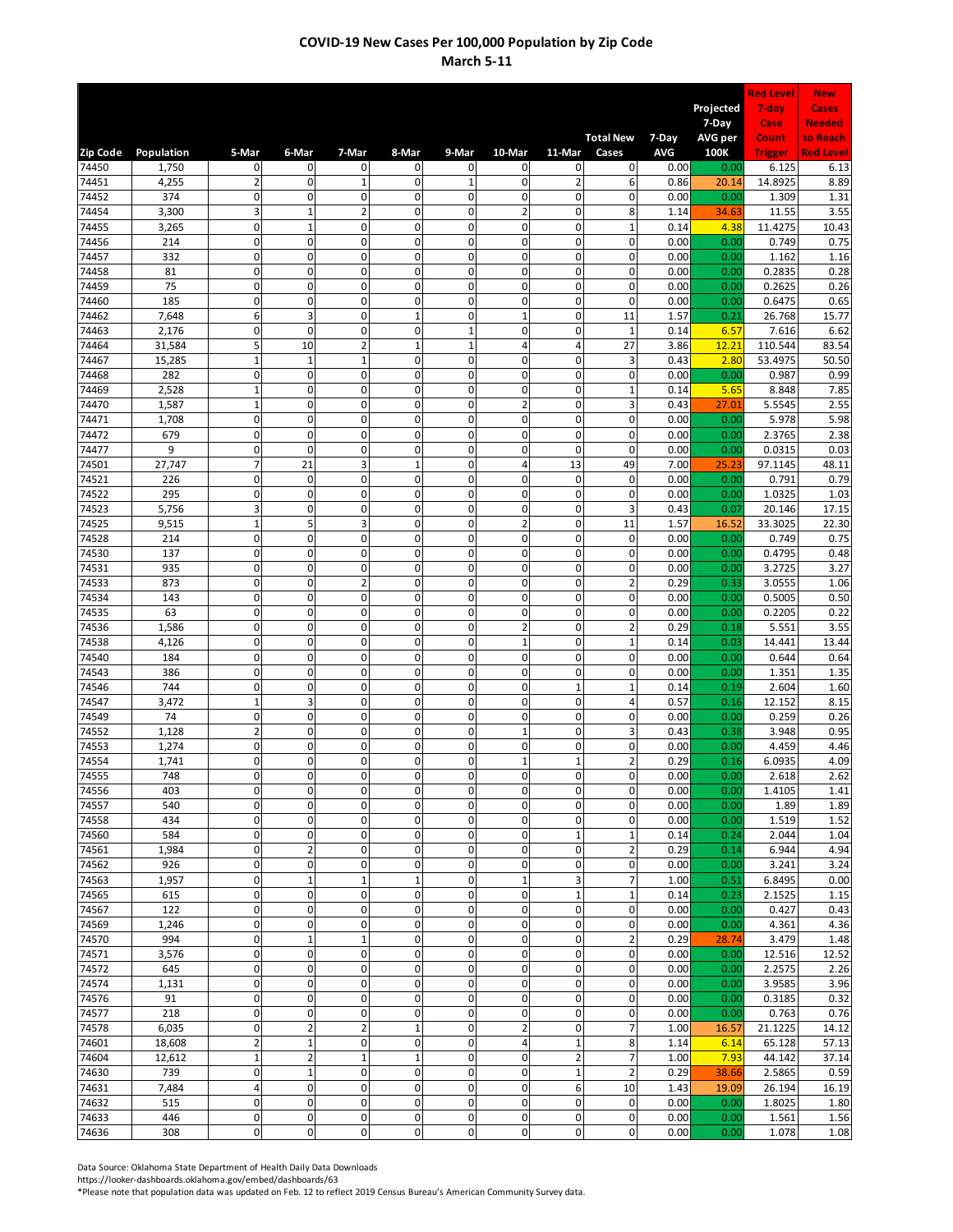| Projected<br>7-day<br>Cases<br>7-Day<br>Case<br><b>Needed</b><br><b>Total New</b><br>7-Day<br>AVG per<br>Count<br>to Reach<br>6-Mar<br>11-Mar<br><b>AVG</b><br>100K<br><b>Red Level</b><br>Population<br>5-Mar<br>7-Mar<br>8-Mar<br>9-Mar<br>10-Mar<br>Cases<br><b>Trigger</b><br>$\mathbf 0$<br>74637<br>1,607<br>$\mathbf 0$<br>0<br>0<br>$\mathbf 0$<br>$\mathbf 0$<br>0<br>$\mathbf{0}$<br>0.00<br>5.6245<br>5.62<br>0.00<br>$\mathbf 0$<br>$\mathbf 0$<br>0<br>$\mathbf 0$<br>0<br>$\mathsf 0$<br>$\mathbf 0$<br>0.00<br>0.90<br>74640<br>258<br>0<br>0.00<br>0.903<br>$\mathbf 0$<br>$\mathbf 0$<br>0<br>$\mathbf 0$<br>0<br>$\mathbf 0$<br>$\mathbf 0$<br>0<br>0.00<br>2.27<br>74641<br>648<br>0.00<br>2.268<br>$\mathbf 0$<br>$\pmb{0}$<br>0<br>484<br>0<br>$\mathbf 0$<br>$\mathbf 0$<br>$\mathsf 0$<br>0<br>1.69<br>74643<br>0.00<br>0.00<br>1.694<br>$\mathbf 0$<br>$\mathbf 0$<br>$\mathbf 0$<br>$\mathbf 0$<br>$\mathbf 0$<br>428<br>$\mathbf 0$<br>$\mathbf 0$<br>$\mathbf 0$<br>1.498<br>1.50<br>74644<br>0.00<br>0.00<br>0<br>$\mathbf 0$<br>$\overline{0}$<br>$\mathbf 0$<br>$\mathbf 0$<br>$\mathbf 0$<br>$\mathbf 0$<br>0<br>0.56<br>74646<br>159<br>0.00<br>0.00<br>0.5565<br>$\mathbf 1$<br>$-1$<br>$\mathbf 0$<br>$\mathbf 0$<br>$\mathbf{1}$<br>$\mathbf 0$<br>$\mathbf 0$<br>$\mathbf{1}$<br>3.88<br>12.901<br>74647<br>3,686<br>0.14<br>11.90<br>$\mathbf 0$<br>$\mathbf 0$<br>$\mathbf 0$<br>$\mathbf 0$<br>$\mathbf 0$<br>$\mathbf 0$<br>2.22<br>74650<br>634<br>$\mathbf 0$<br>$\mathbf 0$<br>0.00<br>2.219<br>0.00<br>0<br>$\mathbf 1$<br>$\mathbf 1$<br>0<br>$\mathbf 0$<br>$\mathbf 0$<br>$\mathbf 0$<br>$\overline{2}$<br>0.63<br>751<br>0.29<br>2.6285<br>74651<br>38.04<br>$\pmb{0}$<br>$\mathbf 0$<br>$\mathbf{0}$<br>787<br>$\mathbf 0$<br>0<br>$\mathbf 0$<br>$\mathbf 0$<br>0<br>2.75<br>74652<br>0.00<br>0.00<br>2.7545<br>$\overline{2}$<br>74653<br>3,723<br>$\mathbf 1$<br>$\mathbf 0$<br>$\overline{1}$<br>$\mathbf 0$<br>0<br>0<br>$\mathbf 0$<br>13.0305<br>11.03<br>0.29<br>7.67<br>$\overline{2}$<br>3<br>$\mathbf 1$<br>25,612<br>10<br>14<br>$\mathbf{1}$<br>$\mathbf{1}$<br>32<br>57.64<br>74701<br>4.57<br>17.85<br>89.642<br>$\mathbf 0$<br>479<br>$\pmb{0}$<br>$\mathbf 0$<br>$\mathbf 0$<br>$\mathbf 0$<br>$\mathbf 0$<br>$\mathbf 0$<br>$\mathbf 0$<br>1.68<br>74720<br>0.00<br>0.00<br>1.6765<br>0<br>$\mathbf 0$<br>$\pmb{0}$<br>0<br>$\mathbf 0$<br>$\mathbf 0$<br>$\mathbf 0$<br>0<br>1.07<br>74722<br>307<br>0.00<br>0.00<br>1.0745<br>$\mathbf 0$<br>$\mathbf 1$<br>$\mathbf{0}$<br>$\mathbf 0$<br>$\mathbf{0}$<br>$\mathbf 0$<br>$\mathbf 0$<br>3.65<br>74723<br>1,328<br>$\mathbf 1$<br>0.14<br>10.76<br>4.648<br>353<br>$\mathbf 0$<br>$\mathbf 0$<br>$\mathbf 0$<br>$\mathbf 0$<br>0<br>0<br>$\mathbf{1}$<br>$\mathbf 1$<br>0.24<br>74724<br>0.40<br>1.2355<br>0.14<br>$\mathbf 0$<br>$\overline{0}$<br>$\mathbf{1}$<br>$\mathbf 0$<br>$\overline{1}$<br>$\mathbf 0$<br>0<br>$\overline{2}$<br>6.33<br>74726<br>2,379<br>0.29<br>12.01<br>8.3265<br>$\pmb{0}$<br>$\mathbf 0$<br>$\mathbf{0}$<br>$\mathbf 0$<br>$\mathbf 0$<br>0<br>$\mathbf 0$<br>$\mathbf 0$<br>6.35<br>74727<br>1,813<br>6.3455<br>0.00<br>0.00<br>$\overline{2}$<br>$\mathbf 0$<br>$\mathbf 1$<br>$\mathbf 0$<br>$\mathbf 0$<br>4<br>74728<br>11,231<br>$\mathbf 0$<br>$\mathbf{1}$<br>0.57<br>39.3085<br>35.31<br>5.09<br>$\pmb{0}$<br>$\mathbf 0$<br>0<br>$\overline{7}$<br>0<br>$\mathbf 0$<br>$\mathbf 0$<br>7<br>3.04<br>74729<br>2,869<br>1.00<br>0.35<br>10.0415<br>$\mathbf{0}$<br>$\overline{2}$<br>$\pmb{0}$<br>$\mathbf 1$<br>4<br>$\mathbf 0$<br>$\mathbf 0$<br>7<br>10.24<br>74730<br>4,926<br>1.00<br>20.30<br>17.241<br>$\mathbf{1}$<br>$\mathbf 1$<br>$\mathbf 0$<br>$\mathbf{0}$<br>3<br>74731<br>1,549<br>0<br>$\mathbf 0$<br>$\mathbf{1}$<br>5.4215<br>2.42<br>0.43<br>27.67<br>$\mathbf 1$<br>3<br>3<br>$\mathbf 0$<br>$\mathbf 0$<br>$\overline{0}$<br>$\overline{7}$<br>74733<br>$\mathbf 0$<br>11.557<br>4.56<br>3,302<br>1.00<br>30.28<br>$\pmb{0}$<br>$\overline{2}$<br>1,169<br>$\mathbf 0$<br>$\pmb{0}$<br>$\mathbf 0$<br>$\mathbf 0$<br>$\mathbf 0$<br>$\overline{2}$<br>0.29<br>4.0915<br>2.09<br>74734<br>24.44<br>0<br>4<br>$\mathbf 1$<br>$\mathbf 0$<br>$\mathbf 0$<br>$\mathbf 0$<br>$\mathbf 0$<br>5<br>1,650<br>0.71<br>5.775<br>0.78<br>74735<br>43.29<br>$\mathbf 0$<br>$\mathbf 0$<br>0<br>$\overline{2}$<br>3<br>$\mathbf 1$<br>0<br>$\mathbf 0$<br>1.00<br>74736<br>1,142<br>0.43<br>37.53<br>3.997<br>$\overline{0}$<br>690<br>$\mathbf 0$<br>$\mathbf 0$<br>$\mathbf 0$<br>$\mathbf 0$<br>0<br>$\mathbf 0$<br>0<br>2.42<br>74738<br>0.00<br>0.00<br>2.415<br>$\overline{\mathbf{c}}$<br>5.59<br>$\mathbf 0$<br>$\mathbf 0$<br>$\mathbf 0$<br>0<br>$\mathbf{1}$<br>$\mathbf 0$<br>3<br>74740<br>2,455<br>8.5925<br>0.43<br>17.46<br>$\mathbf 0$<br>$\pmb{0}$<br>$\mathbf{1}$<br>$\mathbf 0$<br>$\mathbf 0$<br>$\mathbf{0}$<br>$\mathbf{1}$<br>$\overline{2}$<br>1.89<br>0.29<br>25.72<br>3.8885<br>74741<br>1,111<br>3<br>6<br>$\mathbf 0$<br>$\mathbf 0$<br>$\mathbf 1$<br>$\overline{2}$<br>74743<br>8,108<br>$\mathbf 0$<br>12<br>16.38<br>1.71<br>21.14<br>28.378<br>5<br>0<br>3<br>0<br>$\mathbf 0$<br>$\mathbf 0$<br>11.95<br>74745<br>9,564<br>0<br>8<br>33.474<br>25.47<br>1.14<br>$\mathbf 0$<br>$\overline{0}$<br>$\mathbf{0}$<br>182<br>$\pmb{0}$<br>$\mathbf 0$<br>$\mathbf 0$<br>$\mathbf 0$<br>$\mathbf 0$<br>0.64<br>74747<br>0.00<br>0.00<br>0.637<br>658<br>$\mathbf 0$<br>$\mathbf 0$<br>$\mathbf 0$<br>$\mathbf 0$<br>0<br>0<br>$\mathbf 0$<br>0<br>2.30<br>74748<br>0.00<br>0.00<br>2.303<br>$\pmb{0}$<br>$\mathbf 0$<br>$\overline{0}$<br>$\mathbf 0$<br>316<br>$\mathbf 0$<br>$\mathbf 0$<br>$\mathbf 0$<br>$\mathbf 0$<br>1.106<br>1.11<br>74750<br>0.00<br>0.00<br>$\mathbf 0$<br>74753<br>$\pmb{0}$<br>$\mathbf 0$<br>$\mathbf 0$<br>$\mathbf 0$<br>$\mathbf 0$<br>$\mathbf 0$<br>$\mathbf 0$<br>0.105<br>0.11<br>30<br>0.00<br>0.00<br>$\mathbf{0}$<br>$\mathbf 0$<br>$\mathbf 0$<br>$\mathbf 0$<br>$\mathbf 0$<br>74754<br>294<br>$\mathbf 0$<br>$\mathbf 0$<br>$\mathbf 0$<br>1.03<br>0.00<br>0.00<br>1.029<br>$\overline{0}$<br>64<br>$\mathbf 0$<br>$\mathbf 0$<br>$\mathbf{0}$<br>$\mathbf 0$<br>$\mathbf 0$<br>$\mathbf 0$<br>$\mathbf 0$<br>0.22<br>74755<br>0.00<br>0.00<br>0.224<br>0<br>$\mathbf 0$<br>0<br>$\mathbf 0$<br>$\mathbf 0$<br>0<br>$\mathbf 0$<br>0<br>2.52<br>74756<br>721<br>0.00<br>0.00<br>2.5235<br>$\overline{2}$<br>$\overline{0}$<br>3<br>$\mathbf 0$<br>$\overline{1}$<br>$\mathbf 0$<br>0<br>$\mathbf 0$<br>2.44<br>74759<br>1,553<br>0.28<br>5.4355<br>0.43<br>$\overline{2}$<br>$\overline{0}$<br>$\overline{2}$<br>369<br>$\mathbf 0$<br>0<br>$\mathbf 0$<br>0<br>$\mathbf 0$<br>1.2915<br>0.00<br>74760<br>0.29<br>77.43<br>$\mathbf{0}$<br>$\mathbf 0$<br>$\mathbf 0$<br>$\mathbf 0$<br>$\pmb{0}$<br>$\mathbf 0$<br>$\mathbf 0$<br>54<br>$\mathbf 0$<br>0.19<br>74761<br>0.00<br>0.00<br>0.189<br>74764<br>3,761<br>10<br>$\overline{\mathbf{c}}$<br>$\mathbf 0$<br>0<br>0.53<br>13.1635<br>0.00<br>0<br>1<br>14<br>2.00<br>$\mathbf 1$<br>$\pmb{0}$<br>0<br>$\mathbf 0$<br>$\mathbf 0$<br>0<br>74766<br>$\mathbf 0$<br>$\mathbf 1$<br>1,543<br>4.40<br>0.14<br>9.26<br>5.4005<br>5<br>$\mathbf 1$<br>11<br>6<br>3<br>28<br>74801<br>22,367<br>$\mathbf{1}$<br>$\mathbf 1$<br>4.00<br>50.28<br>17.88<br>78.2845<br>$\overline{2}$<br>14<br>0<br>$\mathbf 0$<br>2<br>3<br>21<br>74804<br>20,413<br>0<br>3.00<br>14.70<br>71.4455<br>50.45<br>$\overline{2}$<br>$\overline{7}$<br>9<br>4<br>$\mathbf{1}$<br>4<br>$\mathbf 0$<br>27<br>3.86<br>74820<br>31,342<br>12.31<br>109.697<br>82.70<br>$\mathbf{0}$<br>0<br>$\mathbf 1$<br>$\mathbf 2$<br>74824<br>1,439<br>$\mathbf 0$<br>$\mathbf 1$<br>$\mathbf 0$<br>4<br>0.57<br>39.71<br>5.0365<br>1.04<br>$\mathbf 0$<br>$\pmb{0}$<br>0<br>0<br>$\pmb{0}$<br>$\mathbf 0$<br>$\mathbf 0$<br>0<br>74825<br>2,019<br>0.00<br>0.00<br>7.0665<br>7.07<br>$\mathbf{1}$<br>$\overline{2}$<br>1,153<br>$\mathbf 0$<br>$\pmb{0}$<br>$\mathbf{1}$<br>$\mathbf 0$<br>$\mathbf 0$<br>$\mathsf 0$<br>0.29<br>2.04<br>74826<br>24.78<br>4.0355<br>$\mathbf 0$<br>0<br>$\pmb{0}$<br>74827<br>295<br>0<br>$\pmb{0}$<br>$\mathbf 0$<br>$\mathbf 0$<br>$\mathbf 0$<br>1.0325<br>1.03<br>0.00<br>0.00<br>0<br>5.29<br>$\mathbf 0$<br>$\pmb{0}$<br>0<br>$\pmb{0}$<br>$\mathbf 0$<br>$\mathbf 0$<br>0<br>5.285<br>74829<br>1,510<br>0.00<br>0.00<br>$\mathbf 0$<br>$\pmb{0}$<br>0<br>$\mathbf 0$<br>$\mathbf 0$<br>0<br>$\mathbf 0$<br>0<br>0.85<br>74830<br>244<br>0.00<br>0.00<br>0.854<br>0<br>$\mathbf 0$<br>$\mathbf 1$<br>703<br>0<br>0<br>$\mathbf 0$<br>$\mathbf 0$<br>$\mathbf 1$<br>0.14<br>0.20<br>2.4605<br>74831<br>$\mathbf 0$<br>$\pmb{0}$<br>$\pmb{0}$<br>0<br>$\mathbf 0$<br>923<br>0<br>$\mathbf 0$<br>0<br>3.23<br>74832<br>0.00<br>0.00<br>3.2305<br>$\mathbf 1$<br>$\mathbf 0$<br>0<br>74833<br>725<br>$\mathbf 0$<br>0<br>$\mathbf 0$<br>$\mathbf 0$<br>$\mathbf 1$<br>2.5375<br>1.54<br>0.14<br>19.70<br>$\overline{2}$<br>$\overline{4}$<br>$\mathbf 1$<br>0<br>$\mathbf 0$<br>$\mathbf 0$<br>3<br>10<br>0.19<br>16.86<br>74834<br>7,673<br>1.43<br>26.8555<br>$\mathbf 0$<br>$\pmb{0}$<br>$\mathbf 0$<br>$\mathbf 0$<br>$\mathbf 0$<br>$\mathbf 0$<br>$\mathbf 0$<br>0<br>0.00<br>0.6125<br>0.61<br>74836<br>175<br>0.00<br>$\mathbf 0$<br>$\mathsf{O}\xspace$<br>$\mathbf 1$<br>74837<br>321<br>$\pmb{0}$<br>$\mathbf 0$<br>$\mathbf 0$<br>$\mathbf 1$<br>$\mathbf 0$<br>1.1235<br>0.14<br>44.50<br>0.12<br>0<br>870<br>$\mathbf 0$<br>$\pmb{0}$<br>0<br>$\mathbf 0$<br>$\mathbf 0$<br>$\mathbf 0$<br>0<br>0.00<br>0.00<br>3.045<br>3.05<br>74839<br>3<br>$\mathbf 0$<br>$\overline{2}$<br>$\overline{c}$<br>$-1$<br>$\mathbf 0$<br>0<br>$\mathbf 0$<br>3.42<br>74840<br>1,833<br>0.43<br>0.23<br>6.4155<br>$\mathbf{0}$<br>$\mathbf 0$<br>111<br>$\pmb{0}$<br>0<br>$\mathbf 0$<br>0<br>$\mathbf 0$<br>0<br>0.3885<br>0.39<br>74842<br>0.00<br>0.00<br>$\mathbf 0$<br>0<br>74843<br>$\mathbf 0$<br>$\pmb{0}$<br>0<br>$\mathbf 0$<br>$\mathbf 0$<br>0<br>316<br>0.00<br>0.00<br>1.106<br>1.11<br>$\mathbf 0$<br>$\pmb{0}$<br>$\mathbf 0$<br>$\mathbf 0$<br>$\mathbf 0$<br>$\mathbf 0$<br>0<br>1.7325<br>1.73<br>74844<br>495<br>0<br>0.00<br>0.00<br>0<br>74845<br>$\mathbf 0$<br>$\pmb{0}$<br>0<br>$\mathbf 0$<br>$\pmb{0}$<br>$\mathbf 0$<br>0<br>1.60<br>456<br>0.00<br>0.00<br>1.596<br>$\pmb{0}$<br>3<br>$\pmb{0}$<br>3<br>$\mathbf 1$<br>$\mathbf 0$<br>8<br>74848<br>8,051<br>$\mathbf 1$<br>1.14<br>14.20<br>28.1785<br>20.18<br>$\mathbf 1$<br>$\pmb{0}$<br>0<br>$\pmb{0}$<br>$\pmb{0}$<br>$\mathbf 0$<br>$\mathbf 1$<br>3,076<br>$\mathbf 0$<br>4.64<br>74849<br>0.14<br>10.766 |          |  |  |  |  |  | <b>Red Level</b> | <b>New</b> |
|----------------------------------------------------------------------------------------------------------------------------------------------------------------------------------------------------------------------------------------------------------------------------------------------------------------------------------------------------------------------------------------------------------------------------------------------------------------------------------------------------------------------------------------------------------------------------------------------------------------------------------------------------------------------------------------------------------------------------------------------------------------------------------------------------------------------------------------------------------------------------------------------------------------------------------------------------------------------------------------------------------------------------------------------------------------------------------------------------------------------------------------------------------------------------------------------------------------------------------------------------------------------------------------------------------------------------------------------------------------------------------------------------------------------------------------------------------------------------------------------------------------------------------------------------------------------------------------------------------------------------------------------------------------------------------------------------------------------------------------------------------------------------------------------------------------------------------------------------------------------------------------------------------------------------------------------------------------------------------------------------------------------------------------------------------------------------------------------------------------------------------------------------------------------------------------------------------------------------------------------------------------------------------------------------------------------------------------------------------------------------------------------------------------------------------------------------------------------------------------------------------------------------------------------------------------------------------------------------------------------------------------------------------------------------------------------------------------------------------------------------------------------------------------------------------------------------------------------------------------------------------------------------------------------------------------------------------------------------------------------------------------------------------------------------------------------------------------------------------------------------------------------------------------------------------------------------------------------------------------------------------------------------------------------------------------------------------------------------------------------------------------------------------------------------------------------------------------------------------------------------------------------------------------------------------------------------------------------------------------------------------------------------------------------------------------------------------------------------------------------------------------------------------------------------------------------------------------------------------------------------------------------------------------------------------------------------------------------------------------------------------------------------------------------------------------------------------------------------------------------------------------------------------------------------------------------------------------------------------------------------------------------------------------------------------------------------------------------------------------------------------------------------------------------------------------------------------------------------------------------------------------------------------------------------------------------------------------------------------------------------------------------------------------------------------------------------------------------------------------------------------------------------------------------------------------------------------------------------------------------------------------------------------------------------------------------------------------------------------------------------------------------------------------------------------------------------------------------------------------------------------------------------------------------------------------------------------------------------------------------------------------------------------------------------------------------------------------------------------------------------------------------------------------------------------------------------------------------------------------------------------------------------------------------------------------------------------------------------------------------------------------------------------------------------------------------------------------------------------------------------------------------------------------------------------------------------------------------------------------------------------------------------------------------------------------------------------------------------------------------------------------------------------------------------------------------------------------------------------------------------------------------------------------------------------------------------------------------------------------------------------------------------------------------------------------------------------------------------------------------------------------------------------------------------------------------------------------------------------------------------------------------------------------------------------------------------------------------------------------------------------------------------------------------------------------------------------------------------------------------------------------------------------------------------------------------------------------------------------------------------------------------------------------------------------------------------------------------------------------------------------------------------------------------------------------------------------------------------------------------------------------------------------------------------------------------------------------------------------------------------------------------------------------------------------------------------------------------------------------------------------------------------------------------------------------------------------------------------------------------------------------------------------------------------------------------------------------------------------------------------------------------------------------------------------------------------------------------------------------------------------------------------------------------------------------------------------------------------------------------------------------------------------------------------------------------------------------------------------------------------------------------------------------------------------------------------------------------------------------------------------------------------------------------------------------------------------------------------------------------------------------------------------------------------------------------------------------------------------------------------------------------------------------------------------------------------------------------------------------------------------------------------------------------------------------------------------------------------------------------------------------------------------------------------------------------------------------------------------------------------------------------------------------------------------------------------------------------------------------------------------------------------------------------------------------------------------------------------------------------------------------------------------------------------------------------------------------------------------------------------------------------------------------------------------------------------------------------------------------------------------------------------------------------------------------------------------------------------------------------------------------------------------------------------------------------------------------------------------------------------------------------------------------------------------------------------------------------------------------------------------------------------------------------------------------------------------------------------------------------------------------------------------------------------------------------------------------------------------------------------------------------------------------------------------------------------------------------------------------------------------------------------------------------------------------------------------------------------------------------------------------------------------------------------------------------------------------------------------------------------------------------------------------------------------------------------------------------------------------------------------------------------------------------------------------------------------------------------------------------------------------------------------------------------------------------------------------------------------------------------------------------------------------------------------------|----------|--|--|--|--|--|------------------|------------|
|                                                                                                                                                                                                                                                                                                                                                                                                                                                                                                                                                                                                                                                                                                                                                                                                                                                                                                                                                                                                                                                                                                                                                                                                                                                                                                                                                                                                                                                                                                                                                                                                                                                                                                                                                                                                                                                                                                                                                                                                                                                                                                                                                                                                                                                                                                                                                                                                                                                                                                                                                                                                                                                                                                                                                                                                                                                                                                                                                                                                                                                                                                                                                                                                                                                                                                                                                                                                                                                                                                                                                                                                                                                                                                                                                                                                                                                                                                                                                                                                                                                                                                                                                                                                                                                                                                                                                                                                                                                                                                                                                                                                                                                                                                                                                                                                                                                                                                                                                                                                                                                                                                                                                                                                                                                                                                                                                                                                                                                                                                                                                                                                                                                                                                                                                                                                                                                                                                                                                                                                                                                                                                                                                                                                                                                                                                                                                                                                                                                                                                                                                                                                                                                                                                                                                                                                                                                                                                                                                                                                                                                                                                                                                                                                                                                                                                                                                                                                                                                                                                                                                                                                                                                                                                                                                                                                                                                                                                                                                                                                                                                                                                                                                                                                                                                                                                                                                                                                                                                                                                                                                                                                                                                                                                                                                                                                                                                                                                                                                                                                                                                                                                                                                                                                                                                                                                                                                                                                                                                                                                                                                                                                                                                                                                                                                                                                                                                                                                                                                                                                                                                                                                                                                                                                                                                                                                                                                                                                                                                                                                                                                                                                                                                                                        |          |  |  |  |  |  |                  |            |
|                                                                                                                                                                                                                                                                                                                                                                                                                                                                                                                                                                                                                                                                                                                                                                                                                                                                                                                                                                                                                                                                                                                                                                                                                                                                                                                                                                                                                                                                                                                                                                                                                                                                                                                                                                                                                                                                                                                                                                                                                                                                                                                                                                                                                                                                                                                                                                                                                                                                                                                                                                                                                                                                                                                                                                                                                                                                                                                                                                                                                                                                                                                                                                                                                                                                                                                                                                                                                                                                                                                                                                                                                                                                                                                                                                                                                                                                                                                                                                                                                                                                                                                                                                                                                                                                                                                                                                                                                                                                                                                                                                                                                                                                                                                                                                                                                                                                                                                                                                                                                                                                                                                                                                                                                                                                                                                                                                                                                                                                                                                                                                                                                                                                                                                                                                                                                                                                                                                                                                                                                                                                                                                                                                                                                                                                                                                                                                                                                                                                                                                                                                                                                                                                                                                                                                                                                                                                                                                                                                                                                                                                                                                                                                                                                                                                                                                                                                                                                                                                                                                                                                                                                                                                                                                                                                                                                                                                                                                                                                                                                                                                                                                                                                                                                                                                                                                                                                                                                                                                                                                                                                                                                                                                                                                                                                                                                                                                                                                                                                                                                                                                                                                                                                                                                                                                                                                                                                                                                                                                                                                                                                                                                                                                                                                                                                                                                                                                                                                                                                                                                                                                                                                                                                                                                                                                                                                                                                                                                                                                                                                                                                                                                                                                                        |          |  |  |  |  |  |                  |            |
|                                                                                                                                                                                                                                                                                                                                                                                                                                                                                                                                                                                                                                                                                                                                                                                                                                                                                                                                                                                                                                                                                                                                                                                                                                                                                                                                                                                                                                                                                                                                                                                                                                                                                                                                                                                                                                                                                                                                                                                                                                                                                                                                                                                                                                                                                                                                                                                                                                                                                                                                                                                                                                                                                                                                                                                                                                                                                                                                                                                                                                                                                                                                                                                                                                                                                                                                                                                                                                                                                                                                                                                                                                                                                                                                                                                                                                                                                                                                                                                                                                                                                                                                                                                                                                                                                                                                                                                                                                                                                                                                                                                                                                                                                                                                                                                                                                                                                                                                                                                                                                                                                                                                                                                                                                                                                                                                                                                                                                                                                                                                                                                                                                                                                                                                                                                                                                                                                                                                                                                                                                                                                                                                                                                                                                                                                                                                                                                                                                                                                                                                                                                                                                                                                                                                                                                                                                                                                                                                                                                                                                                                                                                                                                                                                                                                                                                                                                                                                                                                                                                                                                                                                                                                                                                                                                                                                                                                                                                                                                                                                                                                                                                                                                                                                                                                                                                                                                                                                                                                                                                                                                                                                                                                                                                                                                                                                                                                                                                                                                                                                                                                                                                                                                                                                                                                                                                                                                                                                                                                                                                                                                                                                                                                                                                                                                                                                                                                                                                                                                                                                                                                                                                                                                                                                                                                                                                                                                                                                                                                                                                                                                                                                                                                                        | Zip Code |  |  |  |  |  |                  |            |
|                                                                                                                                                                                                                                                                                                                                                                                                                                                                                                                                                                                                                                                                                                                                                                                                                                                                                                                                                                                                                                                                                                                                                                                                                                                                                                                                                                                                                                                                                                                                                                                                                                                                                                                                                                                                                                                                                                                                                                                                                                                                                                                                                                                                                                                                                                                                                                                                                                                                                                                                                                                                                                                                                                                                                                                                                                                                                                                                                                                                                                                                                                                                                                                                                                                                                                                                                                                                                                                                                                                                                                                                                                                                                                                                                                                                                                                                                                                                                                                                                                                                                                                                                                                                                                                                                                                                                                                                                                                                                                                                                                                                                                                                                                                                                                                                                                                                                                                                                                                                                                                                                                                                                                                                                                                                                                                                                                                                                                                                                                                                                                                                                                                                                                                                                                                                                                                                                                                                                                                                                                                                                                                                                                                                                                                                                                                                                                                                                                                                                                                                                                                                                                                                                                                                                                                                                                                                                                                                                                                                                                                                                                                                                                                                                                                                                                                                                                                                                                                                                                                                                                                                                                                                                                                                                                                                                                                                                                                                                                                                                                                                                                                                                                                                                                                                                                                                                                                                                                                                                                                                                                                                                                                                                                                                                                                                                                                                                                                                                                                                                                                                                                                                                                                                                                                                                                                                                                                                                                                                                                                                                                                                                                                                                                                                                                                                                                                                                                                                                                                                                                                                                                                                                                                                                                                                                                                                                                                                                                                                                                                                                                                                                                                                                        |          |  |  |  |  |  |                  |            |
|                                                                                                                                                                                                                                                                                                                                                                                                                                                                                                                                                                                                                                                                                                                                                                                                                                                                                                                                                                                                                                                                                                                                                                                                                                                                                                                                                                                                                                                                                                                                                                                                                                                                                                                                                                                                                                                                                                                                                                                                                                                                                                                                                                                                                                                                                                                                                                                                                                                                                                                                                                                                                                                                                                                                                                                                                                                                                                                                                                                                                                                                                                                                                                                                                                                                                                                                                                                                                                                                                                                                                                                                                                                                                                                                                                                                                                                                                                                                                                                                                                                                                                                                                                                                                                                                                                                                                                                                                                                                                                                                                                                                                                                                                                                                                                                                                                                                                                                                                                                                                                                                                                                                                                                                                                                                                                                                                                                                                                                                                                                                                                                                                                                                                                                                                                                                                                                                                                                                                                                                                                                                                                                                                                                                                                                                                                                                                                                                                                                                                                                                                                                                                                                                                                                                                                                                                                                                                                                                                                                                                                                                                                                                                                                                                                                                                                                                                                                                                                                                                                                                                                                                                                                                                                                                                                                                                                                                                                                                                                                                                                                                                                                                                                                                                                                                                                                                                                                                                                                                                                                                                                                                                                                                                                                                                                                                                                                                                                                                                                                                                                                                                                                                                                                                                                                                                                                                                                                                                                                                                                                                                                                                                                                                                                                                                                                                                                                                                                                                                                                                                                                                                                                                                                                                                                                                                                                                                                                                                                                                                                                                                                                                                                                                                        |          |  |  |  |  |  |                  |            |
|                                                                                                                                                                                                                                                                                                                                                                                                                                                                                                                                                                                                                                                                                                                                                                                                                                                                                                                                                                                                                                                                                                                                                                                                                                                                                                                                                                                                                                                                                                                                                                                                                                                                                                                                                                                                                                                                                                                                                                                                                                                                                                                                                                                                                                                                                                                                                                                                                                                                                                                                                                                                                                                                                                                                                                                                                                                                                                                                                                                                                                                                                                                                                                                                                                                                                                                                                                                                                                                                                                                                                                                                                                                                                                                                                                                                                                                                                                                                                                                                                                                                                                                                                                                                                                                                                                                                                                                                                                                                                                                                                                                                                                                                                                                                                                                                                                                                                                                                                                                                                                                                                                                                                                                                                                                                                                                                                                                                                                                                                                                                                                                                                                                                                                                                                                                                                                                                                                                                                                                                                                                                                                                                                                                                                                                                                                                                                                                                                                                                                                                                                                                                                                                                                                                                                                                                                                                                                                                                                                                                                                                                                                                                                                                                                                                                                                                                                                                                                                                                                                                                                                                                                                                                                                                                                                                                                                                                                                                                                                                                                                                                                                                                                                                                                                                                                                                                                                                                                                                                                                                                                                                                                                                                                                                                                                                                                                                                                                                                                                                                                                                                                                                                                                                                                                                                                                                                                                                                                                                                                                                                                                                                                                                                                                                                                                                                                                                                                                                                                                                                                                                                                                                                                                                                                                                                                                                                                                                                                                                                                                                                                                                                                                                                                        |          |  |  |  |  |  |                  |            |
|                                                                                                                                                                                                                                                                                                                                                                                                                                                                                                                                                                                                                                                                                                                                                                                                                                                                                                                                                                                                                                                                                                                                                                                                                                                                                                                                                                                                                                                                                                                                                                                                                                                                                                                                                                                                                                                                                                                                                                                                                                                                                                                                                                                                                                                                                                                                                                                                                                                                                                                                                                                                                                                                                                                                                                                                                                                                                                                                                                                                                                                                                                                                                                                                                                                                                                                                                                                                                                                                                                                                                                                                                                                                                                                                                                                                                                                                                                                                                                                                                                                                                                                                                                                                                                                                                                                                                                                                                                                                                                                                                                                                                                                                                                                                                                                                                                                                                                                                                                                                                                                                                                                                                                                                                                                                                                                                                                                                                                                                                                                                                                                                                                                                                                                                                                                                                                                                                                                                                                                                                                                                                                                                                                                                                                                                                                                                                                                                                                                                                                                                                                                                                                                                                                                                                                                                                                                                                                                                                                                                                                                                                                                                                                                                                                                                                                                                                                                                                                                                                                                                                                                                                                                                                                                                                                                                                                                                                                                                                                                                                                                                                                                                                                                                                                                                                                                                                                                                                                                                                                                                                                                                                                                                                                                                                                                                                                                                                                                                                                                                                                                                                                                                                                                                                                                                                                                                                                                                                                                                                                                                                                                                                                                                                                                                                                                                                                                                                                                                                                                                                                                                                                                                                                                                                                                                                                                                                                                                                                                                                                                                                                                                                                                                                        |          |  |  |  |  |  |                  |            |
|                                                                                                                                                                                                                                                                                                                                                                                                                                                                                                                                                                                                                                                                                                                                                                                                                                                                                                                                                                                                                                                                                                                                                                                                                                                                                                                                                                                                                                                                                                                                                                                                                                                                                                                                                                                                                                                                                                                                                                                                                                                                                                                                                                                                                                                                                                                                                                                                                                                                                                                                                                                                                                                                                                                                                                                                                                                                                                                                                                                                                                                                                                                                                                                                                                                                                                                                                                                                                                                                                                                                                                                                                                                                                                                                                                                                                                                                                                                                                                                                                                                                                                                                                                                                                                                                                                                                                                                                                                                                                                                                                                                                                                                                                                                                                                                                                                                                                                                                                                                                                                                                                                                                                                                                                                                                                                                                                                                                                                                                                                                                                                                                                                                                                                                                                                                                                                                                                                                                                                                                                                                                                                                                                                                                                                                                                                                                                                                                                                                                                                                                                                                                                                                                                                                                                                                                                                                                                                                                                                                                                                                                                                                                                                                                                                                                                                                                                                                                                                                                                                                                                                                                                                                                                                                                                                                                                                                                                                                                                                                                                                                                                                                                                                                                                                                                                                                                                                                                                                                                                                                                                                                                                                                                                                                                                                                                                                                                                                                                                                                                                                                                                                                                                                                                                                                                                                                                                                                                                                                                                                                                                                                                                                                                                                                                                                                                                                                                                                                                                                                                                                                                                                                                                                                                                                                                                                                                                                                                                                                                                                                                                                                                                                                                                        |          |  |  |  |  |  |                  |            |
|                                                                                                                                                                                                                                                                                                                                                                                                                                                                                                                                                                                                                                                                                                                                                                                                                                                                                                                                                                                                                                                                                                                                                                                                                                                                                                                                                                                                                                                                                                                                                                                                                                                                                                                                                                                                                                                                                                                                                                                                                                                                                                                                                                                                                                                                                                                                                                                                                                                                                                                                                                                                                                                                                                                                                                                                                                                                                                                                                                                                                                                                                                                                                                                                                                                                                                                                                                                                                                                                                                                                                                                                                                                                                                                                                                                                                                                                                                                                                                                                                                                                                                                                                                                                                                                                                                                                                                                                                                                                                                                                                                                                                                                                                                                                                                                                                                                                                                                                                                                                                                                                                                                                                                                                                                                                                                                                                                                                                                                                                                                                                                                                                                                                                                                                                                                                                                                                                                                                                                                                                                                                                                                                                                                                                                                                                                                                                                                                                                                                                                                                                                                                                                                                                                                                                                                                                                                                                                                                                                                                                                                                                                                                                                                                                                                                                                                                                                                                                                                                                                                                                                                                                                                                                                                                                                                                                                                                                                                                                                                                                                                                                                                                                                                                                                                                                                                                                                                                                                                                                                                                                                                                                                                                                                                                                                                                                                                                                                                                                                                                                                                                                                                                                                                                                                                                                                                                                                                                                                                                                                                                                                                                                                                                                                                                                                                                                                                                                                                                                                                                                                                                                                                                                                                                                                                                                                                                                                                                                                                                                                                                                                                                                                                                                        |          |  |  |  |  |  |                  |            |
|                                                                                                                                                                                                                                                                                                                                                                                                                                                                                                                                                                                                                                                                                                                                                                                                                                                                                                                                                                                                                                                                                                                                                                                                                                                                                                                                                                                                                                                                                                                                                                                                                                                                                                                                                                                                                                                                                                                                                                                                                                                                                                                                                                                                                                                                                                                                                                                                                                                                                                                                                                                                                                                                                                                                                                                                                                                                                                                                                                                                                                                                                                                                                                                                                                                                                                                                                                                                                                                                                                                                                                                                                                                                                                                                                                                                                                                                                                                                                                                                                                                                                                                                                                                                                                                                                                                                                                                                                                                                                                                                                                                                                                                                                                                                                                                                                                                                                                                                                                                                                                                                                                                                                                                                                                                                                                                                                                                                                                                                                                                                                                                                                                                                                                                                                                                                                                                                                                                                                                                                                                                                                                                                                                                                                                                                                                                                                                                                                                                                                                                                                                                                                                                                                                                                                                                                                                                                                                                                                                                                                                                                                                                                                                                                                                                                                                                                                                                                                                                                                                                                                                                                                                                                                                                                                                                                                                                                                                                                                                                                                                                                                                                                                                                                                                                                                                                                                                                                                                                                                                                                                                                                                                                                                                                                                                                                                                                                                                                                                                                                                                                                                                                                                                                                                                                                                                                                                                                                                                                                                                                                                                                                                                                                                                                                                                                                                                                                                                                                                                                                                                                                                                                                                                                                                                                                                                                                                                                                                                                                                                                                                                                                                                                                                        |          |  |  |  |  |  |                  |            |
|                                                                                                                                                                                                                                                                                                                                                                                                                                                                                                                                                                                                                                                                                                                                                                                                                                                                                                                                                                                                                                                                                                                                                                                                                                                                                                                                                                                                                                                                                                                                                                                                                                                                                                                                                                                                                                                                                                                                                                                                                                                                                                                                                                                                                                                                                                                                                                                                                                                                                                                                                                                                                                                                                                                                                                                                                                                                                                                                                                                                                                                                                                                                                                                                                                                                                                                                                                                                                                                                                                                                                                                                                                                                                                                                                                                                                                                                                                                                                                                                                                                                                                                                                                                                                                                                                                                                                                                                                                                                                                                                                                                                                                                                                                                                                                                                                                                                                                                                                                                                                                                                                                                                                                                                                                                                                                                                                                                                                                                                                                                                                                                                                                                                                                                                                                                                                                                                                                                                                                                                                                                                                                                                                                                                                                                                                                                                                                                                                                                                                                                                                                                                                                                                                                                                                                                                                                                                                                                                                                                                                                                                                                                                                                                                                                                                                                                                                                                                                                                                                                                                                                                                                                                                                                                                                                                                                                                                                                                                                                                                                                                                                                                                                                                                                                                                                                                                                                                                                                                                                                                                                                                                                                                                                                                                                                                                                                                                                                                                                                                                                                                                                                                                                                                                                                                                                                                                                                                                                                                                                                                                                                                                                                                                                                                                                                                                                                                                                                                                                                                                                                                                                                                                                                                                                                                                                                                                                                                                                                                                                                                                                                                                                                                                                        |          |  |  |  |  |  |                  |            |
|                                                                                                                                                                                                                                                                                                                                                                                                                                                                                                                                                                                                                                                                                                                                                                                                                                                                                                                                                                                                                                                                                                                                                                                                                                                                                                                                                                                                                                                                                                                                                                                                                                                                                                                                                                                                                                                                                                                                                                                                                                                                                                                                                                                                                                                                                                                                                                                                                                                                                                                                                                                                                                                                                                                                                                                                                                                                                                                                                                                                                                                                                                                                                                                                                                                                                                                                                                                                                                                                                                                                                                                                                                                                                                                                                                                                                                                                                                                                                                                                                                                                                                                                                                                                                                                                                                                                                                                                                                                                                                                                                                                                                                                                                                                                                                                                                                                                                                                                                                                                                                                                                                                                                                                                                                                                                                                                                                                                                                                                                                                                                                                                                                                                                                                                                                                                                                                                                                                                                                                                                                                                                                                                                                                                                                                                                                                                                                                                                                                                                                                                                                                                                                                                                                                                                                                                                                                                                                                                                                                                                                                                                                                                                                                                                                                                                                                                                                                                                                                                                                                                                                                                                                                                                                                                                                                                                                                                                                                                                                                                                                                                                                                                                                                                                                                                                                                                                                                                                                                                                                                                                                                                                                                                                                                                                                                                                                                                                                                                                                                                                                                                                                                                                                                                                                                                                                                                                                                                                                                                                                                                                                                                                                                                                                                                                                                                                                                                                                                                                                                                                                                                                                                                                                                                                                                                                                                                                                                                                                                                                                                                                                                                                                                                                        |          |  |  |  |  |  |                  |            |
|                                                                                                                                                                                                                                                                                                                                                                                                                                                                                                                                                                                                                                                                                                                                                                                                                                                                                                                                                                                                                                                                                                                                                                                                                                                                                                                                                                                                                                                                                                                                                                                                                                                                                                                                                                                                                                                                                                                                                                                                                                                                                                                                                                                                                                                                                                                                                                                                                                                                                                                                                                                                                                                                                                                                                                                                                                                                                                                                                                                                                                                                                                                                                                                                                                                                                                                                                                                                                                                                                                                                                                                                                                                                                                                                                                                                                                                                                                                                                                                                                                                                                                                                                                                                                                                                                                                                                                                                                                                                                                                                                                                                                                                                                                                                                                                                                                                                                                                                                                                                                                                                                                                                                                                                                                                                                                                                                                                                                                                                                                                                                                                                                                                                                                                                                                                                                                                                                                                                                                                                                                                                                                                                                                                                                                                                                                                                                                                                                                                                                                                                                                                                                                                                                                                                                                                                                                                                                                                                                                                                                                                                                                                                                                                                                                                                                                                                                                                                                                                                                                                                                                                                                                                                                                                                                                                                                                                                                                                                                                                                                                                                                                                                                                                                                                                                                                                                                                                                                                                                                                                                                                                                                                                                                                                                                                                                                                                                                                                                                                                                                                                                                                                                                                                                                                                                                                                                                                                                                                                                                                                                                                                                                                                                                                                                                                                                                                                                                                                                                                                                                                                                                                                                                                                                                                                                                                                                                                                                                                                                                                                                                                                                                                                                                        |          |  |  |  |  |  |                  |            |
|                                                                                                                                                                                                                                                                                                                                                                                                                                                                                                                                                                                                                                                                                                                                                                                                                                                                                                                                                                                                                                                                                                                                                                                                                                                                                                                                                                                                                                                                                                                                                                                                                                                                                                                                                                                                                                                                                                                                                                                                                                                                                                                                                                                                                                                                                                                                                                                                                                                                                                                                                                                                                                                                                                                                                                                                                                                                                                                                                                                                                                                                                                                                                                                                                                                                                                                                                                                                                                                                                                                                                                                                                                                                                                                                                                                                                                                                                                                                                                                                                                                                                                                                                                                                                                                                                                                                                                                                                                                                                                                                                                                                                                                                                                                                                                                                                                                                                                                                                                                                                                                                                                                                                                                                                                                                                                                                                                                                                                                                                                                                                                                                                                                                                                                                                                                                                                                                                                                                                                                                                                                                                                                                                                                                                                                                                                                                                                                                                                                                                                                                                                                                                                                                                                                                                                                                                                                                                                                                                                                                                                                                                                                                                                                                                                                                                                                                                                                                                                                                                                                                                                                                                                                                                                                                                                                                                                                                                                                                                                                                                                                                                                                                                                                                                                                                                                                                                                                                                                                                                                                                                                                                                                                                                                                                                                                                                                                                                                                                                                                                                                                                                                                                                                                                                                                                                                                                                                                                                                                                                                                                                                                                                                                                                                                                                                                                                                                                                                                                                                                                                                                                                                                                                                                                                                                                                                                                                                                                                                                                                                                                                                                                                                                                                        |          |  |  |  |  |  |                  |            |
|                                                                                                                                                                                                                                                                                                                                                                                                                                                                                                                                                                                                                                                                                                                                                                                                                                                                                                                                                                                                                                                                                                                                                                                                                                                                                                                                                                                                                                                                                                                                                                                                                                                                                                                                                                                                                                                                                                                                                                                                                                                                                                                                                                                                                                                                                                                                                                                                                                                                                                                                                                                                                                                                                                                                                                                                                                                                                                                                                                                                                                                                                                                                                                                                                                                                                                                                                                                                                                                                                                                                                                                                                                                                                                                                                                                                                                                                                                                                                                                                                                                                                                                                                                                                                                                                                                                                                                                                                                                                                                                                                                                                                                                                                                                                                                                                                                                                                                                                                                                                                                                                                                                                                                                                                                                                                                                                                                                                                                                                                                                                                                                                                                                                                                                                                                                                                                                                                                                                                                                                                                                                                                                                                                                                                                                                                                                                                                                                                                                                                                                                                                                                                                                                                                                                                                                                                                                                                                                                                                                                                                                                                                                                                                                                                                                                                                                                                                                                                                                                                                                                                                                                                                                                                                                                                                                                                                                                                                                                                                                                                                                                                                                                                                                                                                                                                                                                                                                                                                                                                                                                                                                                                                                                                                                                                                                                                                                                                                                                                                                                                                                                                                                                                                                                                                                                                                                                                                                                                                                                                                                                                                                                                                                                                                                                                                                                                                                                                                                                                                                                                                                                                                                                                                                                                                                                                                                                                                                                                                                                                                                                                                                                                                                                                        |          |  |  |  |  |  |                  |            |
|                                                                                                                                                                                                                                                                                                                                                                                                                                                                                                                                                                                                                                                                                                                                                                                                                                                                                                                                                                                                                                                                                                                                                                                                                                                                                                                                                                                                                                                                                                                                                                                                                                                                                                                                                                                                                                                                                                                                                                                                                                                                                                                                                                                                                                                                                                                                                                                                                                                                                                                                                                                                                                                                                                                                                                                                                                                                                                                                                                                                                                                                                                                                                                                                                                                                                                                                                                                                                                                                                                                                                                                                                                                                                                                                                                                                                                                                                                                                                                                                                                                                                                                                                                                                                                                                                                                                                                                                                                                                                                                                                                                                                                                                                                                                                                                                                                                                                                                                                                                                                                                                                                                                                                                                                                                                                                                                                                                                                                                                                                                                                                                                                                                                                                                                                                                                                                                                                                                                                                                                                                                                                                                                                                                                                                                                                                                                                                                                                                                                                                                                                                                                                                                                                                                                                                                                                                                                                                                                                                                                                                                                                                                                                                                                                                                                                                                                                                                                                                                                                                                                                                                                                                                                                                                                                                                                                                                                                                                                                                                                                                                                                                                                                                                                                                                                                                                                                                                                                                                                                                                                                                                                                                                                                                                                                                                                                                                                                                                                                                                                                                                                                                                                                                                                                                                                                                                                                                                                                                                                                                                                                                                                                                                                                                                                                                                                                                                                                                                                                                                                                                                                                                                                                                                                                                                                                                                                                                                                                                                                                                                                                                                                                                                                                        |          |  |  |  |  |  |                  |            |
|                                                                                                                                                                                                                                                                                                                                                                                                                                                                                                                                                                                                                                                                                                                                                                                                                                                                                                                                                                                                                                                                                                                                                                                                                                                                                                                                                                                                                                                                                                                                                                                                                                                                                                                                                                                                                                                                                                                                                                                                                                                                                                                                                                                                                                                                                                                                                                                                                                                                                                                                                                                                                                                                                                                                                                                                                                                                                                                                                                                                                                                                                                                                                                                                                                                                                                                                                                                                                                                                                                                                                                                                                                                                                                                                                                                                                                                                                                                                                                                                                                                                                                                                                                                                                                                                                                                                                                                                                                                                                                                                                                                                                                                                                                                                                                                                                                                                                                                                                                                                                                                                                                                                                                                                                                                                                                                                                                                                                                                                                                                                                                                                                                                                                                                                                                                                                                                                                                                                                                                                                                                                                                                                                                                                                                                                                                                                                                                                                                                                                                                                                                                                                                                                                                                                                                                                                                                                                                                                                                                                                                                                                                                                                                                                                                                                                                                                                                                                                                                                                                                                                                                                                                                                                                                                                                                                                                                                                                                                                                                                                                                                                                                                                                                                                                                                                                                                                                                                                                                                                                                                                                                                                                                                                                                                                                                                                                                                                                                                                                                                                                                                                                                                                                                                                                                                                                                                                                                                                                                                                                                                                                                                                                                                                                                                                                                                                                                                                                                                                                                                                                                                                                                                                                                                                                                                                                                                                                                                                                                                                                                                                                                                                                                                                        |          |  |  |  |  |  |                  |            |
|                                                                                                                                                                                                                                                                                                                                                                                                                                                                                                                                                                                                                                                                                                                                                                                                                                                                                                                                                                                                                                                                                                                                                                                                                                                                                                                                                                                                                                                                                                                                                                                                                                                                                                                                                                                                                                                                                                                                                                                                                                                                                                                                                                                                                                                                                                                                                                                                                                                                                                                                                                                                                                                                                                                                                                                                                                                                                                                                                                                                                                                                                                                                                                                                                                                                                                                                                                                                                                                                                                                                                                                                                                                                                                                                                                                                                                                                                                                                                                                                                                                                                                                                                                                                                                                                                                                                                                                                                                                                                                                                                                                                                                                                                                                                                                                                                                                                                                                                                                                                                                                                                                                                                                                                                                                                                                                                                                                                                                                                                                                                                                                                                                                                                                                                                                                                                                                                                                                                                                                                                                                                                                                                                                                                                                                                                                                                                                                                                                                                                                                                                                                                                                                                                                                                                                                                                                                                                                                                                                                                                                                                                                                                                                                                                                                                                                                                                                                                                                                                                                                                                                                                                                                                                                                                                                                                                                                                                                                                                                                                                                                                                                                                                                                                                                                                                                                                                                                                                                                                                                                                                                                                                                                                                                                                                                                                                                                                                                                                                                                                                                                                                                                                                                                                                                                                                                                                                                                                                                                                                                                                                                                                                                                                                                                                                                                                                                                                                                                                                                                                                                                                                                                                                                                                                                                                                                                                                                                                                                                                                                                                                                                                                                                                                        |          |  |  |  |  |  |                  |            |
|                                                                                                                                                                                                                                                                                                                                                                                                                                                                                                                                                                                                                                                                                                                                                                                                                                                                                                                                                                                                                                                                                                                                                                                                                                                                                                                                                                                                                                                                                                                                                                                                                                                                                                                                                                                                                                                                                                                                                                                                                                                                                                                                                                                                                                                                                                                                                                                                                                                                                                                                                                                                                                                                                                                                                                                                                                                                                                                                                                                                                                                                                                                                                                                                                                                                                                                                                                                                                                                                                                                                                                                                                                                                                                                                                                                                                                                                                                                                                                                                                                                                                                                                                                                                                                                                                                                                                                                                                                                                                                                                                                                                                                                                                                                                                                                                                                                                                                                                                                                                                                                                                                                                                                                                                                                                                                                                                                                                                                                                                                                                                                                                                                                                                                                                                                                                                                                                                                                                                                                                                                                                                                                                                                                                                                                                                                                                                                                                                                                                                                                                                                                                                                                                                                                                                                                                                                                                                                                                                                                                                                                                                                                                                                                                                                                                                                                                                                                                                                                                                                                                                                                                                                                                                                                                                                                                                                                                                                                                                                                                                                                                                                                                                                                                                                                                                                                                                                                                                                                                                                                                                                                                                                                                                                                                                                                                                                                                                                                                                                                                                                                                                                                                                                                                                                                                                                                                                                                                                                                                                                                                                                                                                                                                                                                                                                                                                                                                                                                                                                                                                                                                                                                                                                                                                                                                                                                                                                                                                                                                                                                                                                                                                                                                                        |          |  |  |  |  |  |                  |            |
|                                                                                                                                                                                                                                                                                                                                                                                                                                                                                                                                                                                                                                                                                                                                                                                                                                                                                                                                                                                                                                                                                                                                                                                                                                                                                                                                                                                                                                                                                                                                                                                                                                                                                                                                                                                                                                                                                                                                                                                                                                                                                                                                                                                                                                                                                                                                                                                                                                                                                                                                                                                                                                                                                                                                                                                                                                                                                                                                                                                                                                                                                                                                                                                                                                                                                                                                                                                                                                                                                                                                                                                                                                                                                                                                                                                                                                                                                                                                                                                                                                                                                                                                                                                                                                                                                                                                                                                                                                                                                                                                                                                                                                                                                                                                                                                                                                                                                                                                                                                                                                                                                                                                                                                                                                                                                                                                                                                                                                                                                                                                                                                                                                                                                                                                                                                                                                                                                                                                                                                                                                                                                                                                                                                                                                                                                                                                                                                                                                                                                                                                                                                                                                                                                                                                                                                                                                                                                                                                                                                                                                                                                                                                                                                                                                                                                                                                                                                                                                                                                                                                                                                                                                                                                                                                                                                                                                                                                                                                                                                                                                                                                                                                                                                                                                                                                                                                                                                                                                                                                                                                                                                                                                                                                                                                                                                                                                                                                                                                                                                                                                                                                                                                                                                                                                                                                                                                                                                                                                                                                                                                                                                                                                                                                                                                                                                                                                                                                                                                                                                                                                                                                                                                                                                                                                                                                                                                                                                                                                                                                                                                                                                                                                                                                        |          |  |  |  |  |  |                  |            |
|                                                                                                                                                                                                                                                                                                                                                                                                                                                                                                                                                                                                                                                                                                                                                                                                                                                                                                                                                                                                                                                                                                                                                                                                                                                                                                                                                                                                                                                                                                                                                                                                                                                                                                                                                                                                                                                                                                                                                                                                                                                                                                                                                                                                                                                                                                                                                                                                                                                                                                                                                                                                                                                                                                                                                                                                                                                                                                                                                                                                                                                                                                                                                                                                                                                                                                                                                                                                                                                                                                                                                                                                                                                                                                                                                                                                                                                                                                                                                                                                                                                                                                                                                                                                                                                                                                                                                                                                                                                                                                                                                                                                                                                                                                                                                                                                                                                                                                                                                                                                                                                                                                                                                                                                                                                                                                                                                                                                                                                                                                                                                                                                                                                                                                                                                                                                                                                                                                                                                                                                                                                                                                                                                                                                                                                                                                                                                                                                                                                                                                                                                                                                                                                                                                                                                                                                                                                                                                                                                                                                                                                                                                                                                                                                                                                                                                                                                                                                                                                                                                                                                                                                                                                                                                                                                                                                                                                                                                                                                                                                                                                                                                                                                                                                                                                                                                                                                                                                                                                                                                                                                                                                                                                                                                                                                                                                                                                                                                                                                                                                                                                                                                                                                                                                                                                                                                                                                                                                                                                                                                                                                                                                                                                                                                                                                                                                                                                                                                                                                                                                                                                                                                                                                                                                                                                                                                                                                                                                                                                                                                                                                                                                                                                                                        |          |  |  |  |  |  |                  |            |
|                                                                                                                                                                                                                                                                                                                                                                                                                                                                                                                                                                                                                                                                                                                                                                                                                                                                                                                                                                                                                                                                                                                                                                                                                                                                                                                                                                                                                                                                                                                                                                                                                                                                                                                                                                                                                                                                                                                                                                                                                                                                                                                                                                                                                                                                                                                                                                                                                                                                                                                                                                                                                                                                                                                                                                                                                                                                                                                                                                                                                                                                                                                                                                                                                                                                                                                                                                                                                                                                                                                                                                                                                                                                                                                                                                                                                                                                                                                                                                                                                                                                                                                                                                                                                                                                                                                                                                                                                                                                                                                                                                                                                                                                                                                                                                                                                                                                                                                                                                                                                                                                                                                                                                                                                                                                                                                                                                                                                                                                                                                                                                                                                                                                                                                                                                                                                                                                                                                                                                                                                                                                                                                                                                                                                                                                                                                                                                                                                                                                                                                                                                                                                                                                                                                                                                                                                                                                                                                                                                                                                                                                                                                                                                                                                                                                                                                                                                                                                                                                                                                                                                                                                                                                                                                                                                                                                                                                                                                                                                                                                                                                                                                                                                                                                                                                                                                                                                                                                                                                                                                                                                                                                                                                                                                                                                                                                                                                                                                                                                                                                                                                                                                                                                                                                                                                                                                                                                                                                                                                                                                                                                                                                                                                                                                                                                                                                                                                                                                                                                                                                                                                                                                                                                                                                                                                                                                                                                                                                                                                                                                                                                                                                                                                                        |          |  |  |  |  |  |                  |            |
|                                                                                                                                                                                                                                                                                                                                                                                                                                                                                                                                                                                                                                                                                                                                                                                                                                                                                                                                                                                                                                                                                                                                                                                                                                                                                                                                                                                                                                                                                                                                                                                                                                                                                                                                                                                                                                                                                                                                                                                                                                                                                                                                                                                                                                                                                                                                                                                                                                                                                                                                                                                                                                                                                                                                                                                                                                                                                                                                                                                                                                                                                                                                                                                                                                                                                                                                                                                                                                                                                                                                                                                                                                                                                                                                                                                                                                                                                                                                                                                                                                                                                                                                                                                                                                                                                                                                                                                                                                                                                                                                                                                                                                                                                                                                                                                                                                                                                                                                                                                                                                                                                                                                                                                                                                                                                                                                                                                                                                                                                                                                                                                                                                                                                                                                                                                                                                                                                                                                                                                                                                                                                                                                                                                                                                                                                                                                                                                                                                                                                                                                                                                                                                                                                                                                                                                                                                                                                                                                                                                                                                                                                                                                                                                                                                                                                                                                                                                                                                                                                                                                                                                                                                                                                                                                                                                                                                                                                                                                                                                                                                                                                                                                                                                                                                                                                                                                                                                                                                                                                                                                                                                                                                                                                                                                                                                                                                                                                                                                                                                                                                                                                                                                                                                                                                                                                                                                                                                                                                                                                                                                                                                                                                                                                                                                                                                                                                                                                                                                                                                                                                                                                                                                                                                                                                                                                                                                                                                                                                                                                                                                                                                                                                                                                        |          |  |  |  |  |  |                  |            |
|                                                                                                                                                                                                                                                                                                                                                                                                                                                                                                                                                                                                                                                                                                                                                                                                                                                                                                                                                                                                                                                                                                                                                                                                                                                                                                                                                                                                                                                                                                                                                                                                                                                                                                                                                                                                                                                                                                                                                                                                                                                                                                                                                                                                                                                                                                                                                                                                                                                                                                                                                                                                                                                                                                                                                                                                                                                                                                                                                                                                                                                                                                                                                                                                                                                                                                                                                                                                                                                                                                                                                                                                                                                                                                                                                                                                                                                                                                                                                                                                                                                                                                                                                                                                                                                                                                                                                                                                                                                                                                                                                                                                                                                                                                                                                                                                                                                                                                                                                                                                                                                                                                                                                                                                                                                                                                                                                                                                                                                                                                                                                                                                                                                                                                                                                                                                                                                                                                                                                                                                                                                                                                                                                                                                                                                                                                                                                                                                                                                                                                                                                                                                                                                                                                                                                                                                                                                                                                                                                                                                                                                                                                                                                                                                                                                                                                                                                                                                                                                                                                                                                                                                                                                                                                                                                                                                                                                                                                                                                                                                                                                                                                                                                                                                                                                                                                                                                                                                                                                                                                                                                                                                                                                                                                                                                                                                                                                                                                                                                                                                                                                                                                                                                                                                                                                                                                                                                                                                                                                                                                                                                                                                                                                                                                                                                                                                                                                                                                                                                                                                                                                                                                                                                                                                                                                                                                                                                                                                                                                                                                                                                                                                                                                                                        |          |  |  |  |  |  |                  |            |
|                                                                                                                                                                                                                                                                                                                                                                                                                                                                                                                                                                                                                                                                                                                                                                                                                                                                                                                                                                                                                                                                                                                                                                                                                                                                                                                                                                                                                                                                                                                                                                                                                                                                                                                                                                                                                                                                                                                                                                                                                                                                                                                                                                                                                                                                                                                                                                                                                                                                                                                                                                                                                                                                                                                                                                                                                                                                                                                                                                                                                                                                                                                                                                                                                                                                                                                                                                                                                                                                                                                                                                                                                                                                                                                                                                                                                                                                                                                                                                                                                                                                                                                                                                                                                                                                                                                                                                                                                                                                                                                                                                                                                                                                                                                                                                                                                                                                                                                                                                                                                                                                                                                                                                                                                                                                                                                                                                                                                                                                                                                                                                                                                                                                                                                                                                                                                                                                                                                                                                                                                                                                                                                                                                                                                                                                                                                                                                                                                                                                                                                                                                                                                                                                                                                                                                                                                                                                                                                                                                                                                                                                                                                                                                                                                                                                                                                                                                                                                                                                                                                                                                                                                                                                                                                                                                                                                                                                                                                                                                                                                                                                                                                                                                                                                                                                                                                                                                                                                                                                                                                                                                                                                                                                                                                                                                                                                                                                                                                                                                                                                                                                                                                                                                                                                                                                                                                                                                                                                                                                                                                                                                                                                                                                                                                                                                                                                                                                                                                                                                                                                                                                                                                                                                                                                                                                                                                                                                                                                                                                                                                                                                                                                                                                                        |          |  |  |  |  |  |                  |            |
|                                                                                                                                                                                                                                                                                                                                                                                                                                                                                                                                                                                                                                                                                                                                                                                                                                                                                                                                                                                                                                                                                                                                                                                                                                                                                                                                                                                                                                                                                                                                                                                                                                                                                                                                                                                                                                                                                                                                                                                                                                                                                                                                                                                                                                                                                                                                                                                                                                                                                                                                                                                                                                                                                                                                                                                                                                                                                                                                                                                                                                                                                                                                                                                                                                                                                                                                                                                                                                                                                                                                                                                                                                                                                                                                                                                                                                                                                                                                                                                                                                                                                                                                                                                                                                                                                                                                                                                                                                                                                                                                                                                                                                                                                                                                                                                                                                                                                                                                                                                                                                                                                                                                                                                                                                                                                                                                                                                                                                                                                                                                                                                                                                                                                                                                                                                                                                                                                                                                                                                                                                                                                                                                                                                                                                                                                                                                                                                                                                                                                                                                                                                                                                                                                                                                                                                                                                                                                                                                                                                                                                                                                                                                                                                                                                                                                                                                                                                                                                                                                                                                                                                                                                                                                                                                                                                                                                                                                                                                                                                                                                                                                                                                                                                                                                                                                                                                                                                                                                                                                                                                                                                                                                                                                                                                                                                                                                                                                                                                                                                                                                                                                                                                                                                                                                                                                                                                                                                                                                                                                                                                                                                                                                                                                                                                                                                                                                                                                                                                                                                                                                                                                                                                                                                                                                                                                                                                                                                                                                                                                                                                                                                                                                                                                        |          |  |  |  |  |  |                  |            |
|                                                                                                                                                                                                                                                                                                                                                                                                                                                                                                                                                                                                                                                                                                                                                                                                                                                                                                                                                                                                                                                                                                                                                                                                                                                                                                                                                                                                                                                                                                                                                                                                                                                                                                                                                                                                                                                                                                                                                                                                                                                                                                                                                                                                                                                                                                                                                                                                                                                                                                                                                                                                                                                                                                                                                                                                                                                                                                                                                                                                                                                                                                                                                                                                                                                                                                                                                                                                                                                                                                                                                                                                                                                                                                                                                                                                                                                                                                                                                                                                                                                                                                                                                                                                                                                                                                                                                                                                                                                                                                                                                                                                                                                                                                                                                                                                                                                                                                                                                                                                                                                                                                                                                                                                                                                                                                                                                                                                                                                                                                                                                                                                                                                                                                                                                                                                                                                                                                                                                                                                                                                                                                                                                                                                                                                                                                                                                                                                                                                                                                                                                                                                                                                                                                                                                                                                                                                                                                                                                                                                                                                                                                                                                                                                                                                                                                                                                                                                                                                                                                                                                                                                                                                                                                                                                                                                                                                                                                                                                                                                                                                                                                                                                                                                                                                                                                                                                                                                                                                                                                                                                                                                                                                                                                                                                                                                                                                                                                                                                                                                                                                                                                                                                                                                                                                                                                                                                                                                                                                                                                                                                                                                                                                                                                                                                                                                                                                                                                                                                                                                                                                                                                                                                                                                                                                                                                                                                                                                                                                                                                                                                                                                                                                                                        |          |  |  |  |  |  |                  |            |
|                                                                                                                                                                                                                                                                                                                                                                                                                                                                                                                                                                                                                                                                                                                                                                                                                                                                                                                                                                                                                                                                                                                                                                                                                                                                                                                                                                                                                                                                                                                                                                                                                                                                                                                                                                                                                                                                                                                                                                                                                                                                                                                                                                                                                                                                                                                                                                                                                                                                                                                                                                                                                                                                                                                                                                                                                                                                                                                                                                                                                                                                                                                                                                                                                                                                                                                                                                                                                                                                                                                                                                                                                                                                                                                                                                                                                                                                                                                                                                                                                                                                                                                                                                                                                                                                                                                                                                                                                                                                                                                                                                                                                                                                                                                                                                                                                                                                                                                                                                                                                                                                                                                                                                                                                                                                                                                                                                                                                                                                                                                                                                                                                                                                                                                                                                                                                                                                                                                                                                                                                                                                                                                                                                                                                                                                                                                                                                                                                                                                                                                                                                                                                                                                                                                                                                                                                                                                                                                                                                                                                                                                                                                                                                                                                                                                                                                                                                                                                                                                                                                                                                                                                                                                                                                                                                                                                                                                                                                                                                                                                                                                                                                                                                                                                                                                                                                                                                                                                                                                                                                                                                                                                                                                                                                                                                                                                                                                                                                                                                                                                                                                                                                                                                                                                                                                                                                                                                                                                                                                                                                                                                                                                                                                                                                                                                                                                                                                                                                                                                                                                                                                                                                                                                                                                                                                                                                                                                                                                                                                                                                                                                                                                                                                                        |          |  |  |  |  |  |                  |            |
|                                                                                                                                                                                                                                                                                                                                                                                                                                                                                                                                                                                                                                                                                                                                                                                                                                                                                                                                                                                                                                                                                                                                                                                                                                                                                                                                                                                                                                                                                                                                                                                                                                                                                                                                                                                                                                                                                                                                                                                                                                                                                                                                                                                                                                                                                                                                                                                                                                                                                                                                                                                                                                                                                                                                                                                                                                                                                                                                                                                                                                                                                                                                                                                                                                                                                                                                                                                                                                                                                                                                                                                                                                                                                                                                                                                                                                                                                                                                                                                                                                                                                                                                                                                                                                                                                                                                                                                                                                                                                                                                                                                                                                                                                                                                                                                                                                                                                                                                                                                                                                                                                                                                                                                                                                                                                                                                                                                                                                                                                                                                                                                                                                                                                                                                                                                                                                                                                                                                                                                                                                                                                                                                                                                                                                                                                                                                                                                                                                                                                                                                                                                                                                                                                                                                                                                                                                                                                                                                                                                                                                                                                                                                                                                                                                                                                                                                                                                                                                                                                                                                                                                                                                                                                                                                                                                                                                                                                                                                                                                                                                                                                                                                                                                                                                                                                                                                                                                                                                                                                                                                                                                                                                                                                                                                                                                                                                                                                                                                                                                                                                                                                                                                                                                                                                                                                                                                                                                                                                                                                                                                                                                                                                                                                                                                                                                                                                                                                                                                                                                                                                                                                                                                                                                                                                                                                                                                                                                                                                                                                                                                                                                                                                                                                        |          |  |  |  |  |  |                  |            |
|                                                                                                                                                                                                                                                                                                                                                                                                                                                                                                                                                                                                                                                                                                                                                                                                                                                                                                                                                                                                                                                                                                                                                                                                                                                                                                                                                                                                                                                                                                                                                                                                                                                                                                                                                                                                                                                                                                                                                                                                                                                                                                                                                                                                                                                                                                                                                                                                                                                                                                                                                                                                                                                                                                                                                                                                                                                                                                                                                                                                                                                                                                                                                                                                                                                                                                                                                                                                                                                                                                                                                                                                                                                                                                                                                                                                                                                                                                                                                                                                                                                                                                                                                                                                                                                                                                                                                                                                                                                                                                                                                                                                                                                                                                                                                                                                                                                                                                                                                                                                                                                                                                                                                                                                                                                                                                                                                                                                                                                                                                                                                                                                                                                                                                                                                                                                                                                                                                                                                                                                                                                                                                                                                                                                                                                                                                                                                                                                                                                                                                                                                                                                                                                                                                                                                                                                                                                                                                                                                                                                                                                                                                                                                                                                                                                                                                                                                                                                                                                                                                                                                                                                                                                                                                                                                                                                                                                                                                                                                                                                                                                                                                                                                                                                                                                                                                                                                                                                                                                                                                                                                                                                                                                                                                                                                                                                                                                                                                                                                                                                                                                                                                                                                                                                                                                                                                                                                                                                                                                                                                                                                                                                                                                                                                                                                                                                                                                                                                                                                                                                                                                                                                                                                                                                                                                                                                                                                                                                                                                                                                                                                                                                                                                                                        |          |  |  |  |  |  |                  |            |
|                                                                                                                                                                                                                                                                                                                                                                                                                                                                                                                                                                                                                                                                                                                                                                                                                                                                                                                                                                                                                                                                                                                                                                                                                                                                                                                                                                                                                                                                                                                                                                                                                                                                                                                                                                                                                                                                                                                                                                                                                                                                                                                                                                                                                                                                                                                                                                                                                                                                                                                                                                                                                                                                                                                                                                                                                                                                                                                                                                                                                                                                                                                                                                                                                                                                                                                                                                                                                                                                                                                                                                                                                                                                                                                                                                                                                                                                                                                                                                                                                                                                                                                                                                                                                                                                                                                                                                                                                                                                                                                                                                                                                                                                                                                                                                                                                                                                                                                                                                                                                                                                                                                                                                                                                                                                                                                                                                                                                                                                                                                                                                                                                                                                                                                                                                                                                                                                                                                                                                                                                                                                                                                                                                                                                                                                                                                                                                                                                                                                                                                                                                                                                                                                                                                                                                                                                                                                                                                                                                                                                                                                                                                                                                                                                                                                                                                                                                                                                                                                                                                                                                                                                                                                                                                                                                                                                                                                                                                                                                                                                                                                                                                                                                                                                                                                                                                                                                                                                                                                                                                                                                                                                                                                                                                                                                                                                                                                                                                                                                                                                                                                                                                                                                                                                                                                                                                                                                                                                                                                                                                                                                                                                                                                                                                                                                                                                                                                                                                                                                                                                                                                                                                                                                                                                                                                                                                                                                                                                                                                                                                                                                                                                                                                                        |          |  |  |  |  |  |                  |            |
|                                                                                                                                                                                                                                                                                                                                                                                                                                                                                                                                                                                                                                                                                                                                                                                                                                                                                                                                                                                                                                                                                                                                                                                                                                                                                                                                                                                                                                                                                                                                                                                                                                                                                                                                                                                                                                                                                                                                                                                                                                                                                                                                                                                                                                                                                                                                                                                                                                                                                                                                                                                                                                                                                                                                                                                                                                                                                                                                                                                                                                                                                                                                                                                                                                                                                                                                                                                                                                                                                                                                                                                                                                                                                                                                                                                                                                                                                                                                                                                                                                                                                                                                                                                                                                                                                                                                                                                                                                                                                                                                                                                                                                                                                                                                                                                                                                                                                                                                                                                                                                                                                                                                                                                                                                                                                                                                                                                                                                                                                                                                                                                                                                                                                                                                                                                                                                                                                                                                                                                                                                                                                                                                                                                                                                                                                                                                                                                                                                                                                                                                                                                                                                                                                                                                                                                                                                                                                                                                                                                                                                                                                                                                                                                                                                                                                                                                                                                                                                                                                                                                                                                                                                                                                                                                                                                                                                                                                                                                                                                                                                                                                                                                                                                                                                                                                                                                                                                                                                                                                                                                                                                                                                                                                                                                                                                                                                                                                                                                                                                                                                                                                                                                                                                                                                                                                                                                                                                                                                                                                                                                                                                                                                                                                                                                                                                                                                                                                                                                                                                                                                                                                                                                                                                                                                                                                                                                                                                                                                                                                                                                                                                                                                                                                        |          |  |  |  |  |  |                  |            |
|                                                                                                                                                                                                                                                                                                                                                                                                                                                                                                                                                                                                                                                                                                                                                                                                                                                                                                                                                                                                                                                                                                                                                                                                                                                                                                                                                                                                                                                                                                                                                                                                                                                                                                                                                                                                                                                                                                                                                                                                                                                                                                                                                                                                                                                                                                                                                                                                                                                                                                                                                                                                                                                                                                                                                                                                                                                                                                                                                                                                                                                                                                                                                                                                                                                                                                                                                                                                                                                                                                                                                                                                                                                                                                                                                                                                                                                                                                                                                                                                                                                                                                                                                                                                                                                                                                                                                                                                                                                                                                                                                                                                                                                                                                                                                                                                                                                                                                                                                                                                                                                                                                                                                                                                                                                                                                                                                                                                                                                                                                                                                                                                                                                                                                                                                                                                                                                                                                                                                                                                                                                                                                                                                                                                                                                                                                                                                                                                                                                                                                                                                                                                                                                                                                                                                                                                                                                                                                                                                                                                                                                                                                                                                                                                                                                                                                                                                                                                                                                                                                                                                                                                                                                                                                                                                                                                                                                                                                                                                                                                                                                                                                                                                                                                                                                                                                                                                                                                                                                                                                                                                                                                                                                                                                                                                                                                                                                                                                                                                                                                                                                                                                                                                                                                                                                                                                                                                                                                                                                                                                                                                                                                                                                                                                                                                                                                                                                                                                                                                                                                                                                                                                                                                                                                                                                                                                                                                                                                                                                                                                                                                                                                                                                                                        |          |  |  |  |  |  |                  |            |
|                                                                                                                                                                                                                                                                                                                                                                                                                                                                                                                                                                                                                                                                                                                                                                                                                                                                                                                                                                                                                                                                                                                                                                                                                                                                                                                                                                                                                                                                                                                                                                                                                                                                                                                                                                                                                                                                                                                                                                                                                                                                                                                                                                                                                                                                                                                                                                                                                                                                                                                                                                                                                                                                                                                                                                                                                                                                                                                                                                                                                                                                                                                                                                                                                                                                                                                                                                                                                                                                                                                                                                                                                                                                                                                                                                                                                                                                                                                                                                                                                                                                                                                                                                                                                                                                                                                                                                                                                                                                                                                                                                                                                                                                                                                                                                                                                                                                                                                                                                                                                                                                                                                                                                                                                                                                                                                                                                                                                                                                                                                                                                                                                                                                                                                                                                                                                                                                                                                                                                                                                                                                                                                                                                                                                                                                                                                                                                                                                                                                                                                                                                                                                                                                                                                                                                                                                                                                                                                                                                                                                                                                                                                                                                                                                                                                                                                                                                                                                                                                                                                                                                                                                                                                                                                                                                                                                                                                                                                                                                                                                                                                                                                                                                                                                                                                                                                                                                                                                                                                                                                                                                                                                                                                                                                                                                                                                                                                                                                                                                                                                                                                                                                                                                                                                                                                                                                                                                                                                                                                                                                                                                                                                                                                                                                                                                                                                                                                                                                                                                                                                                                                                                                                                                                                                                                                                                                                                                                                                                                                                                                                                                                                                                                                                        |          |  |  |  |  |  |                  |            |
|                                                                                                                                                                                                                                                                                                                                                                                                                                                                                                                                                                                                                                                                                                                                                                                                                                                                                                                                                                                                                                                                                                                                                                                                                                                                                                                                                                                                                                                                                                                                                                                                                                                                                                                                                                                                                                                                                                                                                                                                                                                                                                                                                                                                                                                                                                                                                                                                                                                                                                                                                                                                                                                                                                                                                                                                                                                                                                                                                                                                                                                                                                                                                                                                                                                                                                                                                                                                                                                                                                                                                                                                                                                                                                                                                                                                                                                                                                                                                                                                                                                                                                                                                                                                                                                                                                                                                                                                                                                                                                                                                                                                                                                                                                                                                                                                                                                                                                                                                                                                                                                                                                                                                                                                                                                                                                                                                                                                                                                                                                                                                                                                                                                                                                                                                                                                                                                                                                                                                                                                                                                                                                                                                                                                                                                                                                                                                                                                                                                                                                                                                                                                                                                                                                                                                                                                                                                                                                                                                                                                                                                                                                                                                                                                                                                                                                                                                                                                                                                                                                                                                                                                                                                                                                                                                                                                                                                                                                                                                                                                                                                                                                                                                                                                                                                                                                                                                                                                                                                                                                                                                                                                                                                                                                                                                                                                                                                                                                                                                                                                                                                                                                                                                                                                                                                                                                                                                                                                                                                                                                                                                                                                                                                                                                                                                                                                                                                                                                                                                                                                                                                                                                                                                                                                                                                                                                                                                                                                                                                                                                                                                                                                                                                                                        |          |  |  |  |  |  |                  |            |
|                                                                                                                                                                                                                                                                                                                                                                                                                                                                                                                                                                                                                                                                                                                                                                                                                                                                                                                                                                                                                                                                                                                                                                                                                                                                                                                                                                                                                                                                                                                                                                                                                                                                                                                                                                                                                                                                                                                                                                                                                                                                                                                                                                                                                                                                                                                                                                                                                                                                                                                                                                                                                                                                                                                                                                                                                                                                                                                                                                                                                                                                                                                                                                                                                                                                                                                                                                                                                                                                                                                                                                                                                                                                                                                                                                                                                                                                                                                                                                                                                                                                                                                                                                                                                                                                                                                                                                                                                                                                                                                                                                                                                                                                                                                                                                                                                                                                                                                                                                                                                                                                                                                                                                                                                                                                                                                                                                                                                                                                                                                                                                                                                                                                                                                                                                                                                                                                                                                                                                                                                                                                                                                                                                                                                                                                                                                                                                                                                                                                                                                                                                                                                                                                                                                                                                                                                                                                                                                                                                                                                                                                                                                                                                                                                                                                                                                                                                                                                                                                                                                                                                                                                                                                                                                                                                                                                                                                                                                                                                                                                                                                                                                                                                                                                                                                                                                                                                                                                                                                                                                                                                                                                                                                                                                                                                                                                                                                                                                                                                                                                                                                                                                                                                                                                                                                                                                                                                                                                                                                                                                                                                                                                                                                                                                                                                                                                                                                                                                                                                                                                                                                                                                                                                                                                                                                                                                                                                                                                                                                                                                                                                                                                                                                                        |          |  |  |  |  |  |                  |            |
|                                                                                                                                                                                                                                                                                                                                                                                                                                                                                                                                                                                                                                                                                                                                                                                                                                                                                                                                                                                                                                                                                                                                                                                                                                                                                                                                                                                                                                                                                                                                                                                                                                                                                                                                                                                                                                                                                                                                                                                                                                                                                                                                                                                                                                                                                                                                                                                                                                                                                                                                                                                                                                                                                                                                                                                                                                                                                                                                                                                                                                                                                                                                                                                                                                                                                                                                                                                                                                                                                                                                                                                                                                                                                                                                                                                                                                                                                                                                                                                                                                                                                                                                                                                                                                                                                                                                                                                                                                                                                                                                                                                                                                                                                                                                                                                                                                                                                                                                                                                                                                                                                                                                                                                                                                                                                                                                                                                                                                                                                                                                                                                                                                                                                                                                                                                                                                                                                                                                                                                                                                                                                                                                                                                                                                                                                                                                                                                                                                                                                                                                                                                                                                                                                                                                                                                                                                                                                                                                                                                                                                                                                                                                                                                                                                                                                                                                                                                                                                                                                                                                                                                                                                                                                                                                                                                                                                                                                                                                                                                                                                                                                                                                                                                                                                                                                                                                                                                                                                                                                                                                                                                                                                                                                                                                                                                                                                                                                                                                                                                                                                                                                                                                                                                                                                                                                                                                                                                                                                                                                                                                                                                                                                                                                                                                                                                                                                                                                                                                                                                                                                                                                                                                                                                                                                                                                                                                                                                                                                                                                                                                                                                                                                                                                        |          |  |  |  |  |  |                  |            |
|                                                                                                                                                                                                                                                                                                                                                                                                                                                                                                                                                                                                                                                                                                                                                                                                                                                                                                                                                                                                                                                                                                                                                                                                                                                                                                                                                                                                                                                                                                                                                                                                                                                                                                                                                                                                                                                                                                                                                                                                                                                                                                                                                                                                                                                                                                                                                                                                                                                                                                                                                                                                                                                                                                                                                                                                                                                                                                                                                                                                                                                                                                                                                                                                                                                                                                                                                                                                                                                                                                                                                                                                                                                                                                                                                                                                                                                                                                                                                                                                                                                                                                                                                                                                                                                                                                                                                                                                                                                                                                                                                                                                                                                                                                                                                                                                                                                                                                                                                                                                                                                                                                                                                                                                                                                                                                                                                                                                                                                                                                                                                                                                                                                                                                                                                                                                                                                                                                                                                                                                                                                                                                                                                                                                                                                                                                                                                                                                                                                                                                                                                                                                                                                                                                                                                                                                                                                                                                                                                                                                                                                                                                                                                                                                                                                                                                                                                                                                                                                                                                                                                                                                                                                                                                                                                                                                                                                                                                                                                                                                                                                                                                                                                                                                                                                                                                                                                                                                                                                                                                                                                                                                                                                                                                                                                                                                                                                                                                                                                                                                                                                                                                                                                                                                                                                                                                                                                                                                                                                                                                                                                                                                                                                                                                                                                                                                                                                                                                                                                                                                                                                                                                                                                                                                                                                                                                                                                                                                                                                                                                                                                                                                                                                                                        |          |  |  |  |  |  |                  |            |
|                                                                                                                                                                                                                                                                                                                                                                                                                                                                                                                                                                                                                                                                                                                                                                                                                                                                                                                                                                                                                                                                                                                                                                                                                                                                                                                                                                                                                                                                                                                                                                                                                                                                                                                                                                                                                                                                                                                                                                                                                                                                                                                                                                                                                                                                                                                                                                                                                                                                                                                                                                                                                                                                                                                                                                                                                                                                                                                                                                                                                                                                                                                                                                                                                                                                                                                                                                                                                                                                                                                                                                                                                                                                                                                                                                                                                                                                                                                                                                                                                                                                                                                                                                                                                                                                                                                                                                                                                                                                                                                                                                                                                                                                                                                                                                                                                                                                                                                                                                                                                                                                                                                                                                                                                                                                                                                                                                                                                                                                                                                                                                                                                                                                                                                                                                                                                                                                                                                                                                                                                                                                                                                                                                                                                                                                                                                                                                                                                                                                                                                                                                                                                                                                                                                                                                                                                                                                                                                                                                                                                                                                                                                                                                                                                                                                                                                                                                                                                                                                                                                                                                                                                                                                                                                                                                                                                                                                                                                                                                                                                                                                                                                                                                                                                                                                                                                                                                                                                                                                                                                                                                                                                                                                                                                                                                                                                                                                                                                                                                                                                                                                                                                                                                                                                                                                                                                                                                                                                                                                                                                                                                                                                                                                                                                                                                                                                                                                                                                                                                                                                                                                                                                                                                                                                                                                                                                                                                                                                                                                                                                                                                                                                                                                                        |          |  |  |  |  |  |                  |            |
|                                                                                                                                                                                                                                                                                                                                                                                                                                                                                                                                                                                                                                                                                                                                                                                                                                                                                                                                                                                                                                                                                                                                                                                                                                                                                                                                                                                                                                                                                                                                                                                                                                                                                                                                                                                                                                                                                                                                                                                                                                                                                                                                                                                                                                                                                                                                                                                                                                                                                                                                                                                                                                                                                                                                                                                                                                                                                                                                                                                                                                                                                                                                                                                                                                                                                                                                                                                                                                                                                                                                                                                                                                                                                                                                                                                                                                                                                                                                                                                                                                                                                                                                                                                                                                                                                                                                                                                                                                                                                                                                                                                                                                                                                                                                                                                                                                                                                                                                                                                                                                                                                                                                                                                                                                                                                                                                                                                                                                                                                                                                                                                                                                                                                                                                                                                                                                                                                                                                                                                                                                                                                                                                                                                                                                                                                                                                                                                                                                                                                                                                                                                                                                                                                                                                                                                                                                                                                                                                                                                                                                                                                                                                                                                                                                                                                                                                                                                                                                                                                                                                                                                                                                                                                                                                                                                                                                                                                                                                                                                                                                                                                                                                                                                                                                                                                                                                                                                                                                                                                                                                                                                                                                                                                                                                                                                                                                                                                                                                                                                                                                                                                                                                                                                                                                                                                                                                                                                                                                                                                                                                                                                                                                                                                                                                                                                                                                                                                                                                                                                                                                                                                                                                                                                                                                                                                                                                                                                                                                                                                                                                                                                                                                                                                        |          |  |  |  |  |  |                  |            |
|                                                                                                                                                                                                                                                                                                                                                                                                                                                                                                                                                                                                                                                                                                                                                                                                                                                                                                                                                                                                                                                                                                                                                                                                                                                                                                                                                                                                                                                                                                                                                                                                                                                                                                                                                                                                                                                                                                                                                                                                                                                                                                                                                                                                                                                                                                                                                                                                                                                                                                                                                                                                                                                                                                                                                                                                                                                                                                                                                                                                                                                                                                                                                                                                                                                                                                                                                                                                                                                                                                                                                                                                                                                                                                                                                                                                                                                                                                                                                                                                                                                                                                                                                                                                                                                                                                                                                                                                                                                                                                                                                                                                                                                                                                                                                                                                                                                                                                                                                                                                                                                                                                                                                                                                                                                                                                                                                                                                                                                                                                                                                                                                                                                                                                                                                                                                                                                                                                                                                                                                                                                                                                                                                                                                                                                                                                                                                                                                                                                                                                                                                                                                                                                                                                                                                                                                                                                                                                                                                                                                                                                                                                                                                                                                                                                                                                                                                                                                                                                                                                                                                                                                                                                                                                                                                                                                                                                                                                                                                                                                                                                                                                                                                                                                                                                                                                                                                                                                                                                                                                                                                                                                                                                                                                                                                                                                                                                                                                                                                                                                                                                                                                                                                                                                                                                                                                                                                                                                                                                                                                                                                                                                                                                                                                                                                                                                                                                                                                                                                                                                                                                                                                                                                                                                                                                                                                                                                                                                                                                                                                                                                                                                                                                                                        |          |  |  |  |  |  |                  |            |
|                                                                                                                                                                                                                                                                                                                                                                                                                                                                                                                                                                                                                                                                                                                                                                                                                                                                                                                                                                                                                                                                                                                                                                                                                                                                                                                                                                                                                                                                                                                                                                                                                                                                                                                                                                                                                                                                                                                                                                                                                                                                                                                                                                                                                                                                                                                                                                                                                                                                                                                                                                                                                                                                                                                                                                                                                                                                                                                                                                                                                                                                                                                                                                                                                                                                                                                                                                                                                                                                                                                                                                                                                                                                                                                                                                                                                                                                                                                                                                                                                                                                                                                                                                                                                                                                                                                                                                                                                                                                                                                                                                                                                                                                                                                                                                                                                                                                                                                                                                                                                                                                                                                                                                                                                                                                                                                                                                                                                                                                                                                                                                                                                                                                                                                                                                                                                                                                                                                                                                                                                                                                                                                                                                                                                                                                                                                                                                                                                                                                                                                                                                                                                                                                                                                                                                                                                                                                                                                                                                                                                                                                                                                                                                                                                                                                                                                                                                                                                                                                                                                                                                                                                                                                                                                                                                                                                                                                                                                                                                                                                                                                                                                                                                                                                                                                                                                                                                                                                                                                                                                                                                                                                                                                                                                                                                                                                                                                                                                                                                                                                                                                                                                                                                                                                                                                                                                                                                                                                                                                                                                                                                                                                                                                                                                                                                                                                                                                                                                                                                                                                                                                                                                                                                                                                                                                                                                                                                                                                                                                                                                                                                                                                                                                                        |          |  |  |  |  |  |                  |            |
|                                                                                                                                                                                                                                                                                                                                                                                                                                                                                                                                                                                                                                                                                                                                                                                                                                                                                                                                                                                                                                                                                                                                                                                                                                                                                                                                                                                                                                                                                                                                                                                                                                                                                                                                                                                                                                                                                                                                                                                                                                                                                                                                                                                                                                                                                                                                                                                                                                                                                                                                                                                                                                                                                                                                                                                                                                                                                                                                                                                                                                                                                                                                                                                                                                                                                                                                                                                                                                                                                                                                                                                                                                                                                                                                                                                                                                                                                                                                                                                                                                                                                                                                                                                                                                                                                                                                                                                                                                                                                                                                                                                                                                                                                                                                                                                                                                                                                                                                                                                                                                                                                                                                                                                                                                                                                                                                                                                                                                                                                                                                                                                                                                                                                                                                                                                                                                                                                                                                                                                                                                                                                                                                                                                                                                                                                                                                                                                                                                                                                                                                                                                                                                                                                                                                                                                                                                                                                                                                                                                                                                                                                                                                                                                                                                                                                                                                                                                                                                                                                                                                                                                                                                                                                                                                                                                                                                                                                                                                                                                                                                                                                                                                                                                                                                                                                                                                                                                                                                                                                                                                                                                                                                                                                                                                                                                                                                                                                                                                                                                                                                                                                                                                                                                                                                                                                                                                                                                                                                                                                                                                                                                                                                                                                                                                                                                                                                                                                                                                                                                                                                                                                                                                                                                                                                                                                                                                                                                                                                                                                                                                                                                                                                                                                        |          |  |  |  |  |  |                  |            |
|                                                                                                                                                                                                                                                                                                                                                                                                                                                                                                                                                                                                                                                                                                                                                                                                                                                                                                                                                                                                                                                                                                                                                                                                                                                                                                                                                                                                                                                                                                                                                                                                                                                                                                                                                                                                                                                                                                                                                                                                                                                                                                                                                                                                                                                                                                                                                                                                                                                                                                                                                                                                                                                                                                                                                                                                                                                                                                                                                                                                                                                                                                                                                                                                                                                                                                                                                                                                                                                                                                                                                                                                                                                                                                                                                                                                                                                                                                                                                                                                                                                                                                                                                                                                                                                                                                                                                                                                                                                                                                                                                                                                                                                                                                                                                                                                                                                                                                                                                                                                                                                                                                                                                                                                                                                                                                                                                                                                                                                                                                                                                                                                                                                                                                                                                                                                                                                                                                                                                                                                                                                                                                                                                                                                                                                                                                                                                                                                                                                                                                                                                                                                                                                                                                                                                                                                                                                                                                                                                                                                                                                                                                                                                                                                                                                                                                                                                                                                                                                                                                                                                                                                                                                                                                                                                                                                                                                                                                                                                                                                                                                                                                                                                                                                                                                                                                                                                                                                                                                                                                                                                                                                                                                                                                                                                                                                                                                                                                                                                                                                                                                                                                                                                                                                                                                                                                                                                                                                                                                                                                                                                                                                                                                                                                                                                                                                                                                                                                                                                                                                                                                                                                                                                                                                                                                                                                                                                                                                                                                                                                                                                                                                                                                                                        |          |  |  |  |  |  |                  |            |
|                                                                                                                                                                                                                                                                                                                                                                                                                                                                                                                                                                                                                                                                                                                                                                                                                                                                                                                                                                                                                                                                                                                                                                                                                                                                                                                                                                                                                                                                                                                                                                                                                                                                                                                                                                                                                                                                                                                                                                                                                                                                                                                                                                                                                                                                                                                                                                                                                                                                                                                                                                                                                                                                                                                                                                                                                                                                                                                                                                                                                                                                                                                                                                                                                                                                                                                                                                                                                                                                                                                                                                                                                                                                                                                                                                                                                                                                                                                                                                                                                                                                                                                                                                                                                                                                                                                                                                                                                                                                                                                                                                                                                                                                                                                                                                                                                                                                                                                                                                                                                                                                                                                                                                                                                                                                                                                                                                                                                                                                                                                                                                                                                                                                                                                                                                                                                                                                                                                                                                                                                                                                                                                                                                                                                                                                                                                                                                                                                                                                                                                                                                                                                                                                                                                                                                                                                                                                                                                                                                                                                                                                                                                                                                                                                                                                                                                                                                                                                                                                                                                                                                                                                                                                                                                                                                                                                                                                                                                                                                                                                                                                                                                                                                                                                                                                                                                                                                                                                                                                                                                                                                                                                                                                                                                                                                                                                                                                                                                                                                                                                                                                                                                                                                                                                                                                                                                                                                                                                                                                                                                                                                                                                                                                                                                                                                                                                                                                                                                                                                                                                                                                                                                                                                                                                                                                                                                                                                                                                                                                                                                                                                                                                                                                                        |          |  |  |  |  |  |                  | 1.46       |
|                                                                                                                                                                                                                                                                                                                                                                                                                                                                                                                                                                                                                                                                                                                                                                                                                                                                                                                                                                                                                                                                                                                                                                                                                                                                                                                                                                                                                                                                                                                                                                                                                                                                                                                                                                                                                                                                                                                                                                                                                                                                                                                                                                                                                                                                                                                                                                                                                                                                                                                                                                                                                                                                                                                                                                                                                                                                                                                                                                                                                                                                                                                                                                                                                                                                                                                                                                                                                                                                                                                                                                                                                                                                                                                                                                                                                                                                                                                                                                                                                                                                                                                                                                                                                                                                                                                                                                                                                                                                                                                                                                                                                                                                                                                                                                                                                                                                                                                                                                                                                                                                                                                                                                                                                                                                                                                                                                                                                                                                                                                                                                                                                                                                                                                                                                                                                                                                                                                                                                                                                                                                                                                                                                                                                                                                                                                                                                                                                                                                                                                                                                                                                                                                                                                                                                                                                                                                                                                                                                                                                                                                                                                                                                                                                                                                                                                                                                                                                                                                                                                                                                                                                                                                                                                                                                                                                                                                                                                                                                                                                                                                                                                                                                                                                                                                                                                                                                                                                                                                                                                                                                                                                                                                                                                                                                                                                                                                                                                                                                                                                                                                                                                                                                                                                                                                                                                                                                                                                                                                                                                                                                                                                                                                                                                                                                                                                                                                                                                                                                                                                                                                                                                                                                                                                                                                                                                                                                                                                                                                                                                                                                                                                                                                                        |          |  |  |  |  |  |                  |            |
|                                                                                                                                                                                                                                                                                                                                                                                                                                                                                                                                                                                                                                                                                                                                                                                                                                                                                                                                                                                                                                                                                                                                                                                                                                                                                                                                                                                                                                                                                                                                                                                                                                                                                                                                                                                                                                                                                                                                                                                                                                                                                                                                                                                                                                                                                                                                                                                                                                                                                                                                                                                                                                                                                                                                                                                                                                                                                                                                                                                                                                                                                                                                                                                                                                                                                                                                                                                                                                                                                                                                                                                                                                                                                                                                                                                                                                                                                                                                                                                                                                                                                                                                                                                                                                                                                                                                                                                                                                                                                                                                                                                                                                                                                                                                                                                                                                                                                                                                                                                                                                                                                                                                                                                                                                                                                                                                                                                                                                                                                                                                                                                                                                                                                                                                                                                                                                                                                                                                                                                                                                                                                                                                                                                                                                                                                                                                                                                                                                                                                                                                                                                                                                                                                                                                                                                                                                                                                                                                                                                                                                                                                                                                                                                                                                                                                                                                                                                                                                                                                                                                                                                                                                                                                                                                                                                                                                                                                                                                                                                                                                                                                                                                                                                                                                                                                                                                                                                                                                                                                                                                                                                                                                                                                                                                                                                                                                                                                                                                                                                                                                                                                                                                                                                                                                                                                                                                                                                                                                                                                                                                                                                                                                                                                                                                                                                                                                                                                                                                                                                                                                                                                                                                                                                                                                                                                                                                                                                                                                                                                                                                                                                                                                                                                        |          |  |  |  |  |  |                  |            |
|                                                                                                                                                                                                                                                                                                                                                                                                                                                                                                                                                                                                                                                                                                                                                                                                                                                                                                                                                                                                                                                                                                                                                                                                                                                                                                                                                                                                                                                                                                                                                                                                                                                                                                                                                                                                                                                                                                                                                                                                                                                                                                                                                                                                                                                                                                                                                                                                                                                                                                                                                                                                                                                                                                                                                                                                                                                                                                                                                                                                                                                                                                                                                                                                                                                                                                                                                                                                                                                                                                                                                                                                                                                                                                                                                                                                                                                                                                                                                                                                                                                                                                                                                                                                                                                                                                                                                                                                                                                                                                                                                                                                                                                                                                                                                                                                                                                                                                                                                                                                                                                                                                                                                                                                                                                                                                                                                                                                                                                                                                                                                                                                                                                                                                                                                                                                                                                                                                                                                                                                                                                                                                                                                                                                                                                                                                                                                                                                                                                                                                                                                                                                                                                                                                                                                                                                                                                                                                                                                                                                                                                                                                                                                                                                                                                                                                                                                                                                                                                                                                                                                                                                                                                                                                                                                                                                                                                                                                                                                                                                                                                                                                                                                                                                                                                                                                                                                                                                                                                                                                                                                                                                                                                                                                                                                                                                                                                                                                                                                                                                                                                                                                                                                                                                                                                                                                                                                                                                                                                                                                                                                                                                                                                                                                                                                                                                                                                                                                                                                                                                                                                                                                                                                                                                                                                                                                                                                                                                                                                                                                                                                                                                                                                                                        |          |  |  |  |  |  |                  |            |
|                                                                                                                                                                                                                                                                                                                                                                                                                                                                                                                                                                                                                                                                                                                                                                                                                                                                                                                                                                                                                                                                                                                                                                                                                                                                                                                                                                                                                                                                                                                                                                                                                                                                                                                                                                                                                                                                                                                                                                                                                                                                                                                                                                                                                                                                                                                                                                                                                                                                                                                                                                                                                                                                                                                                                                                                                                                                                                                                                                                                                                                                                                                                                                                                                                                                                                                                                                                                                                                                                                                                                                                                                                                                                                                                                                                                                                                                                                                                                                                                                                                                                                                                                                                                                                                                                                                                                                                                                                                                                                                                                                                                                                                                                                                                                                                                                                                                                                                                                                                                                                                                                                                                                                                                                                                                                                                                                                                                                                                                                                                                                                                                                                                                                                                                                                                                                                                                                                                                                                                                                                                                                                                                                                                                                                                                                                                                                                                                                                                                                                                                                                                                                                                                                                                                                                                                                                                                                                                                                                                                                                                                                                                                                                                                                                                                                                                                                                                                                                                                                                                                                                                                                                                                                                                                                                                                                                                                                                                                                                                                                                                                                                                                                                                                                                                                                                                                                                                                                                                                                                                                                                                                                                                                                                                                                                                                                                                                                                                                                                                                                                                                                                                                                                                                                                                                                                                                                                                                                                                                                                                                                                                                                                                                                                                                                                                                                                                                                                                                                                                                                                                                                                                                                                                                                                                                                                                                                                                                                                                                                                                                                                                                                                                                                        |          |  |  |  |  |  |                  |            |
|                                                                                                                                                                                                                                                                                                                                                                                                                                                                                                                                                                                                                                                                                                                                                                                                                                                                                                                                                                                                                                                                                                                                                                                                                                                                                                                                                                                                                                                                                                                                                                                                                                                                                                                                                                                                                                                                                                                                                                                                                                                                                                                                                                                                                                                                                                                                                                                                                                                                                                                                                                                                                                                                                                                                                                                                                                                                                                                                                                                                                                                                                                                                                                                                                                                                                                                                                                                                                                                                                                                                                                                                                                                                                                                                                                                                                                                                                                                                                                                                                                                                                                                                                                                                                                                                                                                                                                                                                                                                                                                                                                                                                                                                                                                                                                                                                                                                                                                                                                                                                                                                                                                                                                                                                                                                                                                                                                                                                                                                                                                                                                                                                                                                                                                                                                                                                                                                                                                                                                                                                                                                                                                                                                                                                                                                                                                                                                                                                                                                                                                                                                                                                                                                                                                                                                                                                                                                                                                                                                                                                                                                                                                                                                                                                                                                                                                                                                                                                                                                                                                                                                                                                                                                                                                                                                                                                                                                                                                                                                                                                                                                                                                                                                                                                                                                                                                                                                                                                                                                                                                                                                                                                                                                                                                                                                                                                                                                                                                                                                                                                                                                                                                                                                                                                                                                                                                                                                                                                                                                                                                                                                                                                                                                                                                                                                                                                                                                                                                                                                                                                                                                                                                                                                                                                                                                                                                                                                                                                                                                                                                                                                                                                                                                                        |          |  |  |  |  |  |                  |            |
|                                                                                                                                                                                                                                                                                                                                                                                                                                                                                                                                                                                                                                                                                                                                                                                                                                                                                                                                                                                                                                                                                                                                                                                                                                                                                                                                                                                                                                                                                                                                                                                                                                                                                                                                                                                                                                                                                                                                                                                                                                                                                                                                                                                                                                                                                                                                                                                                                                                                                                                                                                                                                                                                                                                                                                                                                                                                                                                                                                                                                                                                                                                                                                                                                                                                                                                                                                                                                                                                                                                                                                                                                                                                                                                                                                                                                                                                                                                                                                                                                                                                                                                                                                                                                                                                                                                                                                                                                                                                                                                                                                                                                                                                                                                                                                                                                                                                                                                                                                                                                                                                                                                                                                                                                                                                                                                                                                                                                                                                                                                                                                                                                                                                                                                                                                                                                                                                                                                                                                                                                                                                                                                                                                                                                                                                                                                                                                                                                                                                                                                                                                                                                                                                                                                                                                                                                                                                                                                                                                                                                                                                                                                                                                                                                                                                                                                                                                                                                                                                                                                                                                                                                                                                                                                                                                                                                                                                                                                                                                                                                                                                                                                                                                                                                                                                                                                                                                                                                                                                                                                                                                                                                                                                                                                                                                                                                                                                                                                                                                                                                                                                                                                                                                                                                                                                                                                                                                                                                                                                                                                                                                                                                                                                                                                                                                                                                                                                                                                                                                                                                                                                                                                                                                                                                                                                                                                                                                                                                                                                                                                                                                                                                                                                                        |          |  |  |  |  |  |                  |            |
|                                                                                                                                                                                                                                                                                                                                                                                                                                                                                                                                                                                                                                                                                                                                                                                                                                                                                                                                                                                                                                                                                                                                                                                                                                                                                                                                                                                                                                                                                                                                                                                                                                                                                                                                                                                                                                                                                                                                                                                                                                                                                                                                                                                                                                                                                                                                                                                                                                                                                                                                                                                                                                                                                                                                                                                                                                                                                                                                                                                                                                                                                                                                                                                                                                                                                                                                                                                                                                                                                                                                                                                                                                                                                                                                                                                                                                                                                                                                                                                                                                                                                                                                                                                                                                                                                                                                                                                                                                                                                                                                                                                                                                                                                                                                                                                                                                                                                                                                                                                                                                                                                                                                                                                                                                                                                                                                                                                                                                                                                                                                                                                                                                                                                                                                                                                                                                                                                                                                                                                                                                                                                                                                                                                                                                                                                                                                                                                                                                                                                                                                                                                                                                                                                                                                                                                                                                                                                                                                                                                                                                                                                                                                                                                                                                                                                                                                                                                                                                                                                                                                                                                                                                                                                                                                                                                                                                                                                                                                                                                                                                                                                                                                                                                                                                                                                                                                                                                                                                                                                                                                                                                                                                                                                                                                                                                                                                                                                                                                                                                                                                                                                                                                                                                                                                                                                                                                                                                                                                                                                                                                                                                                                                                                                                                                                                                                                                                                                                                                                                                                                                                                                                                                                                                                                                                                                                                                                                                                                                                                                                                                                                                                                                                                                        |          |  |  |  |  |  |                  |            |
|                                                                                                                                                                                                                                                                                                                                                                                                                                                                                                                                                                                                                                                                                                                                                                                                                                                                                                                                                                                                                                                                                                                                                                                                                                                                                                                                                                                                                                                                                                                                                                                                                                                                                                                                                                                                                                                                                                                                                                                                                                                                                                                                                                                                                                                                                                                                                                                                                                                                                                                                                                                                                                                                                                                                                                                                                                                                                                                                                                                                                                                                                                                                                                                                                                                                                                                                                                                                                                                                                                                                                                                                                                                                                                                                                                                                                                                                                                                                                                                                                                                                                                                                                                                                                                                                                                                                                                                                                                                                                                                                                                                                                                                                                                                                                                                                                                                                                                                                                                                                                                                                                                                                                                                                                                                                                                                                                                                                                                                                                                                                                                                                                                                                                                                                                                                                                                                                                                                                                                                                                                                                                                                                                                                                                                                                                                                                                                                                                                                                                                                                                                                                                                                                                                                                                                                                                                                                                                                                                                                                                                                                                                                                                                                                                                                                                                                                                                                                                                                                                                                                                                                                                                                                                                                                                                                                                                                                                                                                                                                                                                                                                                                                                                                                                                                                                                                                                                                                                                                                                                                                                                                                                                                                                                                                                                                                                                                                                                                                                                                                                                                                                                                                                                                                                                                                                                                                                                                                                                                                                                                                                                                                                                                                                                                                                                                                                                                                                                                                                                                                                                                                                                                                                                                                                                                                                                                                                                                                                                                                                                                                                                                                                                                                                        |          |  |  |  |  |  |                  |            |
|                                                                                                                                                                                                                                                                                                                                                                                                                                                                                                                                                                                                                                                                                                                                                                                                                                                                                                                                                                                                                                                                                                                                                                                                                                                                                                                                                                                                                                                                                                                                                                                                                                                                                                                                                                                                                                                                                                                                                                                                                                                                                                                                                                                                                                                                                                                                                                                                                                                                                                                                                                                                                                                                                                                                                                                                                                                                                                                                                                                                                                                                                                                                                                                                                                                                                                                                                                                                                                                                                                                                                                                                                                                                                                                                                                                                                                                                                                                                                                                                                                                                                                                                                                                                                                                                                                                                                                                                                                                                                                                                                                                                                                                                                                                                                                                                                                                                                                                                                                                                                                                                                                                                                                                                                                                                                                                                                                                                                                                                                                                                                                                                                                                                                                                                                                                                                                                                                                                                                                                                                                                                                                                                                                                                                                                                                                                                                                                                                                                                                                                                                                                                                                                                                                                                                                                                                                                                                                                                                                                                                                                                                                                                                                                                                                                                                                                                                                                                                                                                                                                                                                                                                                                                                                                                                                                                                                                                                                                                                                                                                                                                                                                                                                                                                                                                                                                                                                                                                                                                                                                                                                                                                                                                                                                                                                                                                                                                                                                                                                                                                                                                                                                                                                                                                                                                                                                                                                                                                                                                                                                                                                                                                                                                                                                                                                                                                                                                                                                                                                                                                                                                                                                                                                                                                                                                                                                                                                                                                                                                                                                                                                                                                                                                                        |          |  |  |  |  |  |                  |            |
|                                                                                                                                                                                                                                                                                                                                                                                                                                                                                                                                                                                                                                                                                                                                                                                                                                                                                                                                                                                                                                                                                                                                                                                                                                                                                                                                                                                                                                                                                                                                                                                                                                                                                                                                                                                                                                                                                                                                                                                                                                                                                                                                                                                                                                                                                                                                                                                                                                                                                                                                                                                                                                                                                                                                                                                                                                                                                                                                                                                                                                                                                                                                                                                                                                                                                                                                                                                                                                                                                                                                                                                                                                                                                                                                                                                                                                                                                                                                                                                                                                                                                                                                                                                                                                                                                                                                                                                                                                                                                                                                                                                                                                                                                                                                                                                                                                                                                                                                                                                                                                                                                                                                                                                                                                                                                                                                                                                                                                                                                                                                                                                                                                                                                                                                                                                                                                                                                                                                                                                                                                                                                                                                                                                                                                                                                                                                                                                                                                                                                                                                                                                                                                                                                                                                                                                                                                                                                                                                                                                                                                                                                                                                                                                                                                                                                                                                                                                                                                                                                                                                                                                                                                                                                                                                                                                                                                                                                                                                                                                                                                                                                                                                                                                                                                                                                                                                                                                                                                                                                                                                                                                                                                                                                                                                                                                                                                                                                                                                                                                                                                                                                                                                                                                                                                                                                                                                                                                                                                                                                                                                                                                                                                                                                                                                                                                                                                                                                                                                                                                                                                                                                                                                                                                                                                                                                                                                                                                                                                                                                                                                                                                                                                                                                        |          |  |  |  |  |  |                  | 9.77       |

Data Source: Oklahoma State Department of Health Daily Data Downloads